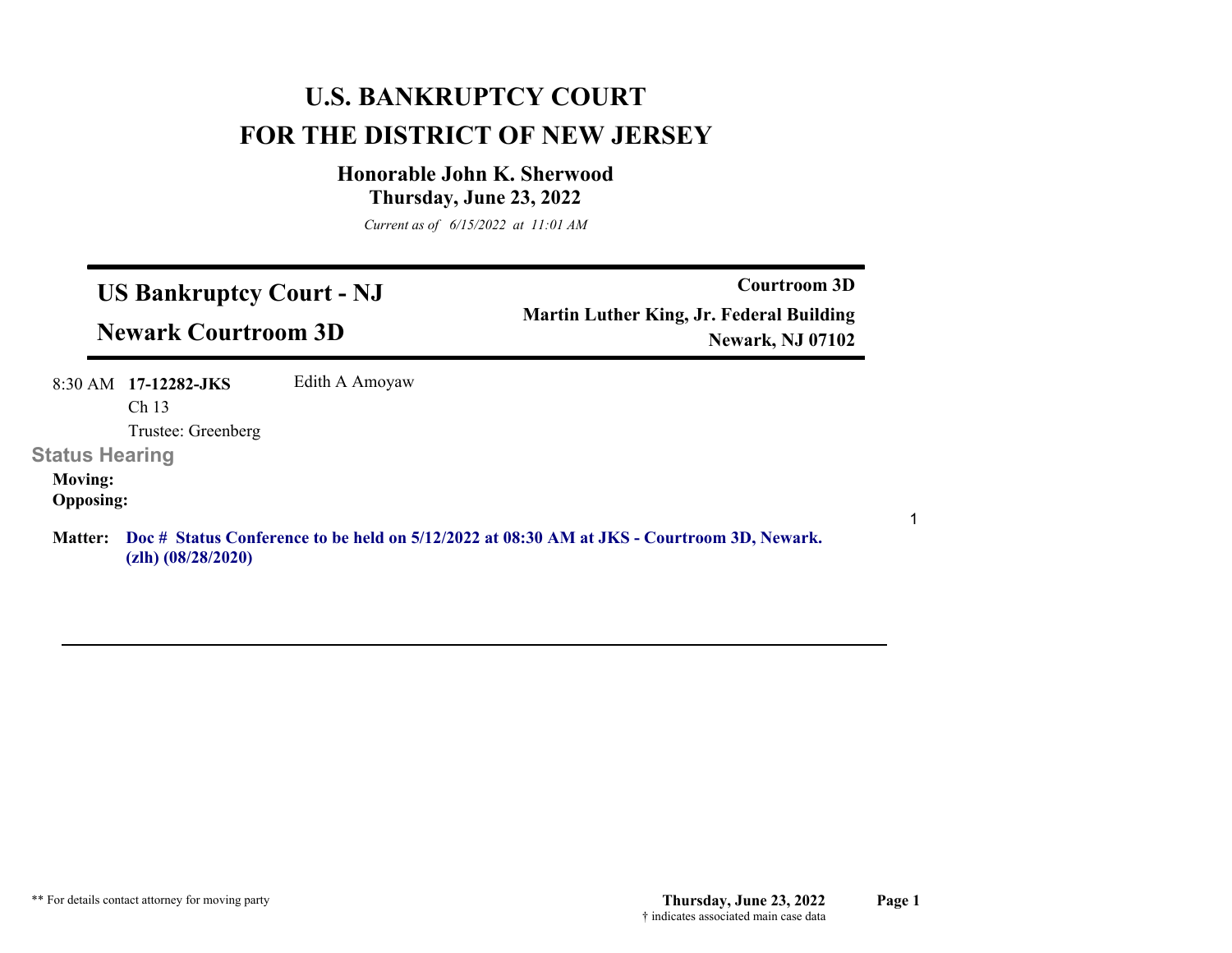8:30 AM **17-12555-JKS**  Ch 13 Trustee: Greenberg **Confirmation Hearings**  Bawer Aksal**Moving:** Nicholas Fitzgerald **Opposing:**

2

3

**Doc # Hearing on Confirmation of Modified Plan Scheduled (related document:198 Modified Matter: Chapter 13 Plan - After Confirmation.. Filed by Nicholas Fitzgerald on behalf of Bawer Aksal.). Confirmation hearing to be held on 6/23/2022 at 08:30 AM at JKS - Courtroom 3D, Newark. Last day to Object to Confirmation 6/16/2022. (wdh) (05/23/2022)**

8:30 AM **19-23664-JKS**  Ch 13 Trustee: Greenberg **Confirmation Hearings**  Elvia Gotera**Moving:** Stuart D. Gavzy **Opposing: Doc # Hearing on Confirmation of Modified Plan Scheduled (related document:61 Modified Matter: Chapter 13 Plan - After Confirmation.. Filed by Stuart D. Gavzy on behalf of Elvia Gotera.). Confirmation hearing to be held on 6/23/2022 at 08:30 AM at JKS - Courtroom 3D, Newark. Last day to Object to Confirmation 6/16/2022. (wdh) (05/12/2022)**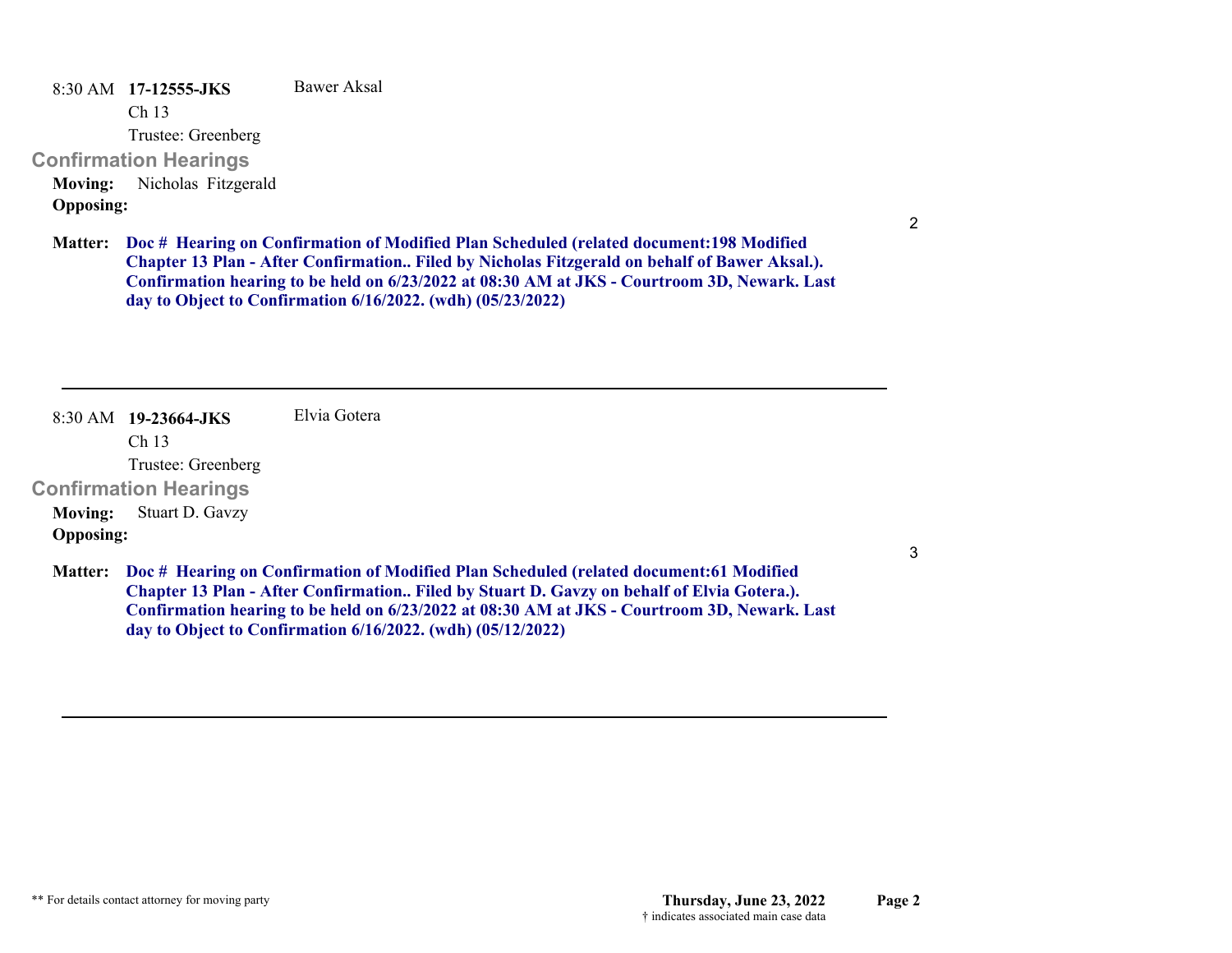8:30 AM **19-26075-JKS**  Lynette D Webb

Ch 13

Trustee: Greenberg

**Confirmation Hearings** 

**Moving:** Herbert B. Raymond **Opposing:**

4

**Doc # Confirmation Hearing Scheduled (related document:86 Modified Chapter 13 Plan - After Matter: Confirmation. and Request for Valuation of Security. Filed by Herbert B. Raymond on behalf of Lynette D Webb.). Confirmation hearing to be held on 6/23/2022 at 08:30 AM at JKS - Courtroom 3D, Newark. Last day to Object to Confirmation 6/16/2022. (smz) (05/24/2022)**

8:30 AM **20-11849-JKS**  Mohammed G. Rabbani

Ch 13

Trustee: Greenberg

**Confirmation Hearings** 

**Moving:** Steven D. Pertuz **Opposing:**

5

**Doc # Confirmation Hearing Scheduled (related document:83 Modified Chapter 13 Plan - After Matter: Confirmation., and Motion for Lien Avoidance, and Assumption of Executory Contracts and Unexpired Leases. Filed by Steven D. Pertuz on behalf of Mohammed G. Rabbani.). Confirmation hearing to be held on 6/23/2022 at 08:30 AM at JKS - Courtroom 3D, Newark. Last day to Object to Confirmation 6/16/2022. (rh) (05/23/2022)**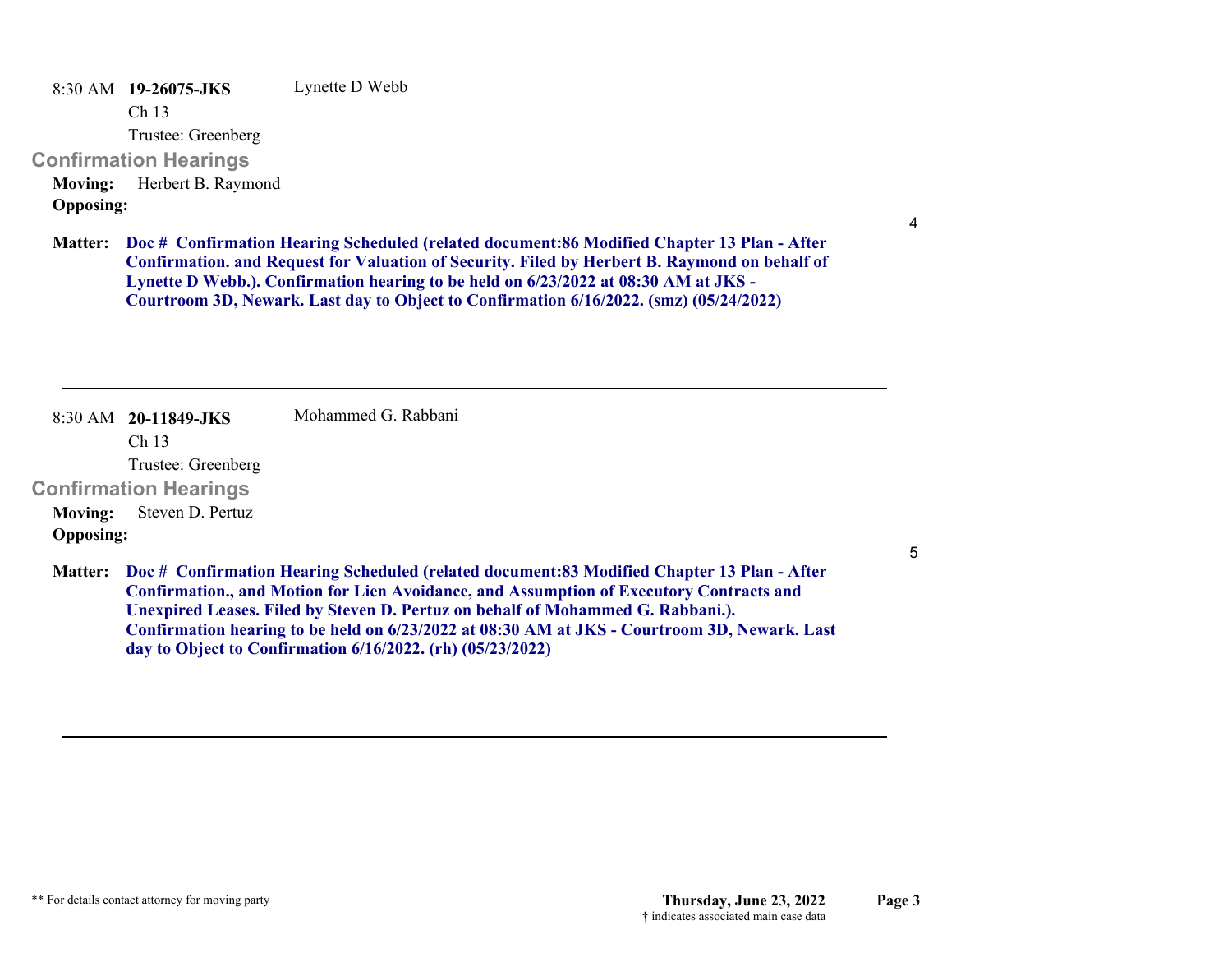8:30 AM **20-16593-JKS**  Noami V Patterson

Ch 13

Trustee: Greenberg

# **Confirmation Hearings**

**Moving:** Herbert B. Raymond **Opposing:** Stuart H. West Steven P. Kelly

6

**Doc # Hearing on Confirmation of Modified Plan Scheduled (related document:91 Modified Matter: Chapter 13 Plan - After Confirmation.. Filed by Herbert B. Raymond on behalf of Noami V Patterson.). Confirmation hearing to be held on 6/23/2022 at 08:30 AM at JKS - Courtroom 3D, Newark. Last day to Object to Confirmation 6/16/2022. (sjp) (05/17/2022)**

**Doc # 101 Objection to Confirmation of Plan (related document:91 Modified Chapter 13 Plan - After Confirmation.. Filed by Herbert B. Raymond on behalf of Noami V Patterson. filed by Debtor Noami V Patterson) filed by Steven P. Kelly on behalf of Real Time Resolutions, Inc. as agent for RRA CP Opportunity Trust 1. (Attachments: # 1 Proposed Order # 2 Statement as to Why No Brief is Necessary # 3 Certificate of Service) (Kelly, Steven) (Entered: 05/25/2022)**

**Doc # 103 Objection to Confirmation of Plan (related document:91 Modified Chapter 13 Plan - After Confirmation.. Filed by Herbert B. Raymond on behalf of Noami V Patterson. filed by Debtor Noami V Patterson) filed by Stuart H. West on behalf of Ajax Mortgage Loan Trust 2021-G, Mortgage-Backed Securities, Series 2021-G, by U.S. Bank National Association, as Indenture Trustee c/o Gregory Funding LLC. (Attachments: # 1 Certificate of Service) (West, Stuart) (Entered: 06/06/2022)**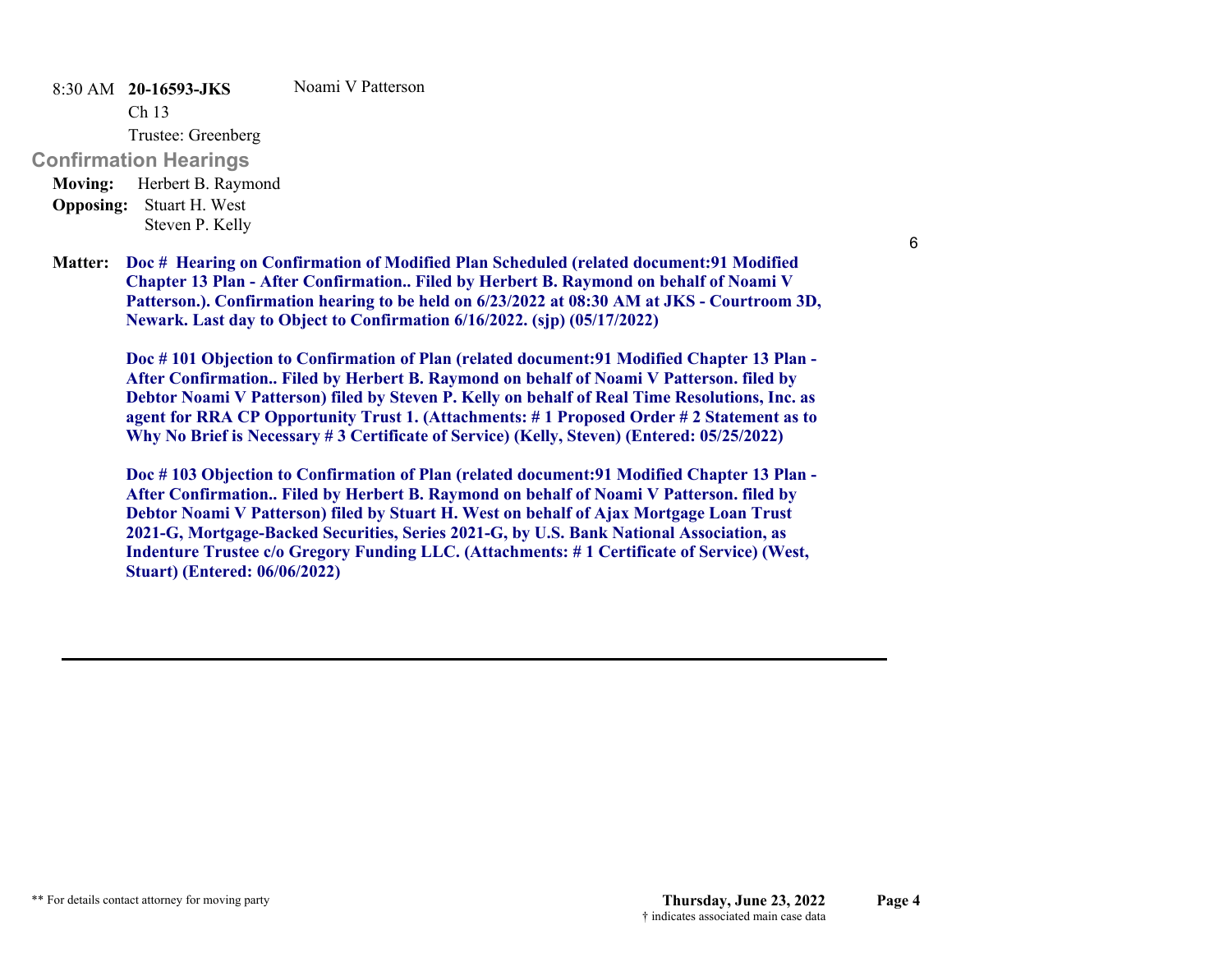8:30 AM **20-22303-JKS**  Ch 13 Trustee: Greenberg **Confirmation Hearings**  Lawrence Kalish and Hope Kalish **Moving:** Scott J. Goldstein **Opposing:**

**Doc # Hearing on Confirmation of Modified Plan Scheduled (related document:55 Modified Matter: Chapter 13 Plan - After Confirmation.. Filed by Scott J. Goldstein on behalf of Hope Kalish, Lawrence Kalish.). Confirmation hearing to be held on 6/23/2022 at 08:30 AM at JKS - Courtroom 3D, Newark. Last day to Object to Confirmation 6/16/2022. (dlr) (05/11/2022)**

8:30 AM **21-10727-JKS**  Ch 13 Trustee: Greenberg **Confirmation Hearings**  Steve T Taylor and Shirley A. Davis-Taylor **Moving:** Russell L. Low **Opposing:** Valerie A. Hamilton

**Doc # Confirmation Hearing Scheduled (related document:32 Modified Chapter 13 Plan - After Matter: Confirmation.. Filed by Russell L. Low on behalf of Shirley A. Davis-Taylor, Steve T Taylor.). Confirmation hearing to be held on 3/24/2022 at 08:30 AM at JKS - Courtroom 3D, Newark. Last day to Object to Confirmation 3/17/2022. (rh) (02/22/2022)**

**Doc # 45 Objection to Confirmation of Plan (related document:32 Modified Chapter 13 Plan - After Confirmation.. Filed by Russell L. Low on behalf of Shirley A. Davis-Taylor, Steve T Taylor. filed by Debtor Steve T Taylor, Joint Debtor Shirley A. Davis-Taylor) filed by Valerie A. Hamilton on behalf of New Jersey Division of Taxation. (Hamilton, Valerie) (Entered: 04/21/2022)** 8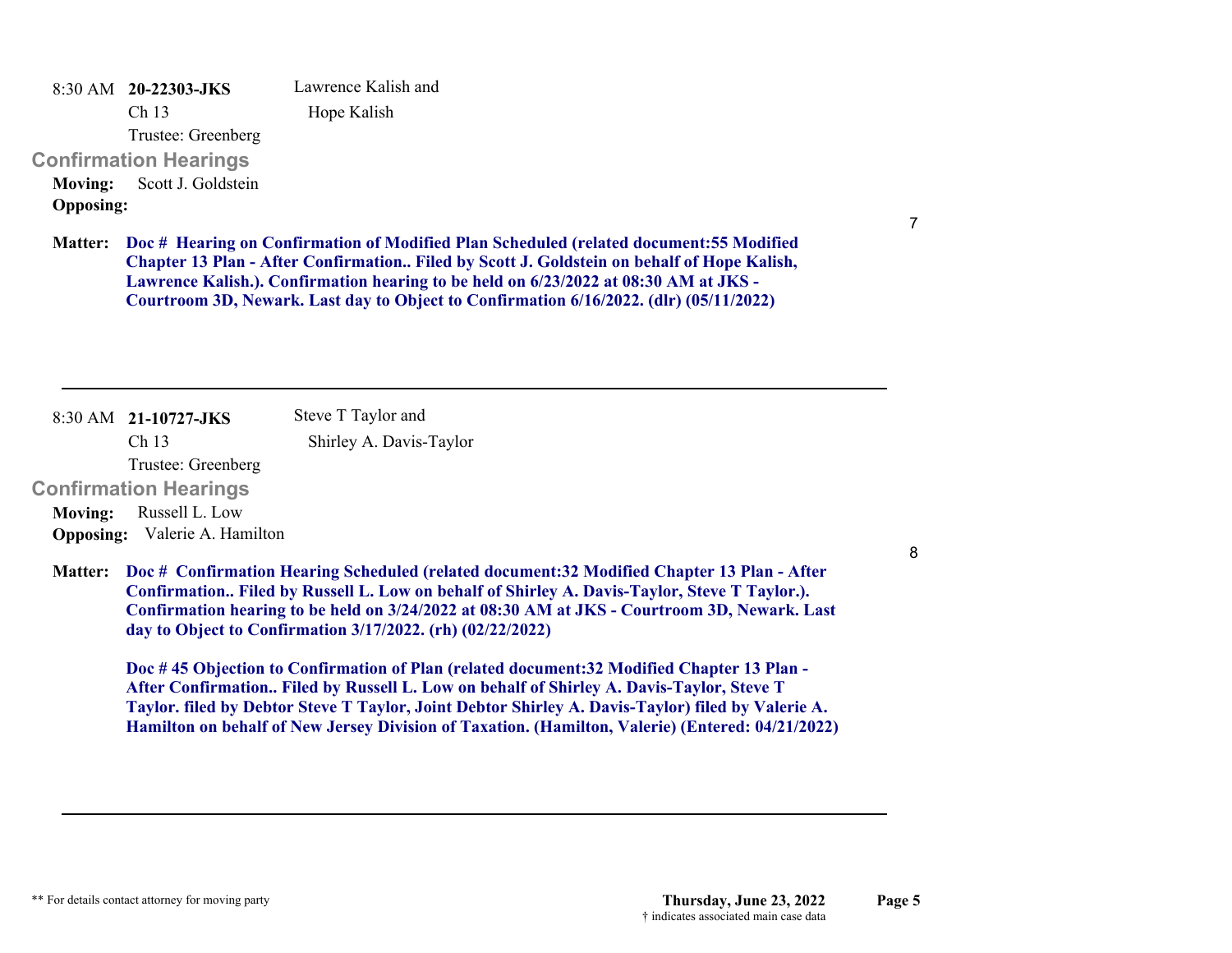8:30 AM **21-11650-JKS**  Kimberly Mitchell

Ch 13

Trustee: Greenberg

**Confirmation Hearings** 

**Moving:** Alphonse DeSimone **Opposing:**

9

**Doc # Hearing on Confirmation of Modified Plan Scheduled (related document:63 Second Matter: Modified Chapter 13 Plan - After Confirmation.. Filed by Alphonse DeSimone on behalf of Kimberly Mitchell.). Confirmation hearing to be held on 6/23/2022 at 08:30 AM at JKS - Courtroom 3D, Newark. Last day to Object to Confirmation 6/16/2022. (wdh) (05/10/2022)**

8:30 AM **21-14061-JKS**  Ch 13 Trustee: Greenberg **Confirmation Hearings**  Alexander Peralta**Moving:** Russell L. Low **Opposing:**

10

**Doc # Hearing on Confirmation of Modified Plan Scheduled (related document:35 Modified Matter: Chapter 13 Plan - After Confirmation.. Filed by Russell L. Low on behalf of Alexander Peralta.). Confirmation hearing to be held on 2/24/2022 at 08:30 AM at JKS - Courtroom 3D, Newark. Last day to Object to Confirmation 2/17/2022. (wdh) (01/11/2022)**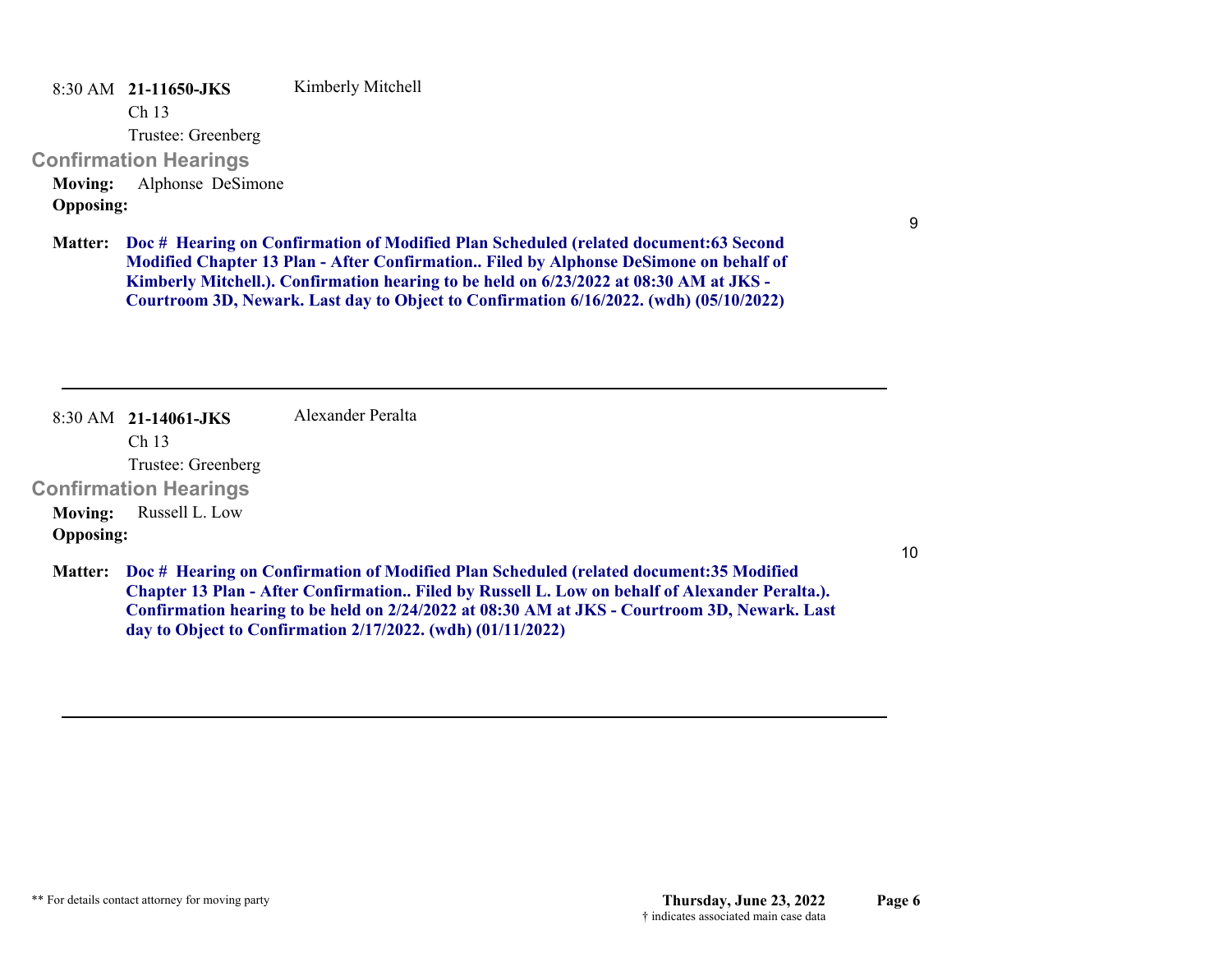8:30 AM **21-14542-JKS**  Ch 13 Trustee: Greenberg **Confirmation Hearings**  Ralph S. Orcel **Moving:** Russell L. Low **Opposing:**

11

**Doc # Confirmation Hearing Scheduled (related document:2 Chapter 13 Plan. Filed by Russell L. Matter: Low on behalf of Ralph S. Orcel.). Confirmation hearing to be held on 8/12/2021 at 08:30 AM at JKS - Courtroom 3D, Newark. Last day to Object to Confirmation 8/5/2021. (rh) (06/01/2021)**

8:30 AM **21-14728-JKS**  Ch 13 Trustee: Greenberg **Confirmation Hearings**  Robert Kramer**Moving:** Douglas T Tabachnik **Opposing:**

12

**Doc # Hearing on Confirmation of Modified Plan Scheduled (related document:71 Third Matter: Modified Chapter 13 Plan - Before Confirmation, and Assumption of Executory Contracts and Unexpired Leases. Filed by Douglas T Tabachnik on behalf of Robert Kramer.). Confirmation hearing to be held on 6/23/2022 at 08:30 AM at JKS - Courtroom 3D, Newark. Last day to Object to Confirmation 6/16/2022. (lc) (05/23/2022)**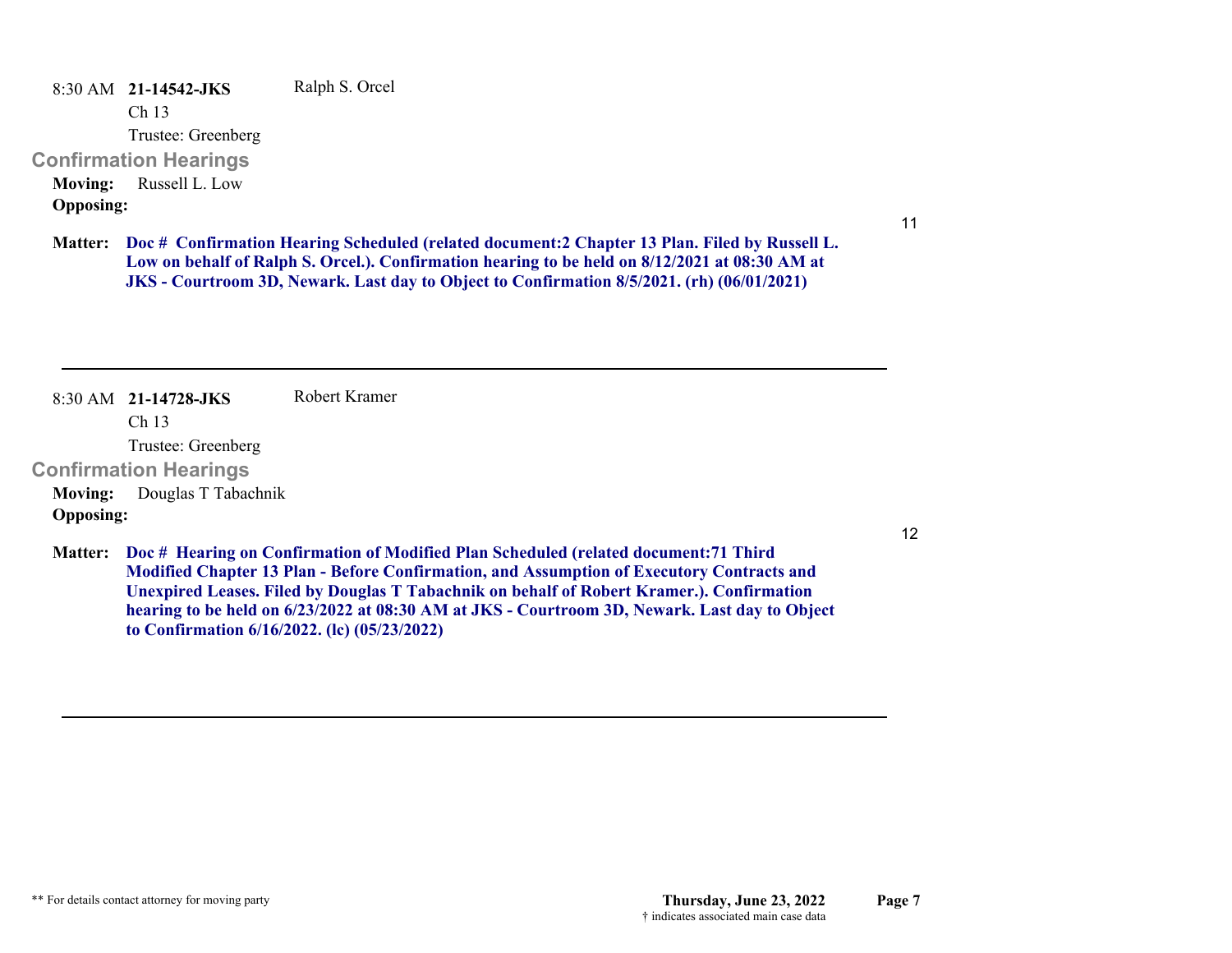8:30 AM **21-15742-JKS**  Ch 13 Trustee: Greenberg **Confirmation Hearings**  Robert B. Clare**Moving:** Eric Clayman **Opposing:**

13

**Doc # Confirmation Hearing Scheduled (related document:28 Chapter 13 Plan, and Assumption Matter: of Executory Contracts and Unexpired Leases. Filed by Eric Clayman on behalf of Robert B. Clare.). Confirmation hearing to be held on 6/23/2022 at 08:30 AM at JKS - Courtroom 3D, Newark. Last day to Object to Confirmation 6/16/2022. (rh) (04/25/2022)**

8:30 AM **21-15804-JKS**  Ch 13 Trustee: Greenberg **Confirmation Hearings**  Lucia Olarerin**Moving:** Michelle Labayen **Opposing:**

14

**Doc # Hearing on Confirmation of Modified Plan Scheduled (related document:57 Modified Matter: Chapter 13 Plan - After Confirmation.. Filed by Michelle Labayen on behalf of Lucia Olarerin.). Confirmation hearing to be held on 6/23/2022 at 08:30 AM at JKS - Courtroom 3D, Newark. Last day to Object to Confirmation 6/16/2022. (dlr) (05/19/2022)**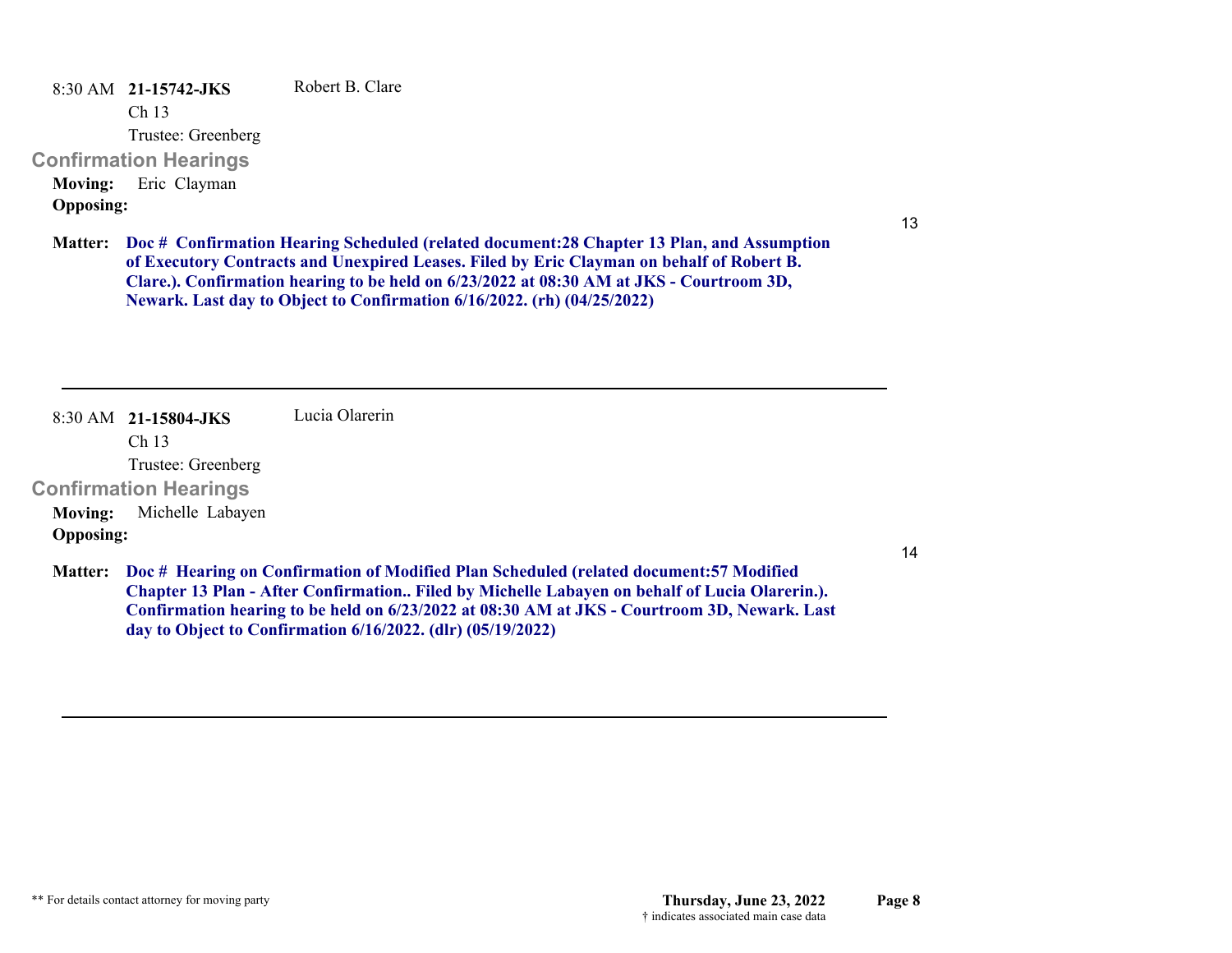8:30 AM **21-16145-JKS**  Lisa Signorile

Ch 13

Trustee: Greenberg

#### **Confirmation Hearings**

**Moving:** Scott E. Tanne

# **Opposing:**

15

**Doc # Confirmation Hearing Scheduled (related document:13 Modified Chapter 13 Plan - Before Matter: Confirmation, and Assumption of Executory Contracts and Unexpired Leases. Filed by Scott E. Tanne on behalf of Lisa Signorile.). Confirmation hearing to be held on 9/23/2021 at 08:30 AM at JKS - Courtroom 3D, Newark. Last day to Object to Confirmation 9/16/2021. (rh) (08/13/2021)**

8:30 AM **21-17636-JKS**  Norberto J. Diaz

Ch 13

Trustee: Greenberg

**Confirmation Hearings** 

**Moving:** Russell L. Low **Opposing:** Phillip Andrew Raymond

16

**Doc # Confirmation Hearing Scheduled (related document:2 Chapter 13 Plan. Filed by Russell L. Matter: Low on behalf of Norberto J. Diaz.). Confirmation hearing to be held on 12/9/2021 at 08:30 AM at JKS - Courtroom 3D, Newark. Last day to Object to Confirmation 12/2/2021. (lc) (09/30/2021)**

**Doc # 20 Objection to Confirmation of Plan (related document:2 Chapter 13 Plan. Filed by Russell L. Low on behalf of Norberto J. Diaz. filed by Debtor Norberto J. Diaz) filed by Phillip Andrew Raymond on behalf of U.S. Bank Trust National Association, not in its individual capacity, but solely as Trustee of LSF10 Master Participation Trust. (Attachments: # 1 Certificate of Service) (Raymond, Phillip) (Entered: 12/01/2021)**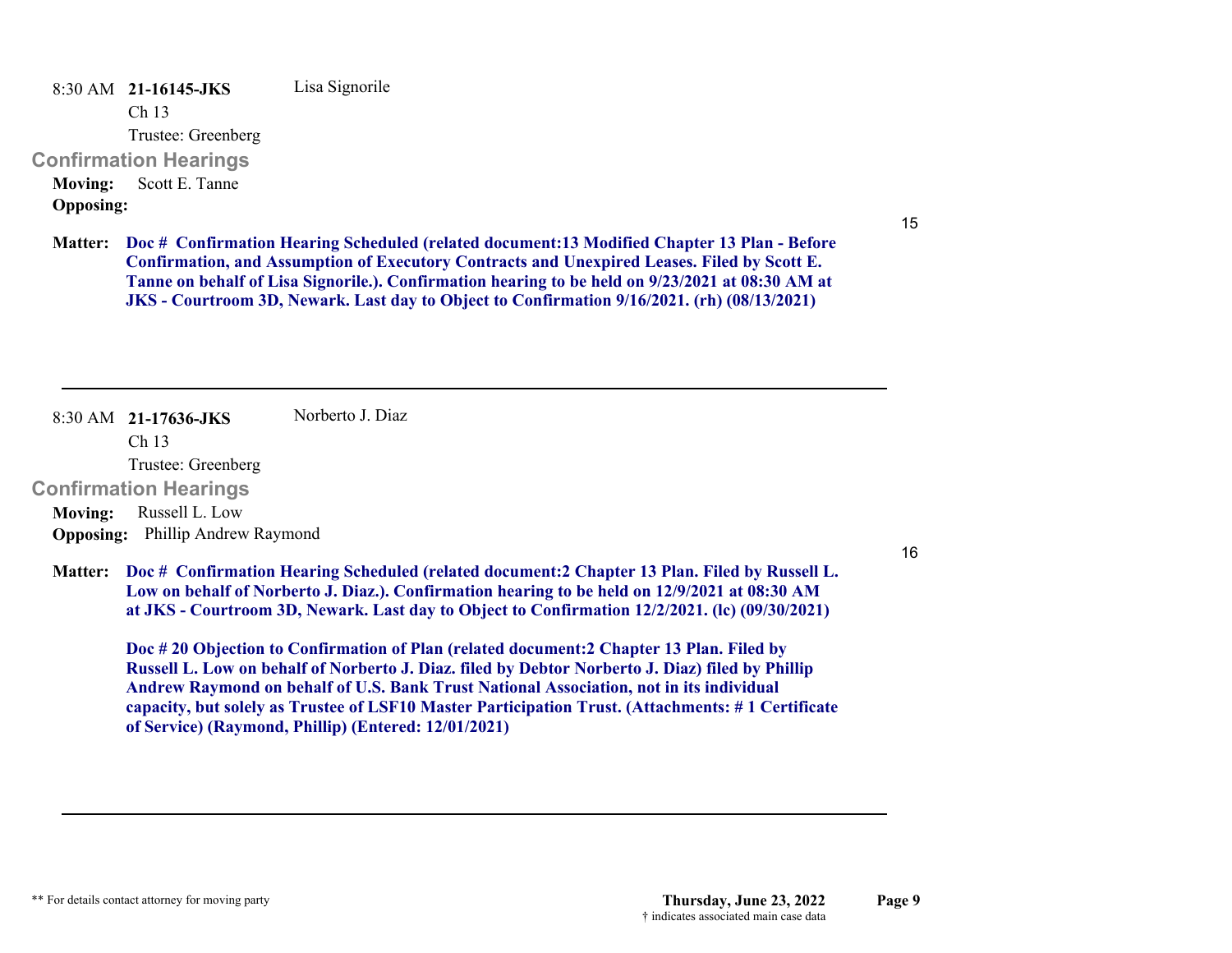8:30 AM **21-18259-JKS**  Stefania Rotundo

Ch 13

Trustee: Greenberg

**Confirmation Hearings** 

**Moving:** Russell L. Low **Opposing:** Shauna M Deluca

17

**Doc # Confirmation Hearing Scheduled (related document:2 Chapter 13 Plan. Filed by Russell L. Matter: Low on behalf of Stefania Rotundo.). Confirmation hearing to be held on 1/13/2022 at 08:30 AM at JKS - Courtroom 3D, Newark. Last day to Object to Confirmation 1/6/2022. (wdh) (10/25/2021)**

**Doc # 13 Objection to Confirmation of Plan (related document:2 Chapter 13 Plan. Filed by Russell L. Low on behalf of Stefania Rotundo. filed by Debtor Stefania Rotundo) filed by Shauna M Deluca on behalf of NATIONSTAR MORTGAGE LLC. (Deluca, Shauna) (Entered: 01/03/2022)**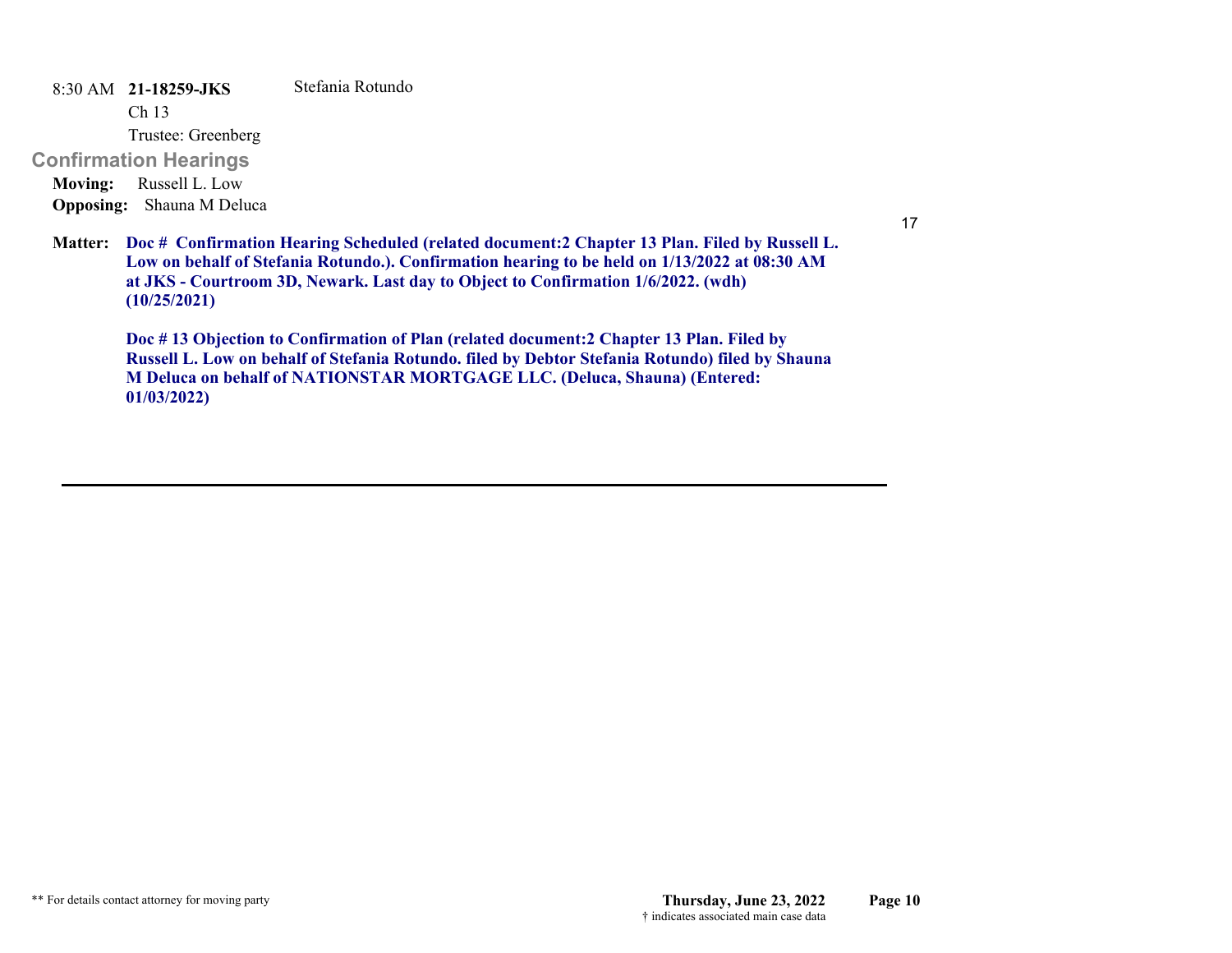8:30 AM **21-19837-JKS**  Ch 13 Trustee: Greenberg **Confirmation Hearings**  Jason Z Joseph **Moving:** Walter D. Nealy

**Opposing:** Allison J. Kiffin

**Doc # Confirmation Hearing Scheduled (related document:12 Chapter 13 Plan. Filed by Walter Matter: D. Nealy on behalf of Jason Z Joseph.). Confirmation hearing to be held on 3/10/2022 at 08:30 AM at JKS - Courtroom 3D, Newark. Last day to Object to Confirmation 3/3/2022. (lc) (01/27/2022)**

**Doc # 17 Objection to Confirmation of Plan (related document:12) filed by Allison J. Kiffin on behalf of Union Building Trades Federal Credit Union. (Entered: 02/08/2022)**

**Doc #18 Objection to Confirmation of Plan (related document:12) filed by Shauna M Deluca on behalf of Home Point Financial Corporation. (Entered: 03/03/2022)**

**Doc #19 Objection to Confirmation of Plan (related document:12) filed by Richard E. Weltman on behalf of Teachers Federal Credit Union. (Attachments: # 1 Exhibit A # 2 Exhibit B # 3 Exhibit C # 4 Certificate of Service) (Entered: 03/03/2022)**

8:30 AM **21-19842-JKS**  Lee D. Smulen

Ch 13

Trustee: Greenberg

### **Confirmation Hearings**

**Moving:** Russell L. Low **Opposing:**

19

18

**Doc # Confirmation Hearing Scheduled (related document:2 Chapter 13 Plan. Filed by Russell L. Matter: Low on behalf of Lee D. Smulen.). Confirmation hearing to be held on 2/24/2022 at 08:30 AM at JKS - Courtroom 3D, Newark. Last day to Object to Confirmation 2/17/2022. (wdh) (12/27/2021)**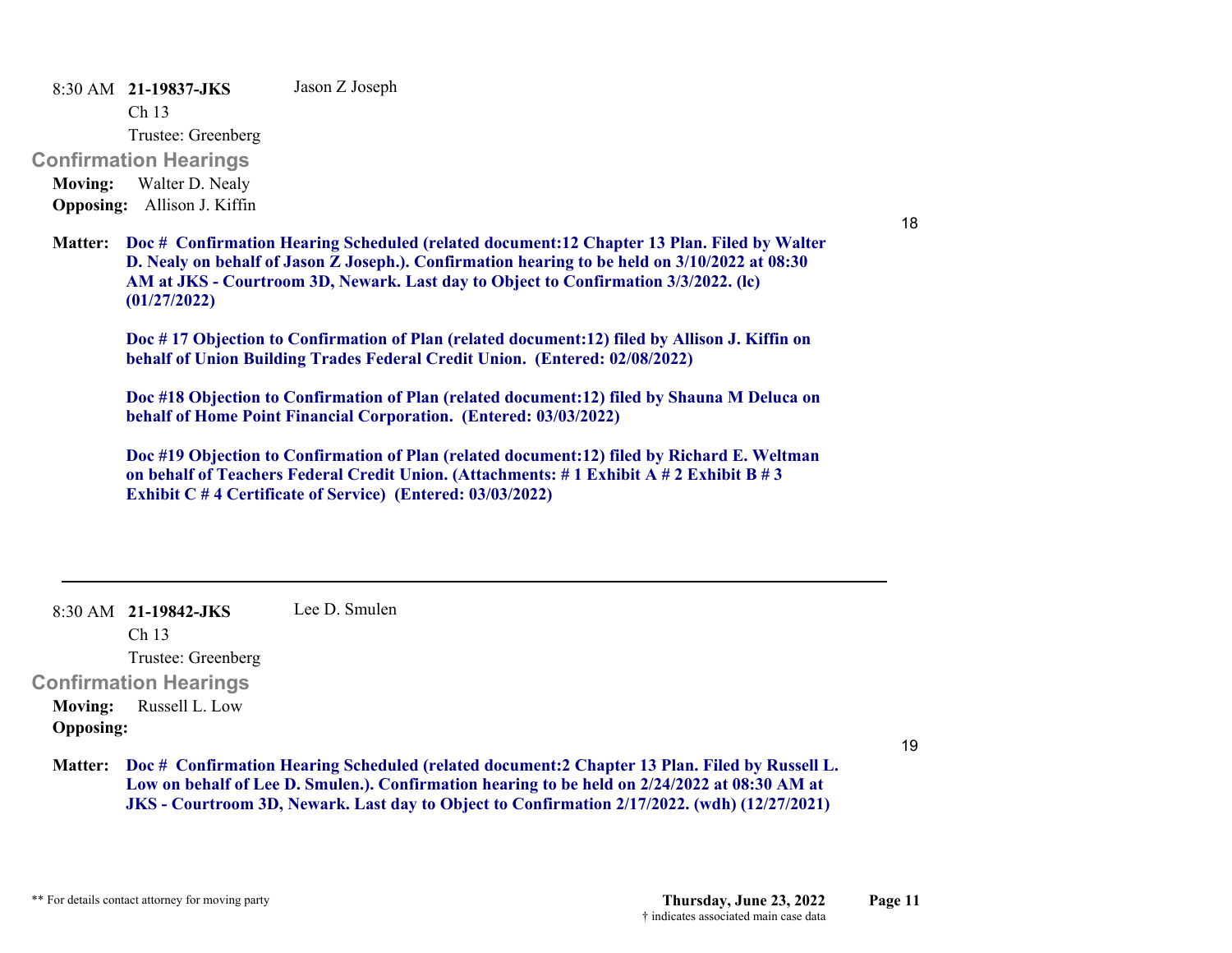8:30 AM **22-10022-JKS**  Ch 13 Trustee: Greenberg **Confirmation Hearings**  Angelo Carman **Moving:** Scott E. Tanne **Opposing:** Denise E. Carlon

**Doc # Confirmation Hearing Scheduled (related document:12 Chapter 13 Plan, and Assumption Matter: of Executory Contracts and Unexpired Leases. Filed by Scott E. Tanne on behalf of Angelo Carman.). Confirmation hearing to be held on 3/10/2022 at 08:30 AM at JKS - Courtroom 3D, Newark. Last day to Object to Confirmation 3/3/2022. (lc) (02/09/2022)**

**Doc # 21 Objection to Confirmation of Plan (related document:12 Chapter 13 Plan, and Assumption of Executory Contracts and Unexpired Leases. Filed by Scott E. Tanne on behalf of Angelo Carman. filed by Debtor Angelo Carman) filed by Marc P. Feldman on behalf of Marc P. Feldman. (Attachments: # 1 Certificate of Service) (Feldman, Marc) (Entered: 02/17/2022)**

**Doc # 24 Objection to Confirmation of Plan (related document:12 Chapter 13 Plan, and Assumption of Executory Contracts and Unexpired Leases. Filed by Scott E. Tanne on behalf of Angelo Carman. filed by Debtor Angelo Carman) filed by Stuart H. West on behalf of U.S. Bank National Association, not in its individual capacity but solely as trustee for the RMAC Trust, Series 2016-CTT. (Attachments: # 1 Certificate of Service) (West, Stuart) (Entered: 02/25/2022)**

**Doc#25Objection to Confirmation of Plan (related document:12 Chapter 13 Plan, and Assumption of Executory Contracts and Unexpired Leases. Filed by Scott E. Tanne on behalf of Angelo Carman. filed by Debtor Angelo Carman) filed by Scott C. Pyfer on behalf of S&B Limited LLC. (Pyfer, Scott) (Entered: 03/03/2022)**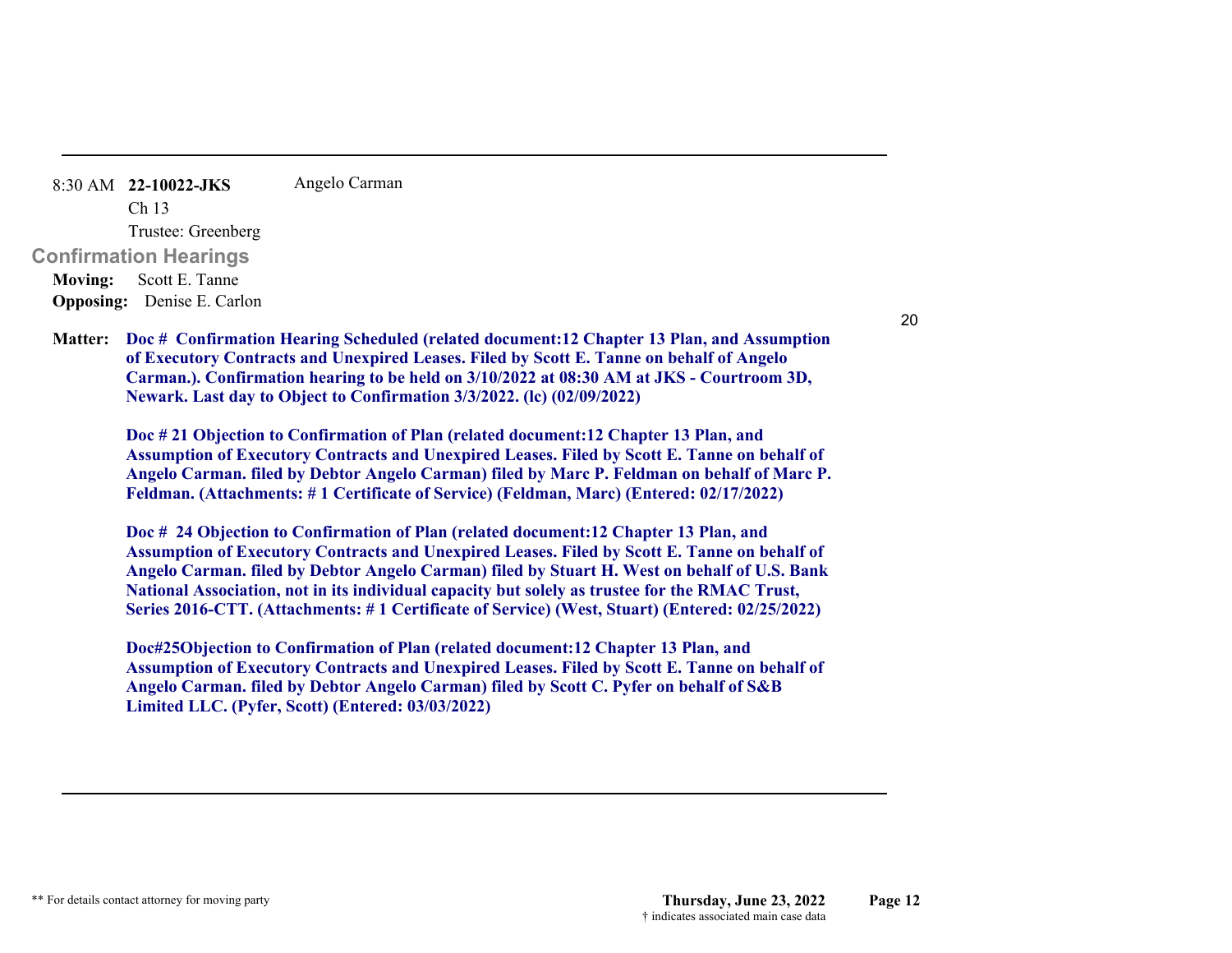8:30 AM **22-10027-JKS**  Christopher Soloninkin

Ch 13

Trustee: Greenberg

**Confirmation Hearings** 

**Moving:** Roger Chavez **Opposing:**

21

**Doc # Hearing on Confirmation of Modified Plan Scheduled (related document:22 Modified Matter: Chapter 13 Plan - Before Confirmation. Filed by Roger Chavez on behalf of Christopher Soloninkin.). Confirmation hearing to be held on 6/23/2022 at 08:30 AM at JKS - Courtroom 3D, Newark. Last day to Object to Confirmation 6/16/2022. (lc) (05/23/2022)**

**Courtroom 3D, Newark. Last day to Object to Confirmation 6/16/2022. (lc) (05/26/2022)**

8:30 AM **22-10324-JKS**  Ch 13 Trustee: Greenberg **Confirmation Hearings**  DEVON A. MCGRATH**Moving:** Novlet M Lawrence **Opposing: Doc # Hearing on Confirmation of Modified Plan Scheduled (related document:55 Second Matter: Modified Modified Chapter 13 Plan - After Confirmation.. Filed by Novlet M Lawrence on behalf of DEVON A. MCGRATH.). Confirmation hearing to be held on 6/23/2022 at 08:30 AM at JKS -**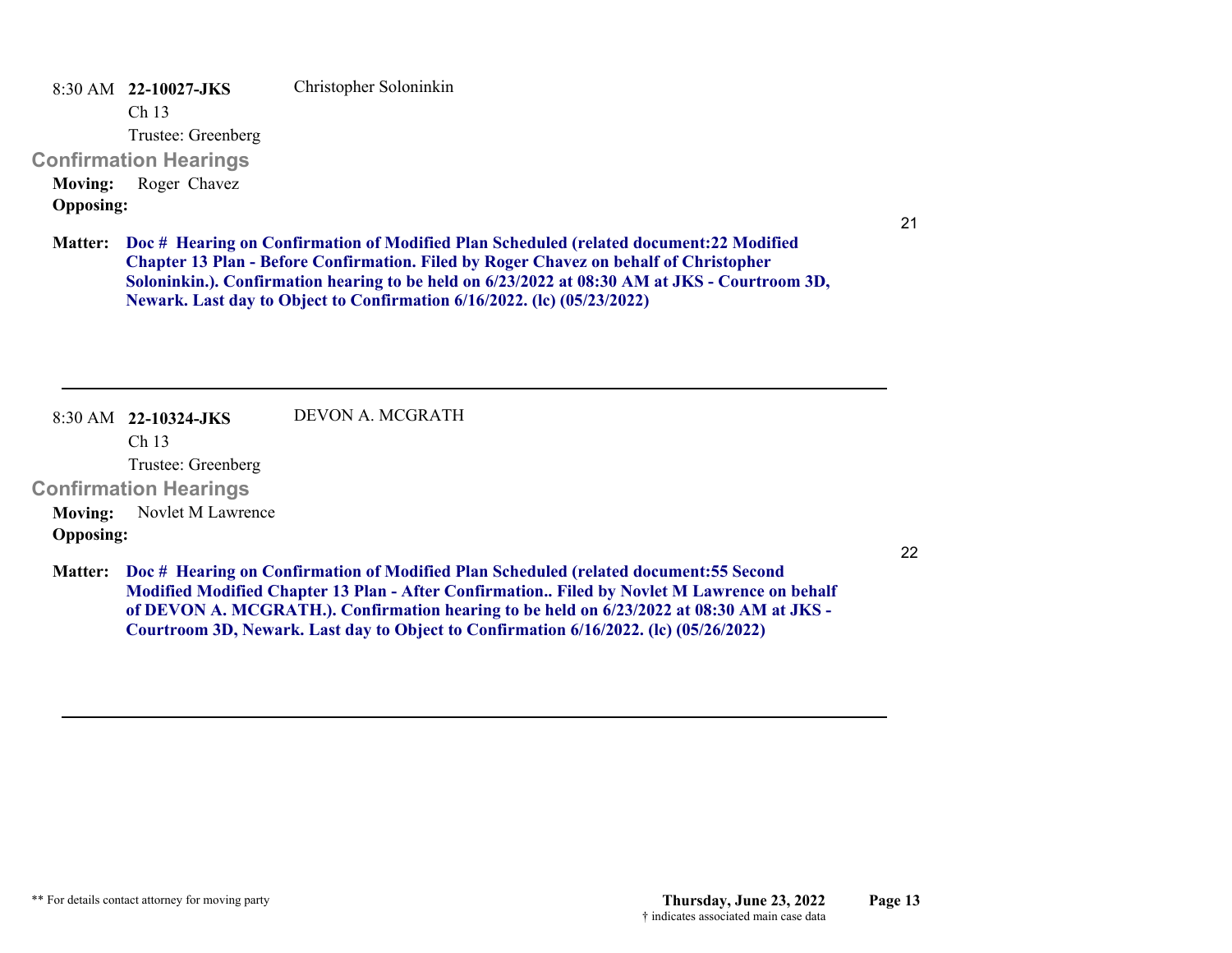8:30 AM **22-10388-JKS**  Cassandra Rosa

Ch 13

Trustee: Greenberg

**Confirmation Hearings** 

**Moving:** David G. Beslow **Opposing:** William M.E. Powers

23

**Doc # Confirmation Hearing Scheduled (related document:22 Chapter 13 Plan. Filed by David Matter: G. Beslow on behalf of Cassandra Rosa.). Confirmation hearing to be held on 4/14/2022 at 08:30 AM at JKS - Courtroom 3D, Newark. Last day to Object to Confirmation 4/7/2022. (rh) (03/09/2022)**

**Doc# 29 Objection to Confirmation of Plan (related document:22) filed by William M.E. Powers on behalf of IslandCap LLC. (Entered: 03/29/2022)**

8:30 AM **22-11134-JKS**  Ch 13 Trustee: Greenberg **Confirmation Hearings**  Philip Salvatoriello **Moving:** John J. Hopkins III **Opposing:** Valerie A. Hamilton

**Doc # Confirmation Hearing Scheduled (related document:26 First Modified Chapter 13 Plan - Matter: Before Confirmation, and Motion for Lien Avoidance. Filed by John J. Hopkins III on behalf of Philip Salvatoriello. (Attachments: # 1 Certificate of Service)). Confirmation hearing to be held on 6/23/2022 at 08:30 AM at JKS - Courtroom 3D, Newark. Last day to Object to Confirmation 6/16/2022. (dmc) (05/13/2022)**

**Doc # 31 Objection to Confirmation of Plan (related document:26 First Modified Chapter 13 Plan - Before Confirmation, and Motion for Lien Avoidance. Filed by John J. Hopkins III on behalf of Philip Salvatoriello. (Attachments: # 1 Certificate of Service) (Hopkins, John) Modified on 5/13/2022 (dmc). No previously filed plan was accepted by the court. filed by Debtor Philip Salvatoriello) filed by Valerie A. Hamilton on behalf of New Jersey Division Of Taxation. (Attachments: # 1 Certificate of Service) (Hamilton, Valerie) (Entered: 05/18/2022)**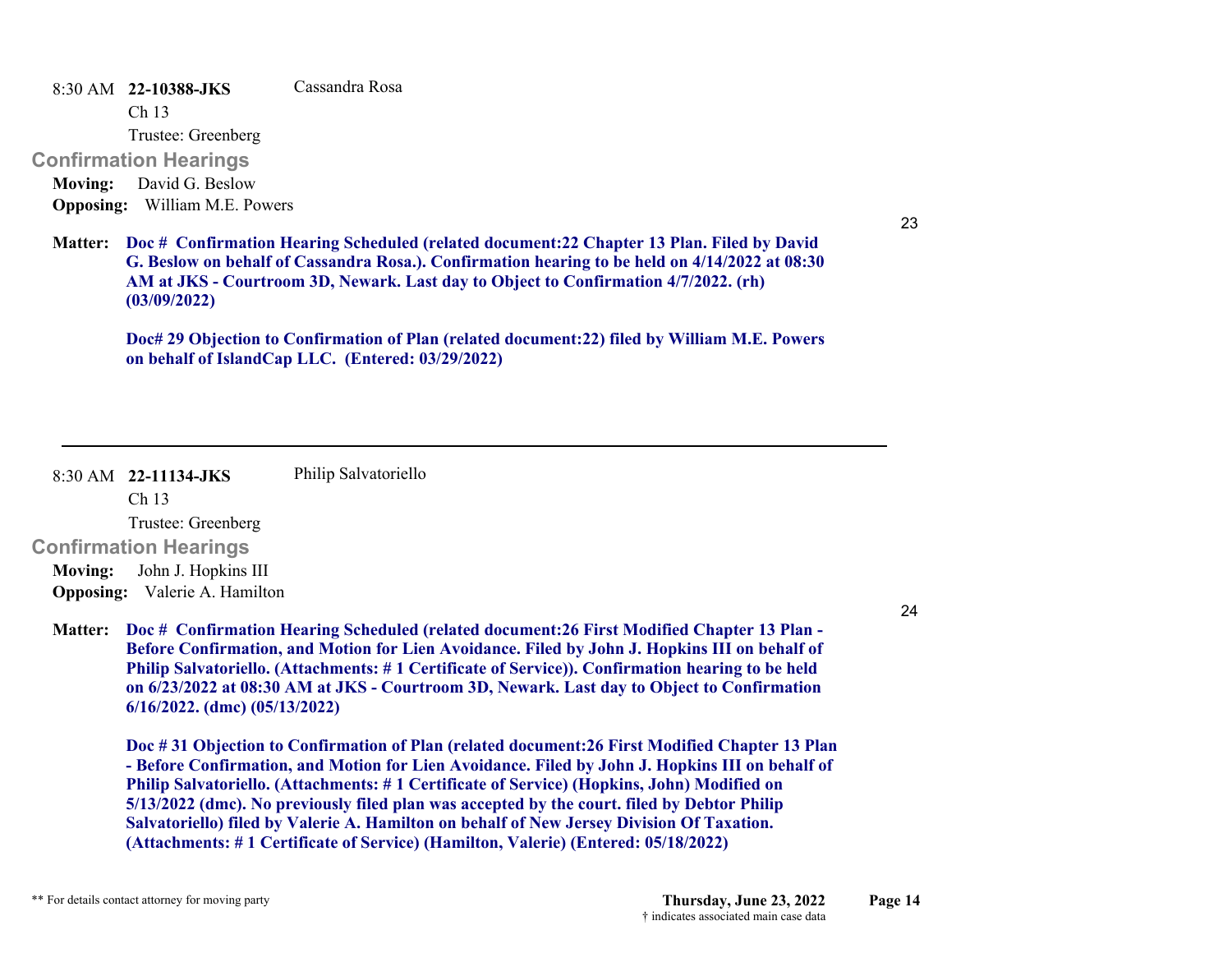|                  | $8:30$ AM $22-11421$ -JKS      | George L Franic and                                 |
|------------------|--------------------------------|-----------------------------------------------------|
|                  | Ch <sub>13</sub>               | Dian Susan Franic                                   |
|                  | Trustee: Greenberg             |                                                     |
|                  | <b>Confirmation Hearings</b>   |                                                     |
|                  | <b>Moving:</b> David G. Beslow |                                                     |
| <b>Opposing:</b> |                                |                                                     |
|                  |                                | Mottom - Dea # Canfirmation Heaving Scheduled (vola |

**Doc # Confirmation Hearing Scheduled (related document:12 Chapter 13 Plan. Filed by David Matter: G. Beslow on behalf of Dian Susan Franic, George L Franic.). Confirmation hearing to be held on 4/28/2022 at 08:30 AM at JKS - Courtroom 3D, Newark. Last day to Object to Confirmation 4/21/2022. (lc) (03/24/2022)**

|                  | 8:30 AM 22-11521-JKS         | Ella Williams                                                                                                                                                                                                                                                                    |
|------------------|------------------------------|----------------------------------------------------------------------------------------------------------------------------------------------------------------------------------------------------------------------------------------------------------------------------------|
|                  | Ch <sub>13</sub>             |                                                                                                                                                                                                                                                                                  |
|                  | Trustee: Greenberg           |                                                                                                                                                                                                                                                                                  |
|                  | <b>Confirmation Hearings</b> |                                                                                                                                                                                                                                                                                  |
| Moving:          | Yakov Rudikh                 |                                                                                                                                                                                                                                                                                  |
| <b>Opposing:</b> |                              |                                                                                                                                                                                                                                                                                  |
| <b>Matter:</b>   | (03/01/2022)                 | Doc # Confirmation Hearing Scheduled (related document: 3 Chapter 13 Plan. Filed by Yakov<br>Rudikh on behalf of Ella Williams.). Confirmation hearing to be held on 4/28/2022 at 08:30 AM<br>at JKS - Courtroom 3D, Newark. Last day to Object to Confirmation 4/21/2022. (sjp) |

26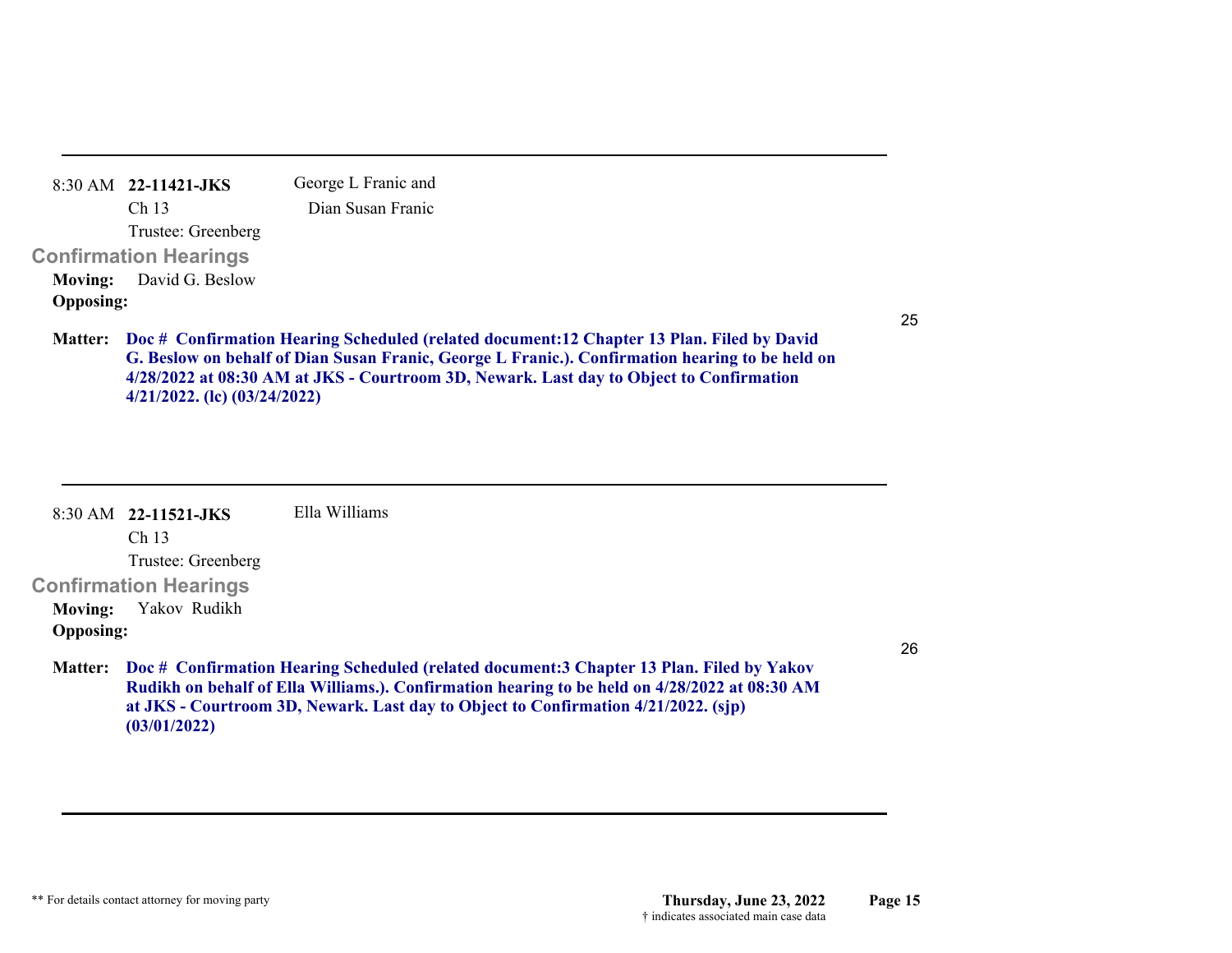8:30 AM **22-11565-JKS**  Fabiola Cornejo

Ch 13

Trustee: Greenberg

**Confirmation Hearings** 

**Moving:** Jamal J Romero **Opposing:** Stuart H. West

**Doc # Confirmation Hearing Scheduled (related document:9 Chapter 13 Plan. Filed by Jamal J Matter: Romero on behalf of Fabiola Cornejo.). Confirmation hearing to be held on 5/12/2022 at 08:30 AM at JKS - Courtroom 3D, Newark. Last day to Object to Confirmation 5/5/2022. (wdh) (03/24/2022)**

**Doc # 22 Objection to Confirmation of Plan (related document:9 Chapter 13 Plan. Filed by Jamal J Romero on behalf of Fabiola Cornejo. filed by Debtor Fabiola Cornejo) filed by Stuart H. West on behalf of U.S. Bank National Association, not in its individual capacity but solely as trustee for the RMAC Trust, Series 2016-CTT. (Attachments: # 1 Certificate of Service) (West, Stuart) (Entered: 04/04/2022)**

8:30 AM **22-11692-JKS**  Ch 13 Trustee: Greenberg **Confirmation Hearings**  Joanna Hoyles **Moving:** Russell L. Low **Opposing:**

28

27

**Doc # Confirmation Hearing Scheduled (related document:2 Chapter 13 Plan, and Assumption Matter: of Executory Contracts and Unexpired Leases. Filed by Russell L. Low on behalf of Joanna Hoyles.). Confirmation hearing to be held on 5/12/2022 at 08:30 AM at JKS - Courtroom 3D, Newark. Last day to Object to Confirmation 5/5/2022. (wdh) (03/04/2022)**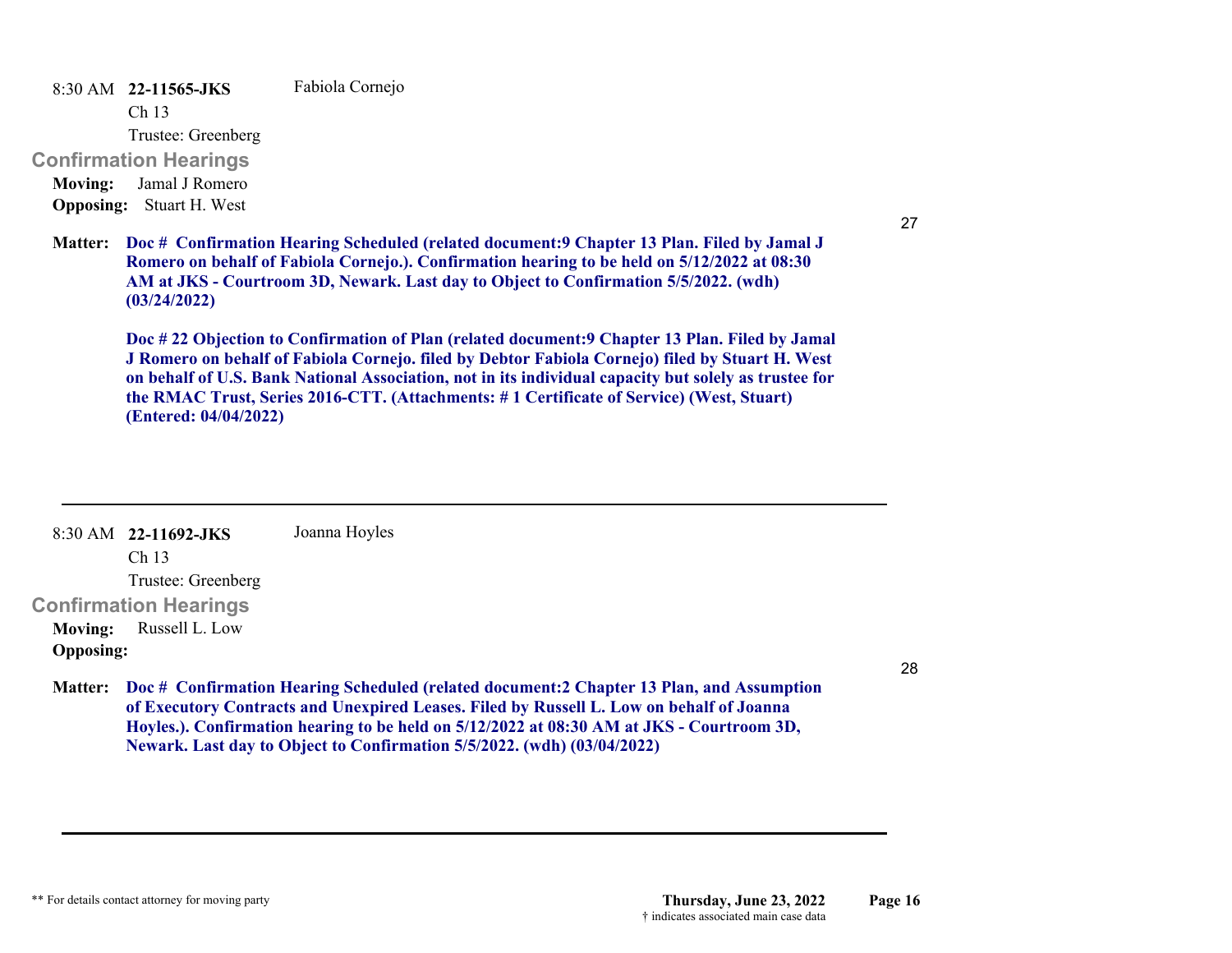8:30 AM **22-11698-JKS** 

Maria Antionette DelGuercio

Ch 13

Trustee: Greenberg

**Confirmation Hearings** 

**Moving:** Michelle Labayen **Opposing:** Steven P. Kelly

**Doc # Confirmation Hearing Scheduled (related document:25 Chapter 13 Plan. Filed by Michelle Matter: Labayen on behalf of Maria Antionette DelGuercio.). Confirmation hearing to be held on 5/12/2022 at 08:30 AM at JKS - Courtroom 3D, Newark. Last day to Object to Confirmation 5/5/2022. (sjp) (04/01/2022)**

**Doc # 37 Objection to Confirmation of Plan (related document:25 Chapter 13 Plan. Filed by Michelle Labayen on behalf of Maria Antionette DelGuercio. filed by Debtor Maria Antionette DelGuercio) filed by Steven P. Kelly on behalf of Wilmington Savings Fund Society, FSB, d/b/a Christiana Trust, not in its individual capacity but solely as the Trustee of the Brougham Fund I Trust. (Attachments: # 1 Proposed Order # 2 Statement as to Why No Brief is Necessary # 3 Certificate of Service) (Kelly, Steven) (Entered: 04/19/2022)**

8:30 AM **22-11739-JKS**  Ch 13 Trustee: Greenberg **Confirmation Hearings**  Gaudencio Aguirre **Moving:** Bruce H Levitt **Opposing:** Shauna M Deluca **Doc # Confirmation Hearing Scheduled (related document:2 Chapter 13 Plan. Filed by Bruce H Matter: Levitt on behalf of Gaudencio Aguirre.). Confirmation hearing to be held on 4/28/2022 at 08:30 AM at JKS - Courtroom 3D, Newark. Last day to Object to Confirmation 4/21/2022. (rh) (03/07/2022)**

> **Doc# 12 Objection to Confirmation of Plan (related document:2) filed by Shauna M Deluca on behalf of HSBC BANK USA, N.A. (Entered: 03/28/2022)**

30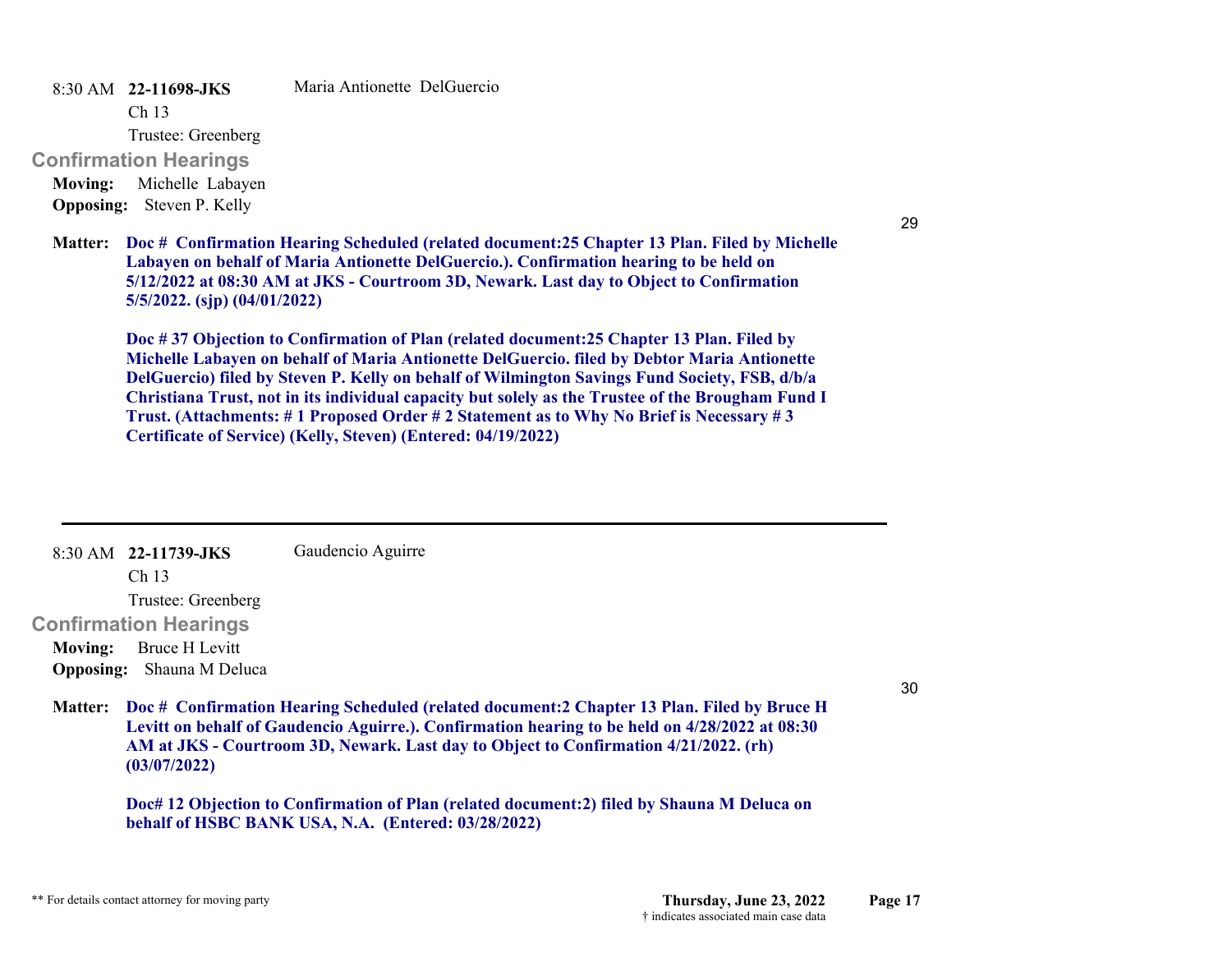|         | 8:30 AM 22-11756-JKS                            | Donald E Ehrenbeck                                                                                                                                                                                                                                                                              |
|---------|-------------------------------------------------|-------------------------------------------------------------------------------------------------------------------------------------------------------------------------------------------------------------------------------------------------------------------------------------------------|
|         | Ch 13                                           |                                                                                                                                                                                                                                                                                                 |
|         | Trustee: Greenberg                              |                                                                                                                                                                                                                                                                                                 |
|         | <b>Confirmation Hearings</b>                    |                                                                                                                                                                                                                                                                                                 |
| Moving: | Michelle Labayen                                |                                                                                                                                                                                                                                                                                                 |
|         | <b>Opposing:</b> Glenford Washington Warmington |                                                                                                                                                                                                                                                                                                 |
|         |                                                 | Matter: Doc # Confirmation Hearing Scheduled (related document: 2 Chapter 13 Plan. Filed by Michelle<br>Labayen on behalf of Donald E Ehrenbeck.). Confirmation hearing to be held on 5/12/2022 at<br>08:30 AM at JKS - Courtroom 3D, Newark. Last day to Object to Confirmation 5/5/2022. (rh) |

**Doc # 19 Objection to Confirmation of Plan (related document:2 Chapter 13 Plan. Filed by Michelle Labayen on behalf of Donald E Ehrenbeck. filed by Debtor Donald E Ehrenbeck) filed by Glenford Washington Warmington on behalf of ROSELLE URBAN RENEWAL LLC d/b/a THE PARK. (Attachments: # 1 Exhibit Lease # 2 Exhibit POC # 3 Exhibit Ledger # 4 Certificate of Service) (Warmington, Glenford) (Entered: 05/04/2022)**

|                  | $8:30$ AM 22-12085-JKS       | Rita M Mckenna                                                                                                                                                                                                                                                                                   |
|------------------|------------------------------|--------------------------------------------------------------------------------------------------------------------------------------------------------------------------------------------------------------------------------------------------------------------------------------------------|
|                  | Ch <sub>13</sub>             |                                                                                                                                                                                                                                                                                                  |
|                  | Trustee: Greenberg           |                                                                                                                                                                                                                                                                                                  |
|                  | <b>Confirmation Hearings</b> |                                                                                                                                                                                                                                                                                                  |
| <b>Moving:</b>   | Andrew G. Greenberg          |                                                                                                                                                                                                                                                                                                  |
| <b>Opposing:</b> |                              |                                                                                                                                                                                                                                                                                                  |
|                  | (04/14/2022)                 | Matter: Doc # Confirmation Hearing Scheduled (related document: 11 Chapter 13 Plan. Filed by Andrew<br>G. Greenberg on behalf of Rita M Mckenna.). Confirmation hearing to be held on 5/12/2022 at<br>08:30 AM at JKS - Courtroom 3D, Newark. Last day to Object to Confirmation 5/5/2022. (smz) |

**(03/07/2022)**

31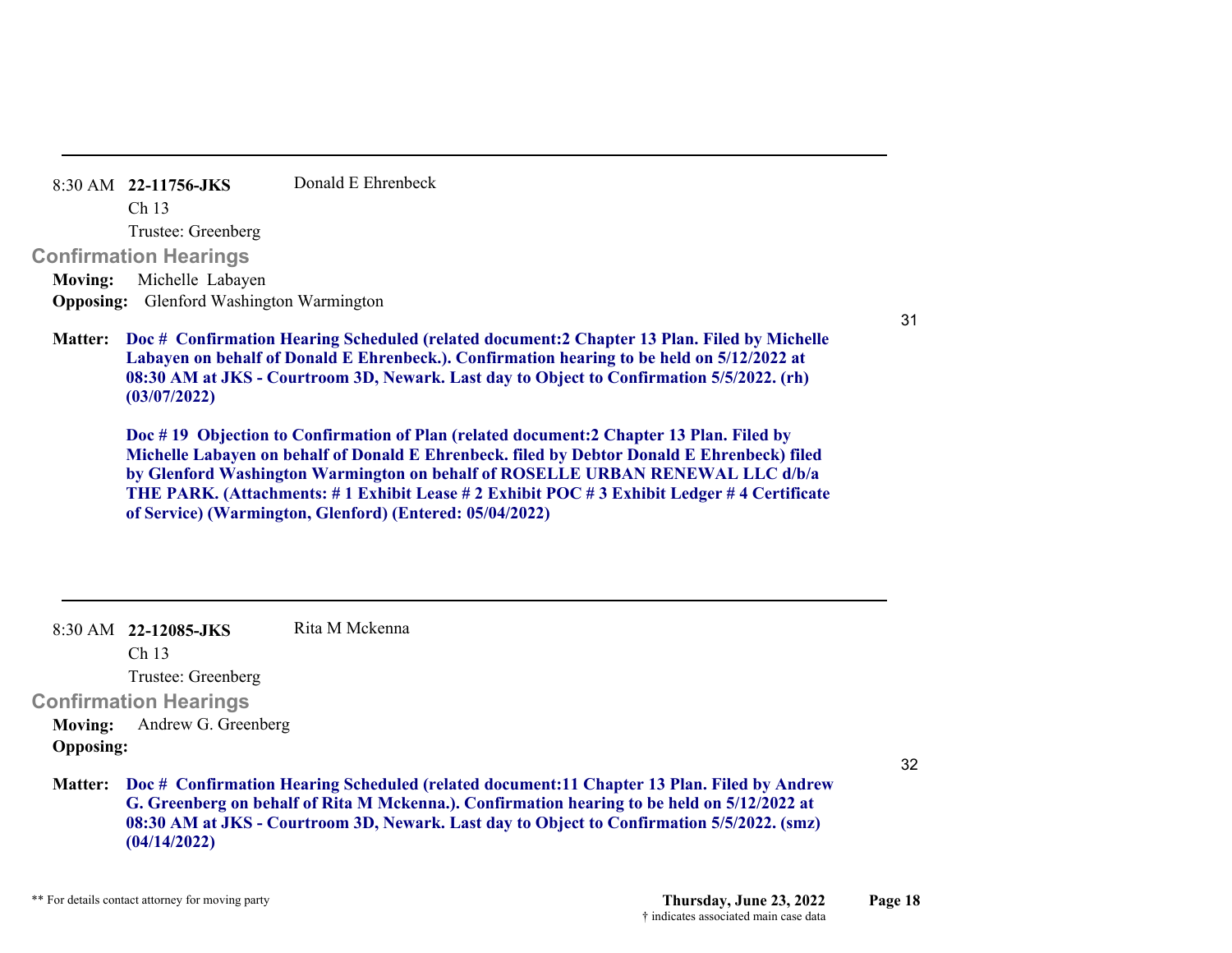| $8:30$ AM $22-12255$ -JKS          | Valerie Kim Ricciardi                               |
|------------------------------------|-----------------------------------------------------|
| Ch <sub>13</sub>                   |                                                     |
| Trustee: Greenberg                 |                                                     |
| <b>Confirmation Hearings</b>       |                                                     |
| Moving: Valerie Kim Ricciardi      |                                                     |
| <b>Opposing:</b> Allison J. Kiffin |                                                     |
|                                    | Motton, Doo # Confirmation Hooping Schooluled (volc |

33

**Doc # Confirmation Hearing Scheduled (related document:20 Chapter 13 Plan. Filed by Valerie Matter: Kim Ricciardi. (lc)). Confirmation hearing to be held on 5/26/2022 at 08:30 AM at JKS - Courtroom 3D, Newark. Last day to Object to Confirmation 5/19/2022. (lc) (04/20/2022)**

**Doc # 24 Objection to Confirmation of Plan (related document:20 Chapter 13 Plan. Filed by Valerie Kim Ricciardi. (lc) filed by Debtor Valerie Kim Ricciardi) filed by Allison J. Kiffin on behalf of Affinity Federal Credit Union. (Kiffin, Allison) (Entered: 04/28/2022)**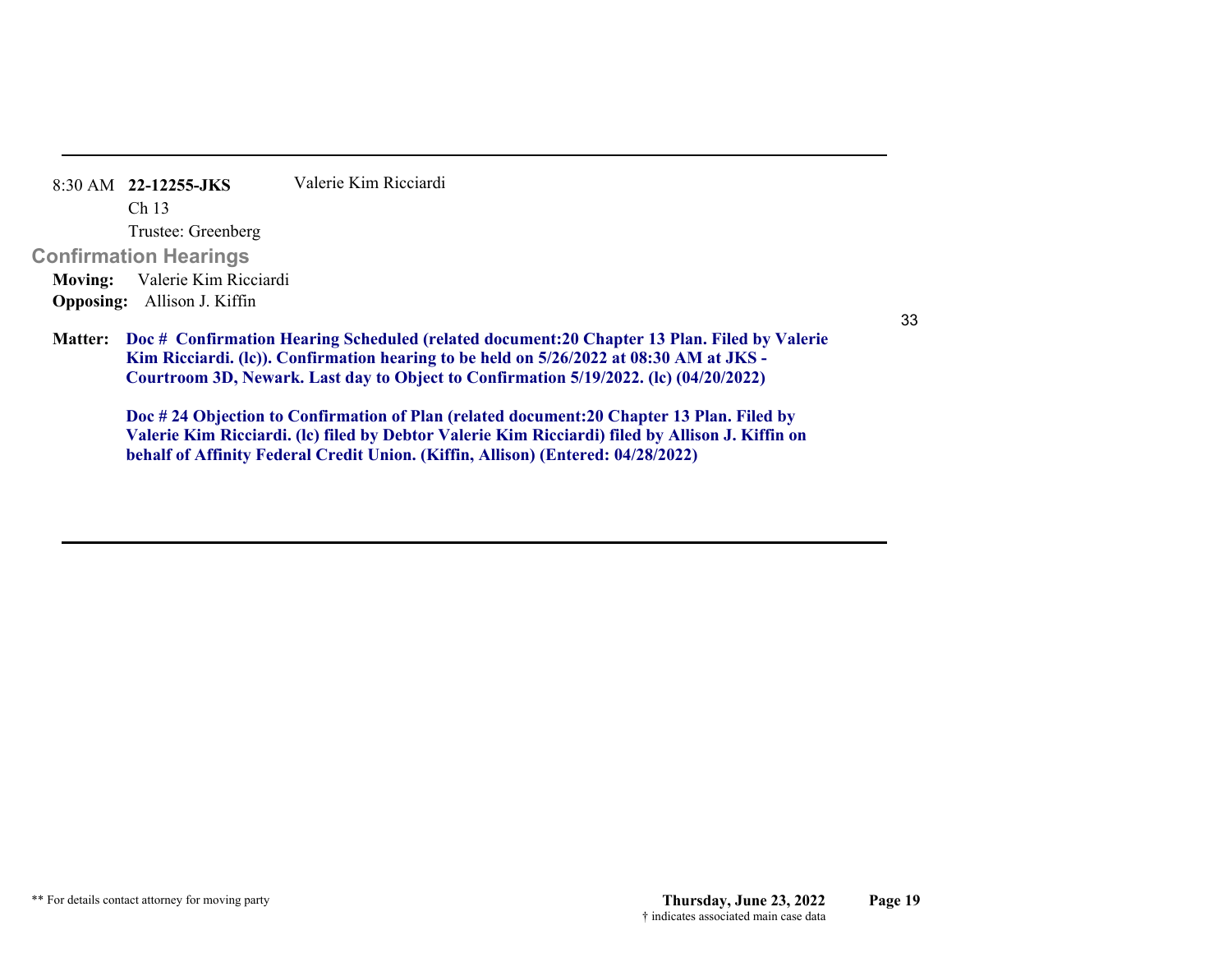8:30 AM **22-12326-JKS**  David T. Rondeau

Ch 13

Trustee: Greenberg

**Confirmation Hearings** 

**Moving:** Ronald I. LeVine **Opposing:** Jonathan C. Schwalb

**Doc # Confirmation Hearing Scheduled (related document:9 Chapter 13 Plan, and Motion for Matter: Lien Avoidance. Filed by Ronald I. LeVine on behalf of David T. Rondeau.). Confirmation hearing to be held on 5/12/2022 at 08:30 AM at JKS - Courtroom 3D, Newark. Last day to Object to Confirmation 5/5/2022. (lc) (04/08/2022)**

**Doc # 25 Objection to Confirmation of Plan (related document:9 Chapter 13 Plan, and Motion for Lien Avoidance. Filed by Ronald I. LeVine on behalf of David T. Rondeau. filed by Debtor David T. Rondeau) filed by Jonathan C. Schwalb on behalf of SN Servicing Corporation as Servicer for U.S. Bank Trust National Association, as Trustee of the FW Series I Trust. (Attachments: # 1 Certificate of Service) (Schwalb, Jonathan) (Entered: 06/02/2022)**

8:30 AM **22-12397-JKS**  Ch 13 Trustee: Greenberg **Confirmation Hearings**  Precious A. Davis**Moving:** Brad J. Sadek **Opposing:**

35

34

**Doc # Confirmation Hearing Scheduled (related document:15 Chapter 13 Plan, and Assumption Matter: of Executory Contracts and Unexpired Leases. Filed by Brad J. Sadek on behalf of Precious A. Davis.). Confirmation hearing to be held on 6/9/2022 at 08:30 AM at JKS - Courtroom 3D, Newark. Last day to Object to Confirmation 6/2/2022. (sjp) (04/27/2022)**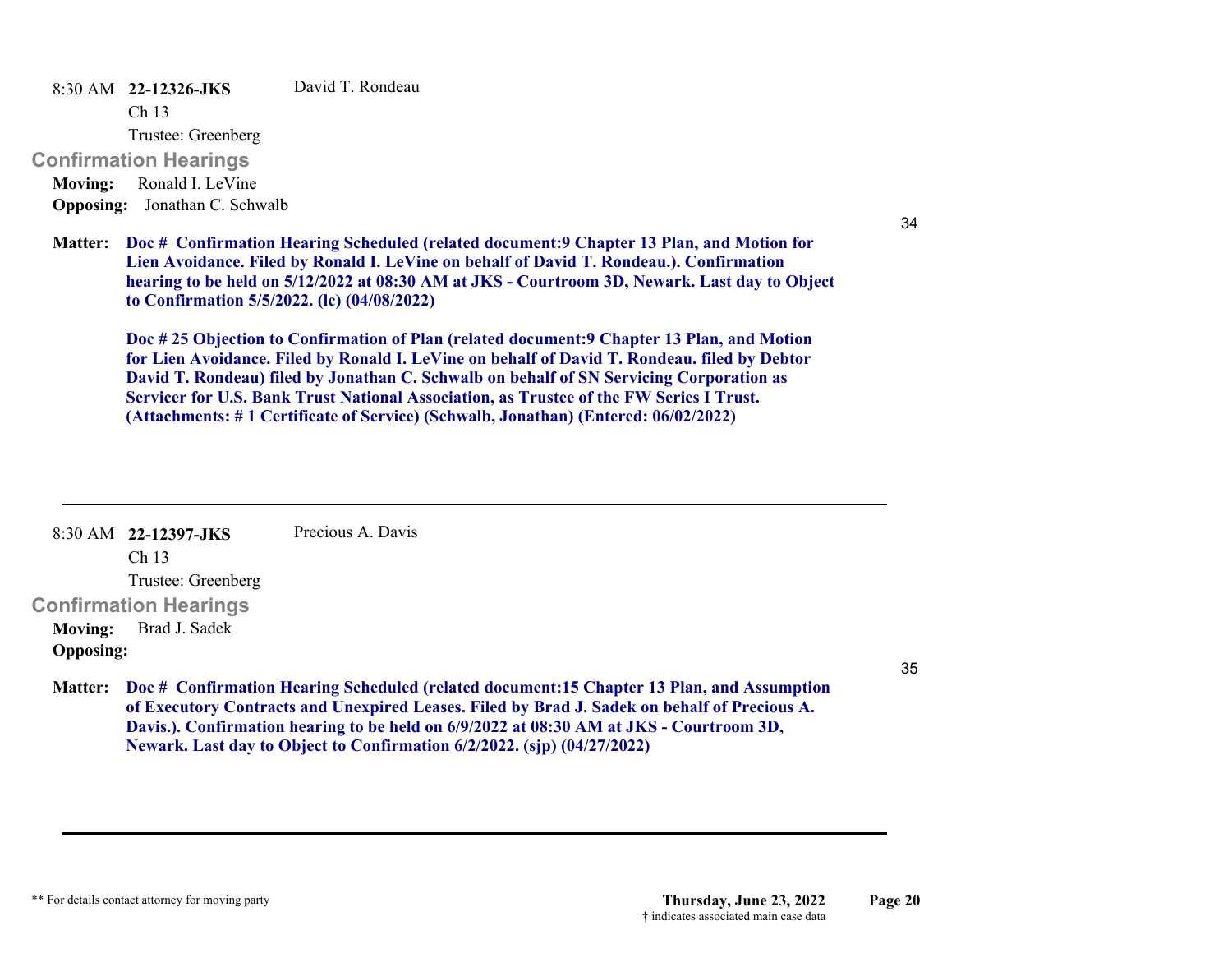8:30 AM **22-12414-JKS**  Christopher L Garvey and

Kerry Garvey

Trustee: Greenberg

### **Confirmation Hearings**

Ch 13

**Moving:** Michelle Labayen **Opposing:**

36

**Doc # Confirmation Hearing Scheduled (related document:2 Chapter 13 Plan. Filed by Michelle Matter: Labayen on behalf of Christopher L Garvey, Kerry Garvey.). Confirmation hearing to be held on 5/12/2022 at 08:30 AM at JKS - Courtroom 3D, Newark. Last day to Object to Confirmation 5/5/2022. (dlr) (03/28/2022)**

8:30 AM **22-12717-JKS**  Antonio Gonzalez

Ch 13

Trustee: Greenberg

### **Confirmation Hearings**

**Moving:** Andre L. Kydala **Opposing:** Marie-Ann Greenberg

37

**Doc # Confirmation Hearing Scheduled (related document:10 Chapter 13 Plan. Filed by Andre Matter: L. Kydala on behalf of Antonio Gonzalez.). Confirmation hearing to be held on 5/26/2022 at 08:30 AM at JKS - Courtroom 3D, Newark. Last day to Object to Confirmation 5/19/2022. (smz) (04/28/2022)**

**Doc # 18 Objection to Confirmation of Plan (related document:10 Chapter 13 Plan. Filed by Andre L. Kydala on behalf of Antonio Gonzalez. filed by Debtor Antonio Gonzalez) filed by Eamonn O'Hagan on behalf of United States of America (Internal Revenue Service). (O'Hagan, Eamonn) (Entered: 05/18/2022)**

**Doc # 19 Objection to Confirmation of Plan (related document:10 Chapter 13 Plan. Filed by Andre L. Kydala on behalf of Antonio Gonzalez. filed by Debtor Antonio Gonzalez) filed by Jessica Ann Berry on behalf of Statebridge Company, LLC servicer for Waterfall Victoria Grantor Trust II, Series G. (Attachments: # 1 Certificate of Service) (Berry, Jessica) (Entered: 05/24/2022)**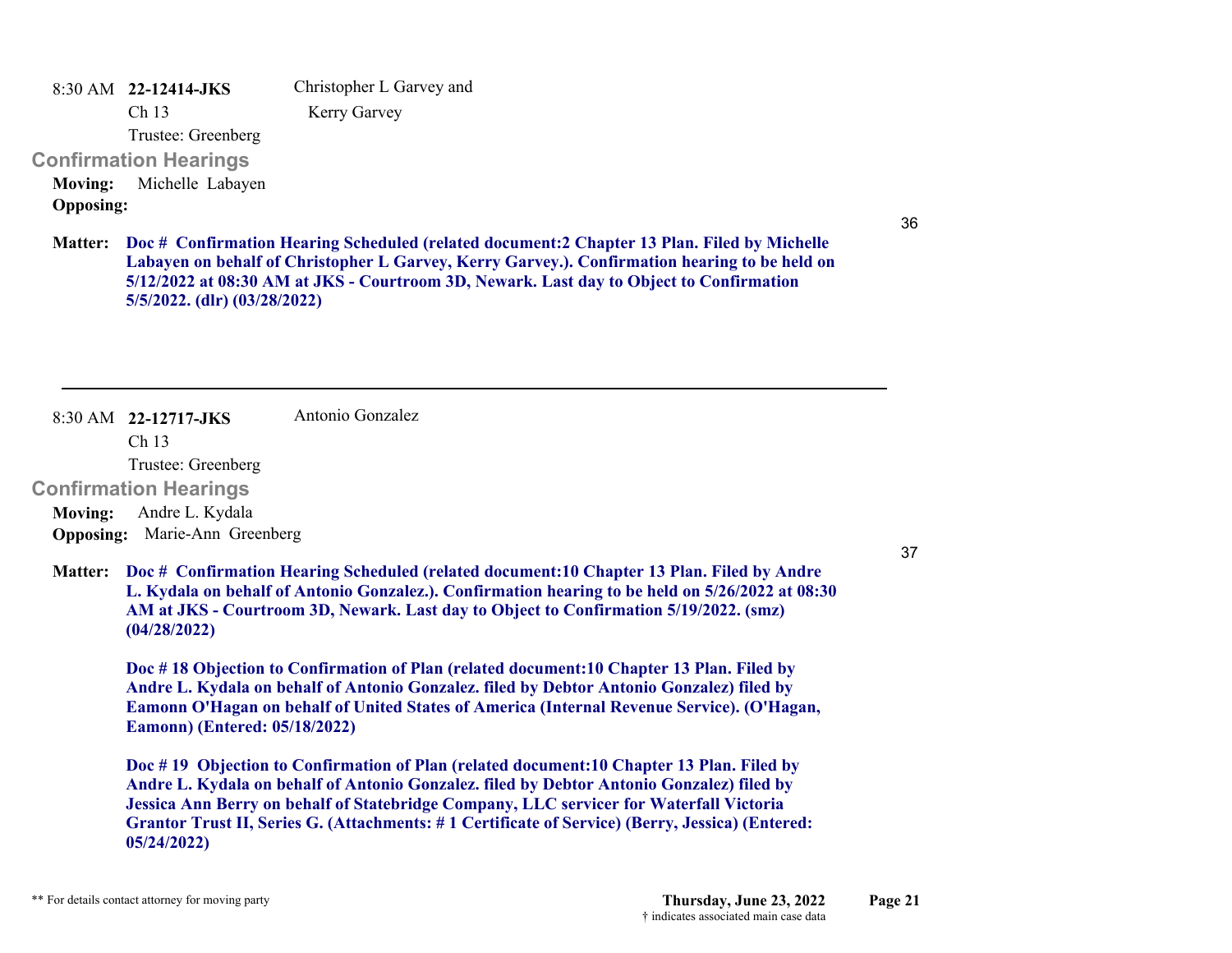| 8:30 AM 22-12757-JKS              | David M. Baum and                                                                                               |
|-----------------------------------|-----------------------------------------------------------------------------------------------------------------|
| Ch <sub>13</sub>                  | Lauren B. Baum                                                                                                  |
| Trustee: Greenberg                |                                                                                                                 |
| Confirmation Hearings             |                                                                                                                 |
| Moving: Russell L. Low            |                                                                                                                 |
| <b>Opposing:</b> Harold N. Kaplan |                                                                                                                 |
|                                   | <b>Matter:</b> Doc # Confirmation Hearing Scheduled (related<br>Lien Avoidance, Filed by Russell L. Low on beha |

document:12 Chapter 13 Plan, and Motion for **Lalf of David M. Baum, Lauren B. Baum.). Confirmation hearing to be held on 6/9/2022 at 08:30 AM at JKS - Courtroom 3D, Newark. Last day to Object to Confirmation 6/2/2022. (wdh) (04/20/2022)**

**Doc # 16 Objection to Confirmation of Plan (related document:12 Chapter 13 Plan, and Motion for Lien Avoidance. Filed by Russell L. Low on behalf of David M. Baum, Lauren B. Baum. filed by Debtor David M. Baum, Joint Debtor Lauren B. Baum) filed by Harold N. Kaplan on behalf of Wilmington Trust Company not in its individual capacity but solely as Successor Trustee to U.S. Bank National Association, as Trustee, for MASTR Alternative Loan Trust 2004-12. (Kaplan, Harold) (Entered: 04/26/2022)**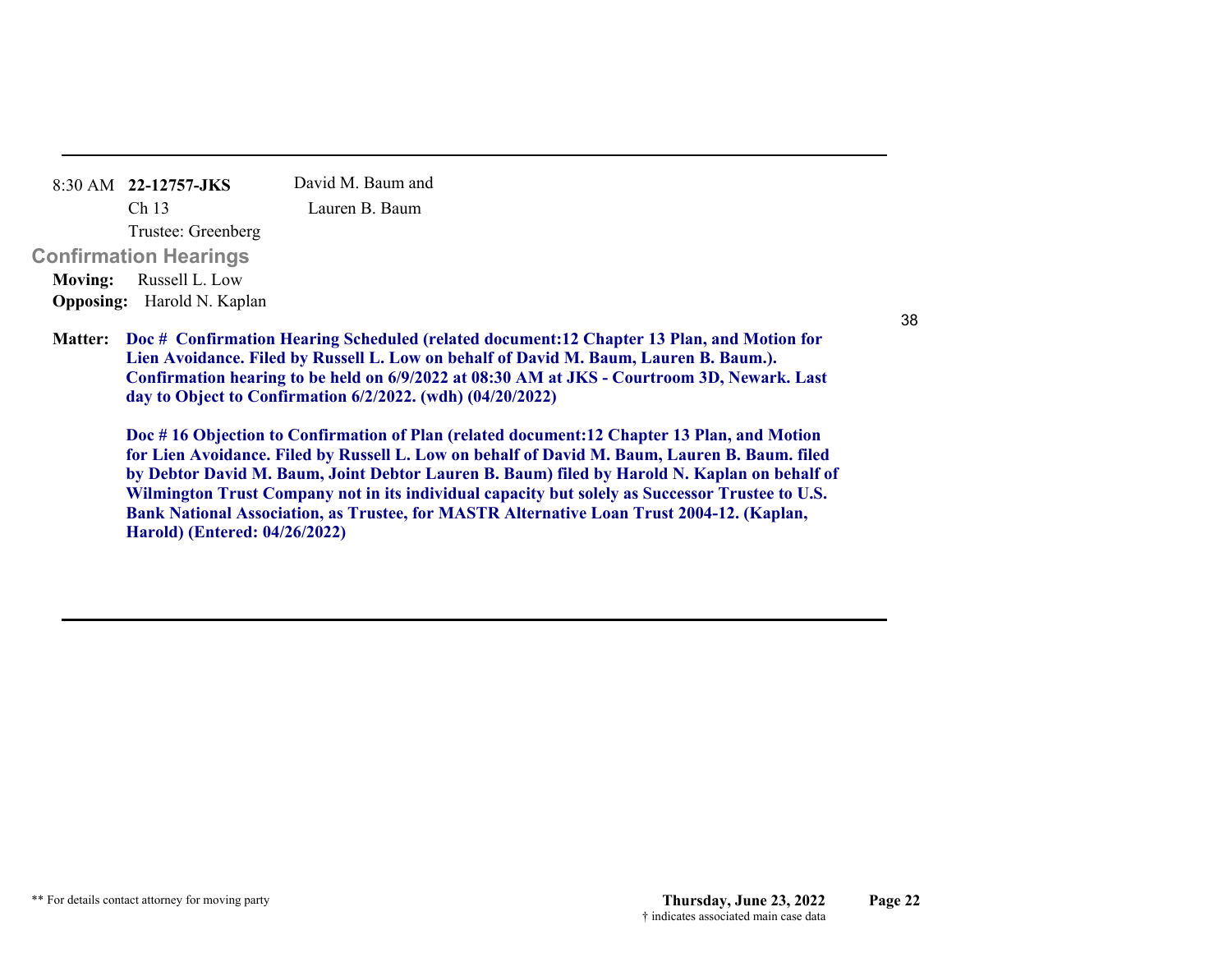8:30 AM **22-12776-JKS**  Eleuterio Guzman

Ch 13

Trustee: Greenberg

**Confirmation Hearings** 

**Moving:** Russell L. Low **Opposing:** Matthew K. Fissel

39

**Doc # Confirmation Hearing Scheduled (related document:2 Chapter 13 Plan. Filed by Russell L. Matter: Low on behalf of Eleuterio Guzman.). Confirmation hearing to be held on 5/26/2022 at 08:30 AM at JKS - Courtroom 3D, Newark. Last day to Object to Confirmation 5/19/2022. (smz) (04/06/2022)**

**Doc 11 Objection to Confirmation of Plan (related document:2 Chapter 13 Plan. Filed by Russell L. Low on behalf of Eleuterio Guzman. filed by Debtor Eleuterio Guzman) filed by Matthew K. Fissel on behalf of Freedom Mortgage Corporation. (Fissel, Matthew) (Entered: 04/22/2022)**

#### 8:30 AM **22-12795-JKS**  Annette Carter

Ch 13 Trustee: Greenberg

**Confirmation Hearings Moving:** Donald C. Goins

**Opposing:** Andrew M. Lubin

**Doc # Confirmation Hearing Scheduled (related document:3 Chapter 13 Plan. Filed by Donald Matter: C. Goins on behalf of Annette Carter.). Confirmation hearing to be held on 5/26/2022 at 08:30 AM at JKS - Courtroom 3D, Newark. Last day to Object to Confirmation 5/19/2022. (sjp) (04/07/2022)**

**Doc # 12 Objection to Confirmation of Plan (related document:3 Chapter 13 Plan. Filed by Donald C. Goins on behalf of Annette Carter. filed by Debtor Annette Carter) filed by Andrew M. Lubin on behalf of WILMINGTON SAVINGS FUND SOCIETY, FSB, AS TRUSTEE OF STANWICH MORTGAGE LOAN TRUST I. (Attachments: # 1 Certificate of Service) (Lubin, Andrew) (Entered: 04/14/2022**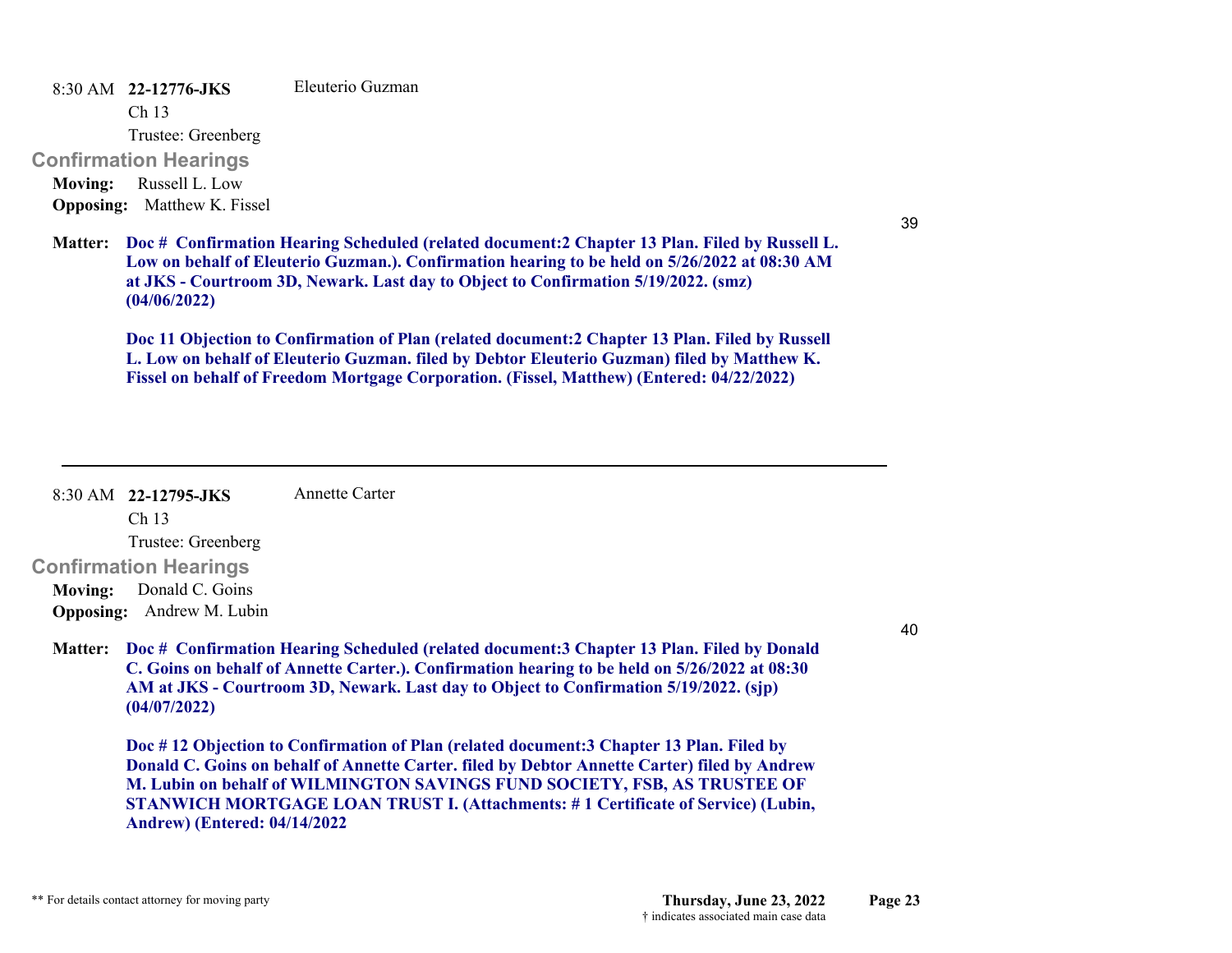|                  | $8:30$ AM 22-12821-JKS       | Nicole B. Lutz |
|------------------|------------------------------|----------------|
|                  | Ch <sub>13</sub>             |                |
|                  | Trustee: Greenberg           |                |
|                  | <b>Confirmation Hearings</b> |                |
|                  | Moving: David J Doyaga Sr    |                |
| <b>Opposing:</b> |                              |                |
|                  |                              |                |

**Doc # Hearing on Confirmation of Modified Plan Scheduled (related document:28 Second Matter: Modified Chapter 13 Plan - Before Confirmation. Filed by David J Doyaga Sr on behalf of Nicole B. Lutz.). Confirmation hearing to be held on 6/23/2022 at 08:30 AM at JKS - Courtroom 3D, Newark. Last day to Object to Confirmation 6/16/2022. (lc) (05/23/2022)**

#### 8:30 AM **22-13153-JKS**  GLORIA J STEWART

Ch 13

Trustee: Greenberg

**Confirmation Hearings** 

**Moving:** Avram D White **Opposing:** Phillip Andrew Raymond

**Doc # Confirmation Hearing Scheduled (related document:10 Chapter 13 Plan. Filed by Avram Matter: D White on behalf of GLORIA J STEWART.). Confirmation hearing to be held on 6/23/2022 at 08:30 AM at JKS - Courtroom 3D, Newark. Last day to Object to Confirmation 6/16/2022. (wdh) (05/12/2022)**

**Doc # 15 Objection to Confirmation of Plan (related document:10 Chapter 13 Plan. Filed by Avram D White on behalf of GLORIA J STEWART. filed by Debtor GLORIA J STEWART) filed by Phillip Andrew Raymond on behalf of Reverse Mortgage Solutions, Inc. (Attachments: # 1 Certificate of Service) (Raymond, Phillip) (Entered: 06/13/2022)**

42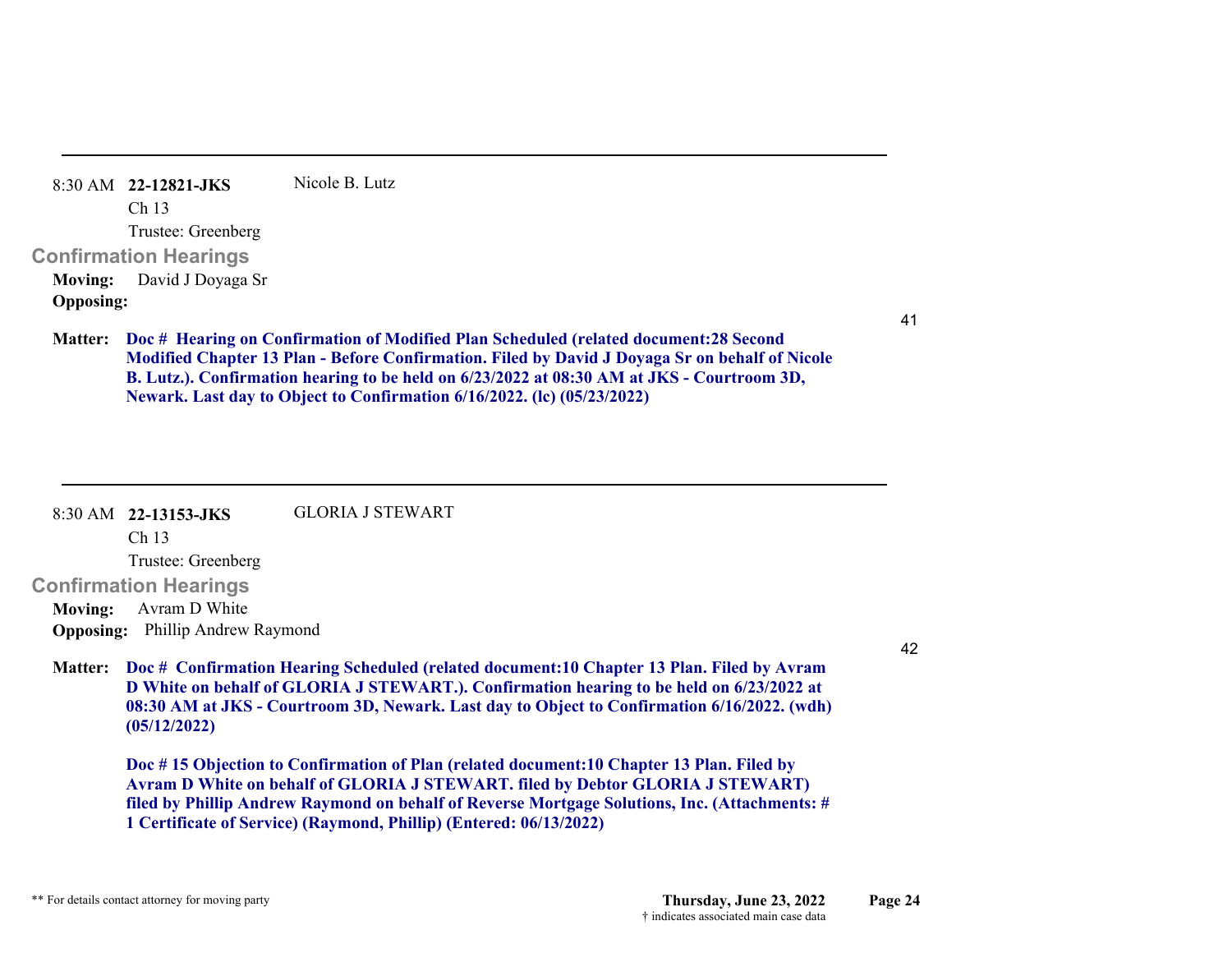|                  | 8:30 AM 22-13200-JKS           | Daniel A Coiro                                        |
|------------------|--------------------------------|-------------------------------------------------------|
|                  | Ch <sub>13</sub>               |                                                       |
|                  | Trustee: Greenberg             |                                                       |
|                  | <b>Confirmation Hearings</b>   |                                                       |
|                  | Moving: John Michael McDonnell |                                                       |
| <b>Opposing:</b> |                                |                                                       |
|                  |                                | <b>Matter:</b> Doc # Confirmation Hearing Scheduled ( |

(related document:12 Chapter 13 Plan. Filed by John **Michael McDonnell on behalf of Daniel A Coiro.). Confirmation hearing to be held on 6/23/2022 at 08:30 AM at JKS - Courtroom 3D, Newark. Last day to Object to Confirmation 6/16/2022. (dlr) (05/11/2022)**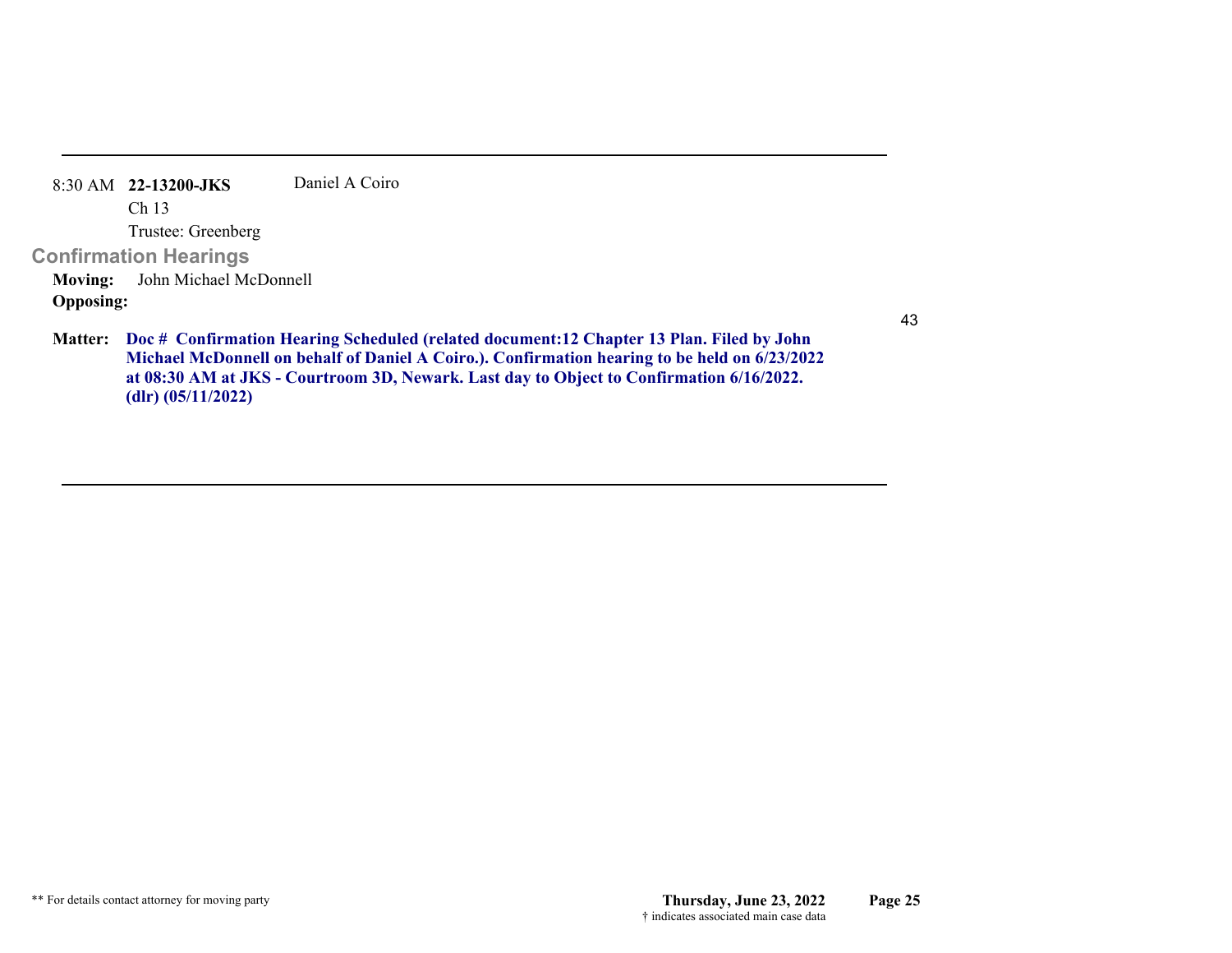8:30 AM **22-13203-JKS**  Eric Van Auken

Ch 13

Trustee: Greenberg

**Confirmation Hearings** 

**Moving:** Eric Van Auken **Opposing:** Harold N. Kaplan

**Doc # Confirmation Hearing Scheduled (related document:21 Chapter 13 Plan. Filed by Eric Matter: Van Auken. (dlr)). Confirmation hearing to be held on 6/9/2022 at 08:30 AM at JKS - Courtroom 3D, Newark. Last day to Object to Confirmation 6/2/2022. (dlr) (05/11/2022)**

**Doc #25 Objection to Confirmation of Plan (related document:21 Chapter 13 Plan. Filed by Eric Van Auken. (dlr) filed by Debtor Eric Van Auken) filed by Harold N. Kaplan on behalf of NATIONSTAR MORTGAGE LLC D/B/A MR. COOPER. (Kaplan, Harold) (Entered: 05/16/2022**

**Doc # 27 Objection to Confirmation of Plan (related document:19 Chapter 13 Plan. Filed by Eric Van Auken. (lc) Modified on 5/5/2022 (lc). INCORRECT FORM. filed by Debtor Eric Van Auken, 22 Confirmation Hearing Scheduled (related document:21 Chapter 13 Plan. Filed by Eric Van Auken. (dlr)). Confirmation hearing to be held on 6/9/2022 at 08:30 AM at JKS - Courtroom 3D, Newark. Last day to Object to Confirmation 6/2/2022. (dlr)) filed by John R. Morton Jr. on behalf of Santander Consumer USA Inc.. (Morton, John) (Entered: 05/18/2022)**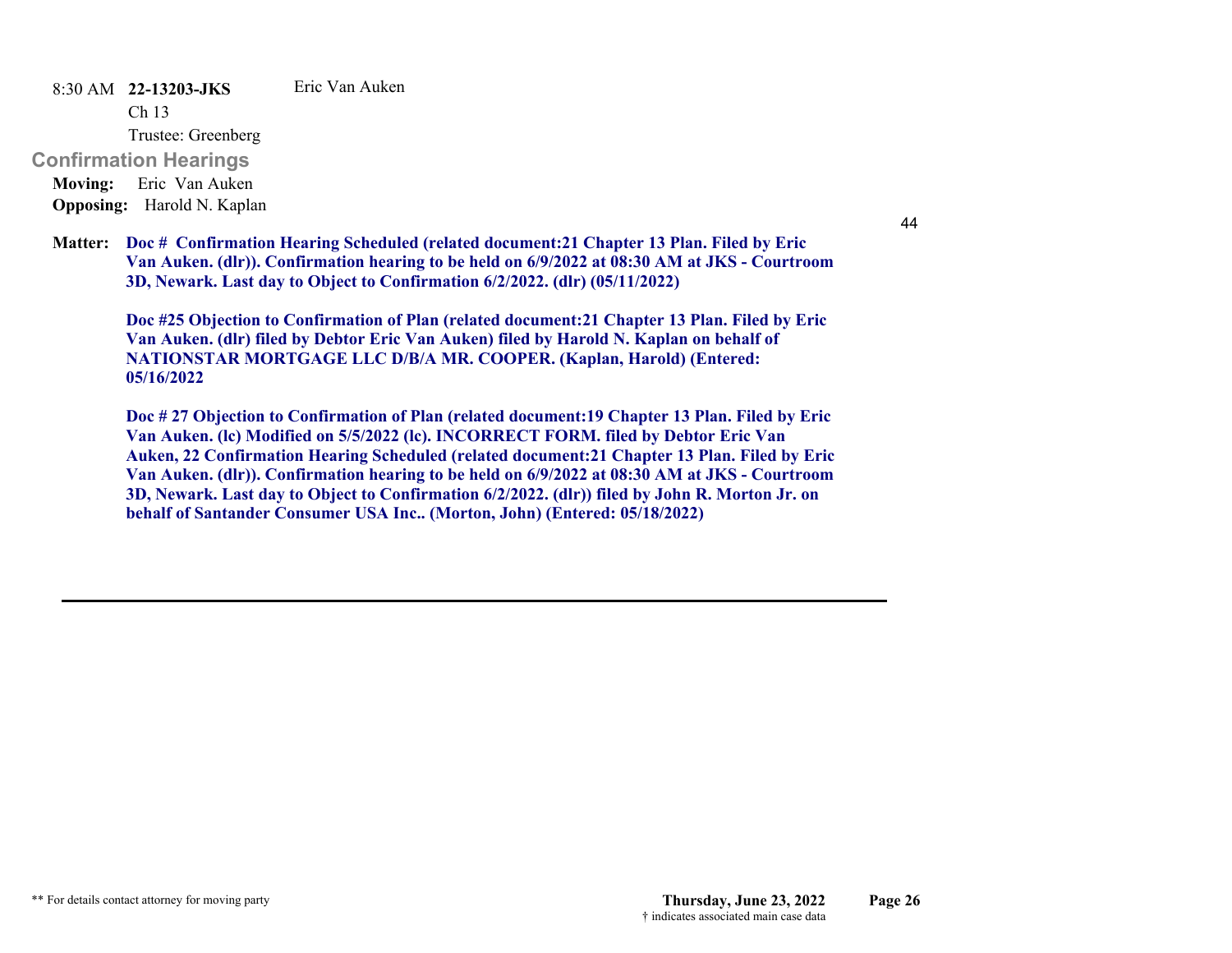8:30 AM **22-13348-JKS**  Surmana Jean Baptiste Louis

Ch 13

Trustee: Greenberg

**Confirmation Hearings** 

**Moving:** Paul Gauer **Opposing:** Douglas J. McDonough

**Doc # Confirmation Hearing Scheduled (related document:3 Chapter 13 Plan. Filed by Paul Matter: Gauer on behalf of Surmana Jean Baptiste Louis.). Confirmation hearing to be held on 6/23/2022 at 08:30 AM at JKS - Courtroom 3D, Newark. Last day to Object to Confirmation 6/16/2022. (rh) (04/26/2022)**

**Doc # 12 Objection to Confirmation of Plan (related document:3 Chapter 13 Plan. Filed by Paul Gauer on behalf of Surmana Jean Baptiste Louis. filed by Debtor Surmana Jean Baptiste Louis) filed by Douglas J. McDonough on behalf of Citibank, N.A., as Trustee, in trust for registered Holders of WaMu Asset-Backed Certificates WaMu Series 2007-HE2 Trust. (Attachments: # 1 Certificate of Service) (McDonough, Douglas) (Entered: 05/04/2022)**

8:30 AM **22-13381-JKS**  Maria C Soares

Ch 13

Trustee: Greenberg

**Confirmation Hearings** 

**Moving:** Herbert B. Raymond **Opposing:** Phillip Andrew Raymond

46

45

**Doc # Confirmation Hearing Scheduled (related document:3 Chapter 13 Plan, and Motion for Matter: Lien Avoidance. Filed by Herbert B. Raymond on behalf of Maria C Soares.). Confirmation hearing to be held on 6/23/2022 at 08:30 AM at JKS - Courtroom 3D, Newark. Last day to Object to Confirmation 6/16/2022. (smz) (04/27/2022)**

**Doc # 18 Objection to Confirmation of Plan (related document:3 Chapter 13 Plan, and Motion for Lien Avoidance. Filed by Herbert B. Raymond on behalf of Maria C Soares. filed by Debtor Maria C Soares) filed by Phillip Andrew Raymond on behalf of US Bank Trust National Association. (Attachments: # 1 Certificate of Service) (Raymond, Phillip) (Entered: 05/24/2022)**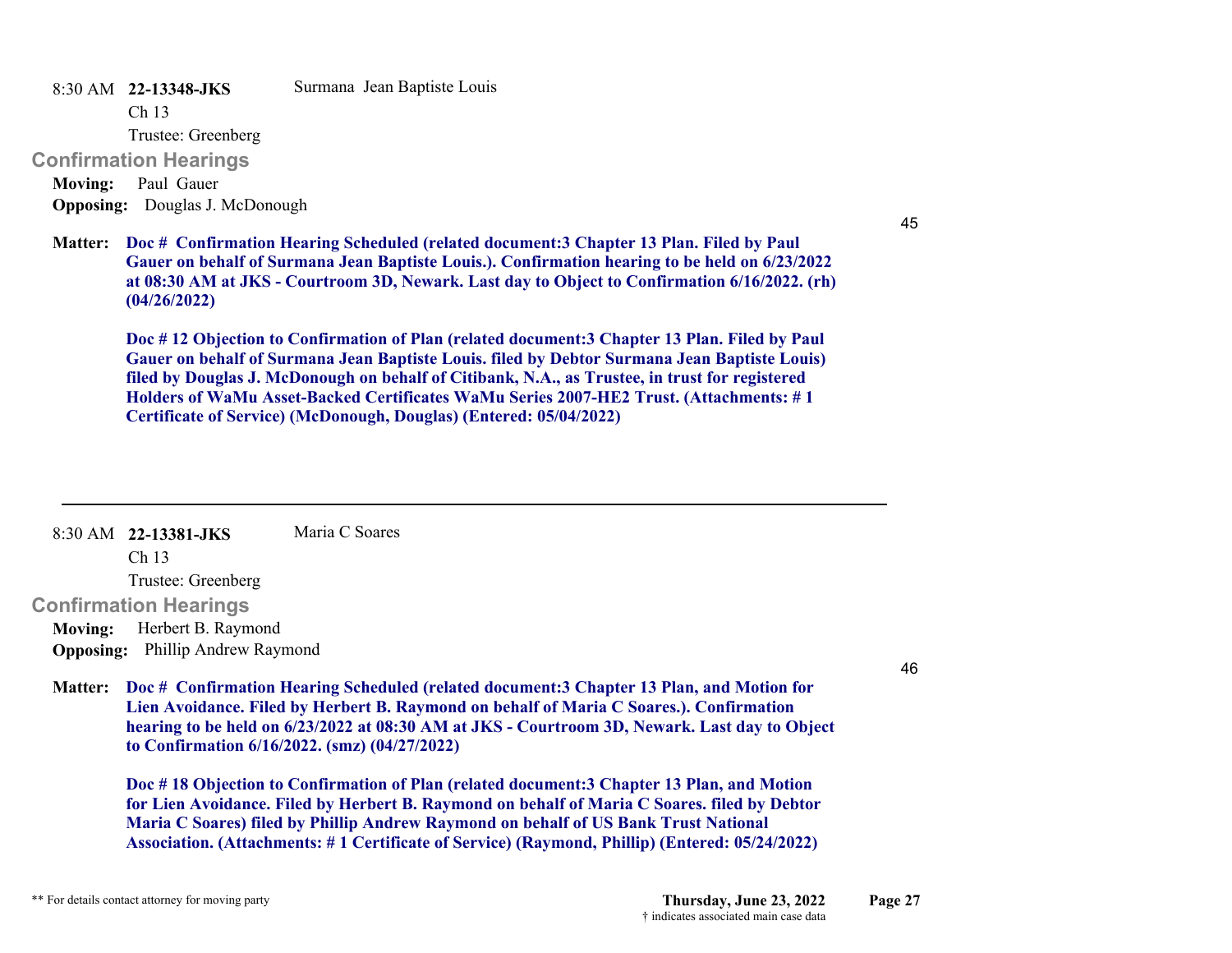|                  | 8:30 AM 22-13390-JKS           | Patricia Rosemarie Wynter |
|------------------|--------------------------------|---------------------------|
|                  | Ch <sub>13</sub>               |                           |
|                  | Trustee: Greenberg             |                           |
|                  | <b>Confirmation Hearings</b>   |                           |
|                  | <b>Moving:</b> David G. Beslow |                           |
| <b>Opposing:</b> |                                |                           |
|                  |                                |                           |

**Doc # Confirmation Hearing Scheduled (related document:11 Chapter 13 Plan. Filed by David Matter: G. Beslow on behalf of Patricia Rosemarie Wynter.). Confirmation hearing to be held on 6/23/2022 at 08:30 AM at JKS - Courtroom 3D, Newark. Last day to Object to Confirmation 6/16/2022. (sjp) (05/17/2022)**

|                  | $8:30$ AM 22-13392-JKS       | Sadian A Griffin                                                                                  |
|------------------|------------------------------|---------------------------------------------------------------------------------------------------|
|                  | Ch <sub>13</sub>             |                                                                                                   |
|                  | Trustee: Greenberg           |                                                                                                   |
|                  | <b>Confirmation Hearings</b> |                                                                                                   |
| <b>Moving:</b>   | Nicholas Fitzgerald          |                                                                                                   |
| <b>Opposing:</b> |                              |                                                                                                   |
| <b>Matter:</b>   |                              | Doc # Confirmation Hearing Scheduled (related document: 3 Chapter 13 Plan. Filed by Nicholas      |
|                  |                              | Fitzgerald on behalf of Sadian A Griffin.). Confirmation hearing to be held on 6/23/2022 at 08:30 |
|                  |                              | AM at JKS - Courtroom 3D, Newark. Last day to Object to Confirmation 6/16/2022. (sjp)             |

**(04/27/2022)**

48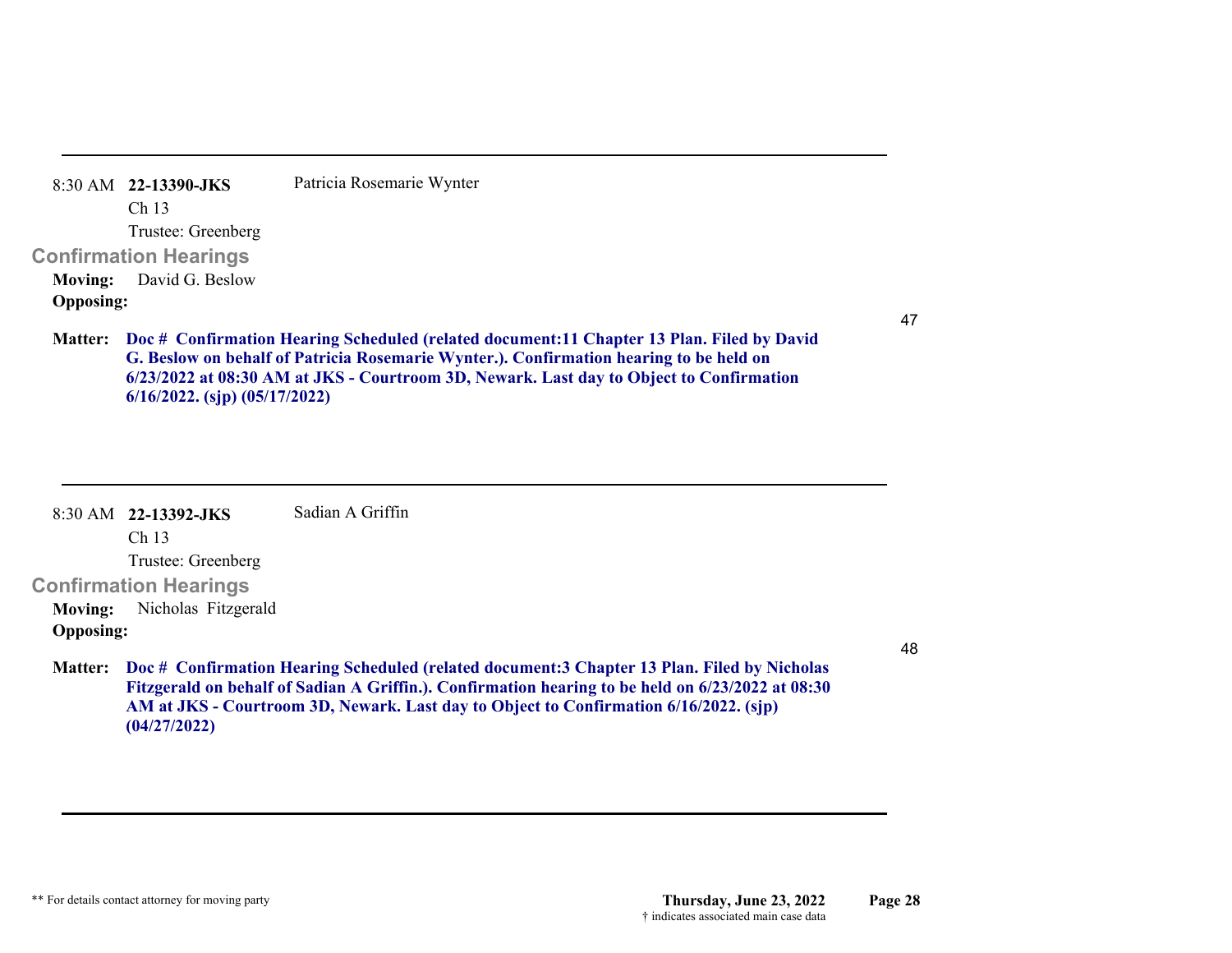8:30 AM **22-13415-JKS**  Maxine Howard Price

Ch 13

Trustee: Greenberg

# **Confirmation Hearings**

**Moving:** Andrew M. Wolfenson **Opposing:** Laura M. Egerman Marie-Ann Greenberg

49

**Doc # Confirmation Hearing Scheduled (related document:2 Chapter 13 Plan. Filed by Andrew Matter: M. Wolfenson on behalf of Maxine Howard Price.). Confirmation hearing to be held on 6/23/2022 at 08:30 AM at JKS - Courtroom 3D, Newark. Last day to Object to Confirmation 6/16/2022. (dlr) (04/28/2022)**

**Doc# 12 Trustee's Objection to Confirmation of Plan (related document:2). filed by Marie-Ann Greenberg. (Entered: 05/25/2022)**

**Doc# 13 Objection to Confirmation of Plan (related document:2) filed by Laura M. Egerman on behalf of U.S. Bank National Association. (Entered: 05/27/2022)**

8:30 AM **22-13439-JKS**  Biny A. Baig

Ch 13

Trustee: Greenberg

**Confirmation Hearings** 

**Moving:** Ryan L. Gentile **Opposing:** Gavin Stewart

50

**Doc # Confirmation Hearing Scheduled (related document:20 Chapter 13 Plan. Filed by Ryan L. Matter: Gentile on behalf of Biny A. Baig.). Confirmation hearing to be held on 6/23/2022 at 08:30 AM at JKS - Courtroom 3D, Newark. Last day to Object to Confirmation 6/16/2022. (rh) (05/13/2022)**

**Doc # 34 Limited Objection to Confirmation of Plan (related document:20 Chapter 13 Plan. Filed by Ryan L. Gentile on behalf of Biny A. Baig. filed by Debtor Biny A. Baig) filed by Gavin Stewart on behalf of Toyota Motor Credit Corporation. (Attachments: # 1 Certificate of Service) (Stewart, Gavin) (Entered: 06/09/2022)**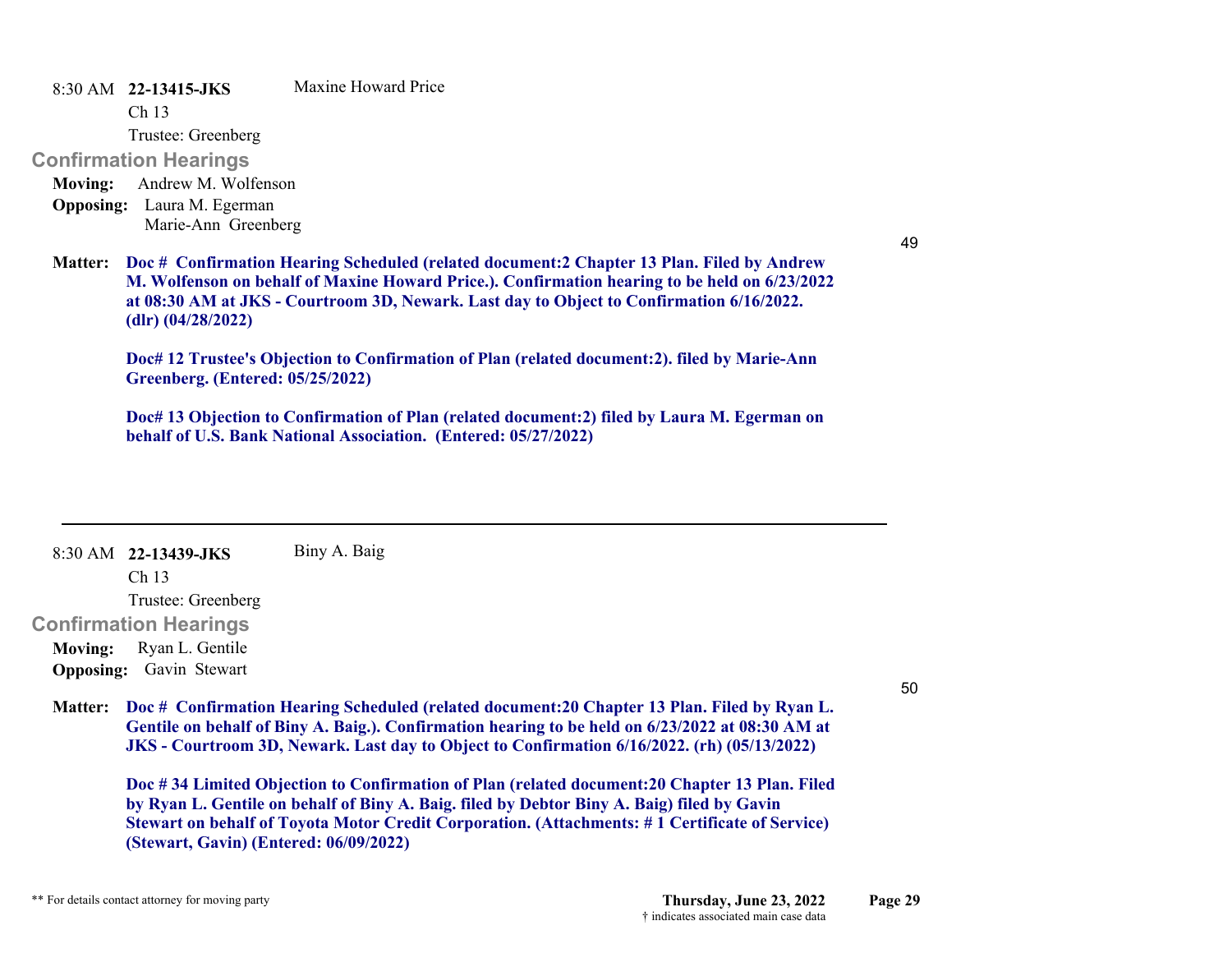| 8:30 AM 22-13447-JKS         |                  |                    |  | Juan C Graulau and |  |  |
|------------------------------|------------------|--------------------|--|--------------------|--|--|
|                              | Ch <sub>13</sub> |                    |  | Maria M Graulau    |  |  |
|                              |                  | Trustee: Greenberg |  |                    |  |  |
| Confirmation Hearings        |                  |                    |  |                    |  |  |
| <b>Moving:</b> Julio Sanchez |                  |                    |  |                    |  |  |
| <b>Opposing:</b>             |                  |                    |  |                    |  |  |
|                              |                  |                    |  |                    |  |  |

**Doc # Confirmation Hearing Scheduled (related document:2 Chapter 13 Plan. Filed by Julio Matter: Sanchez on behalf of Juan C Graulau, Maria M Graulau.). Confirmation hearing to be held on 6/23/2022 at 08:30 AM at JKS - Courtroom 3D, Newark. Last day to Object to Confirmation 6/16/2022. (rh) (04/28/2022)**

|                  | 8:30 AM 22-13522-JKS           | Jacqueline Robin Lipsius                                                                                                                                                                                                                                                           |
|------------------|--------------------------------|------------------------------------------------------------------------------------------------------------------------------------------------------------------------------------------------------------------------------------------------------------------------------------|
|                  | Ch <sub>13</sub>               |                                                                                                                                                                                                                                                                                    |
|                  | Trustee: Greenberg             |                                                                                                                                                                                                                                                                                    |
|                  | <b>Confirmation Hearings</b>   |                                                                                                                                                                                                                                                                                    |
|                  | <b>Moving:</b> David G. Beslow |                                                                                                                                                                                                                                                                                    |
| <b>Opposing:</b> |                                |                                                                                                                                                                                                                                                                                    |
|                  |                                | $\mathbf{M}$ . The contract of $\mathbf{M}$ . The contract of $\mathbf{M}$ and $\mathbf{M}$ and $\mathbf{M}$ and $\mathbf{M}$ and $\mathbf{M}$ and $\mathbf{M}$ and $\mathbf{M}$ and $\mathbf{M}$ and $\mathbf{M}$ are contracted in the contract of $\mathbf{M}$ and $\mathbf{M}$ |

**Doc # Confirmation Hearing Scheduled (related document:11 Chapter 13 Plan, and Assumption Matter: of Executory Contracts and Unexpired Leases. Filed by David G. Beslow on behalf of Jacqueline Robin Lipsius.). Confirmation hearing to be held on 6/23/2022 at 08:30 AM at JKS - Courtroom 3D, Newark. Last day to Object to Confirmation 6/16/2022. (lc) (05/25/2022)**

51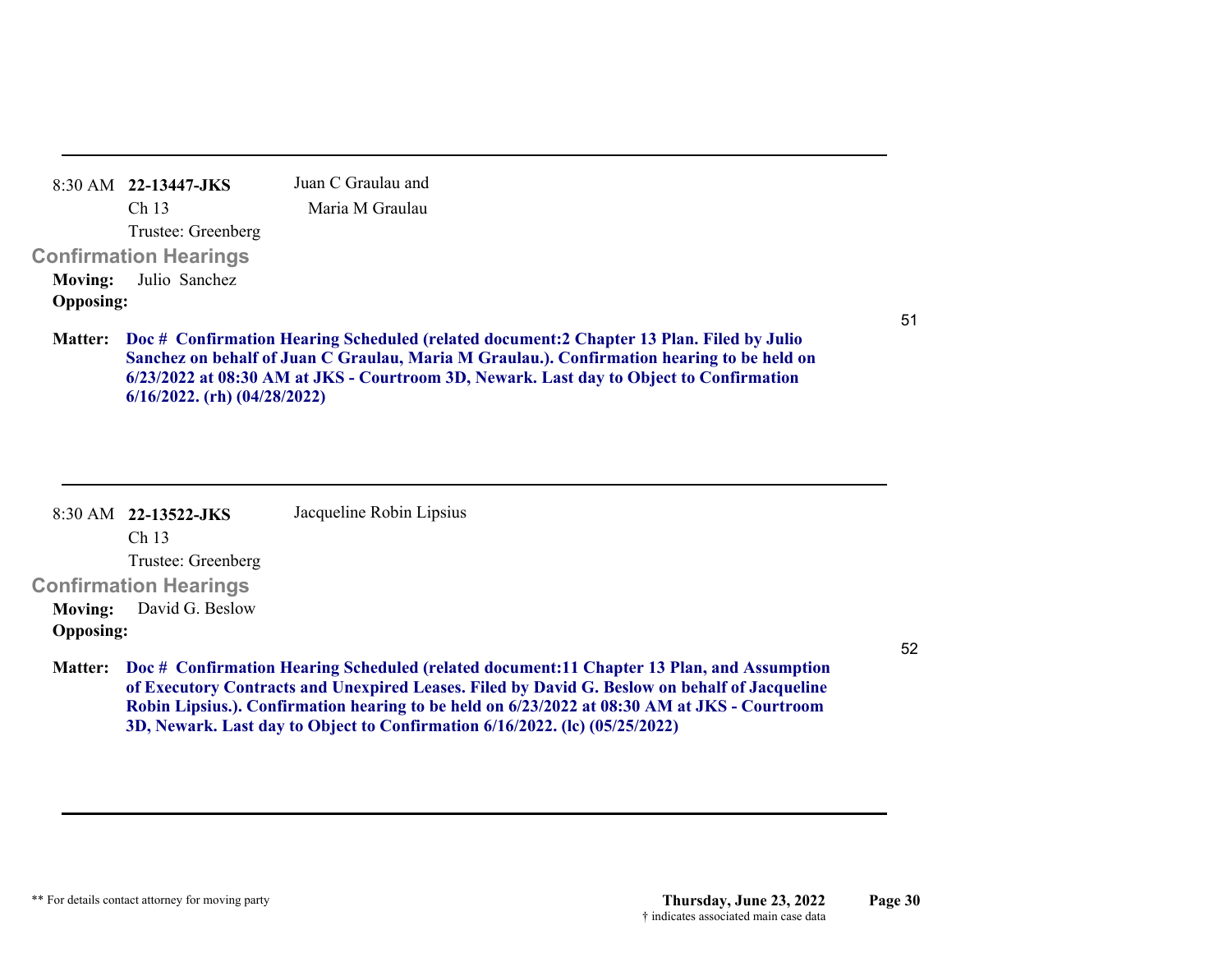8:30 AM **22-13616-JKS**  Avraham Save

Ch 13

Trustee: Greenberg

**Confirmation Hearings** 

**Moving:** Herbert B. Raymond **Opposing:** Harold N. Kaplan

**Doc # Confirmation Hearing Scheduled (related document:10 Chapter 13 Plan. Filed by Herbert Matter: B. Raymond on behalf of Avraham Save.). Confirmation hearing to be held on 6/23/2022 at 08:30 AM at JKS - Courtroom 3D, Newark. Last day to Object to Confirmation 6/16/2022. (dlr) (05/20/2022)**

**Doc # 16 Objection to Confirmation of Plan (related document:10 Chapter 13 Plan. Filed by Herbert B. Raymond on behalf of Avraham Save. filed by Debtor Avraham Save) filed by Harold N. Kaplan on behalf of DEUTSCHE BANK NATIONAL TRUST COMPANY, AS TRUSTEE FOR HARBORVIEW MORTGAGE LOAN TRUST MORTGAGE LOAN PASS-THROUGHCERTIFICATES, SERIES 2006-9. (Kaplan, Harold) (Entered: 06/09/2022)**

|                | 8:30 AM 22-13670-JKS                    | Philip Therkelsen                                                                                                                                                                                                                                                                             |
|----------------|-----------------------------------------|-----------------------------------------------------------------------------------------------------------------------------------------------------------------------------------------------------------------------------------------------------------------------------------------------|
|                |                                         |                                                                                                                                                                                                                                                                                               |
|                | Ch <sub>13</sub>                        |                                                                                                                                                                                                                                                                                               |
|                | Trustee: Greenberg                      |                                                                                                                                                                                                                                                                                               |
|                | <b>Confirmation Hearings</b>            |                                                                                                                                                                                                                                                                                               |
| <b>Moving:</b> | Ronald I. LeVine                        |                                                                                                                                                                                                                                                                                               |
|                | <b>Opposing:</b> Phillip Andrew Raymond |                                                                                                                                                                                                                                                                                               |
|                |                                         |                                                                                                                                                                                                                                                                                               |
| <b>Matter:</b> | (05/26/2022)                            | Doc # Confirmation Hearing Scheduled (related document: 10 Chapter 13 Plan. Filed by Ronald<br>I. LeVine on behalf of Philip Therkelsen.). Confirmation hearing to be held on 6/23/2022 at 08:30<br>AM at JKS - Courtroom 3D, Newark. Last day to Object to Confirmation 6/16/2022. (smz)     |
|                |                                         | Doc #14 Objection to Confirmation of Plan (related document:10 Chapter 13 Plan. Filed by<br>Ronald I. LeVine on behalf of Philip Therkelsen. filed by Debtor Philip Therkelsen) filed by<br><b>Phillip Andrew Raymond on behalf of U.S. Bank Trust National Association. (Attachments: #1</b> |

54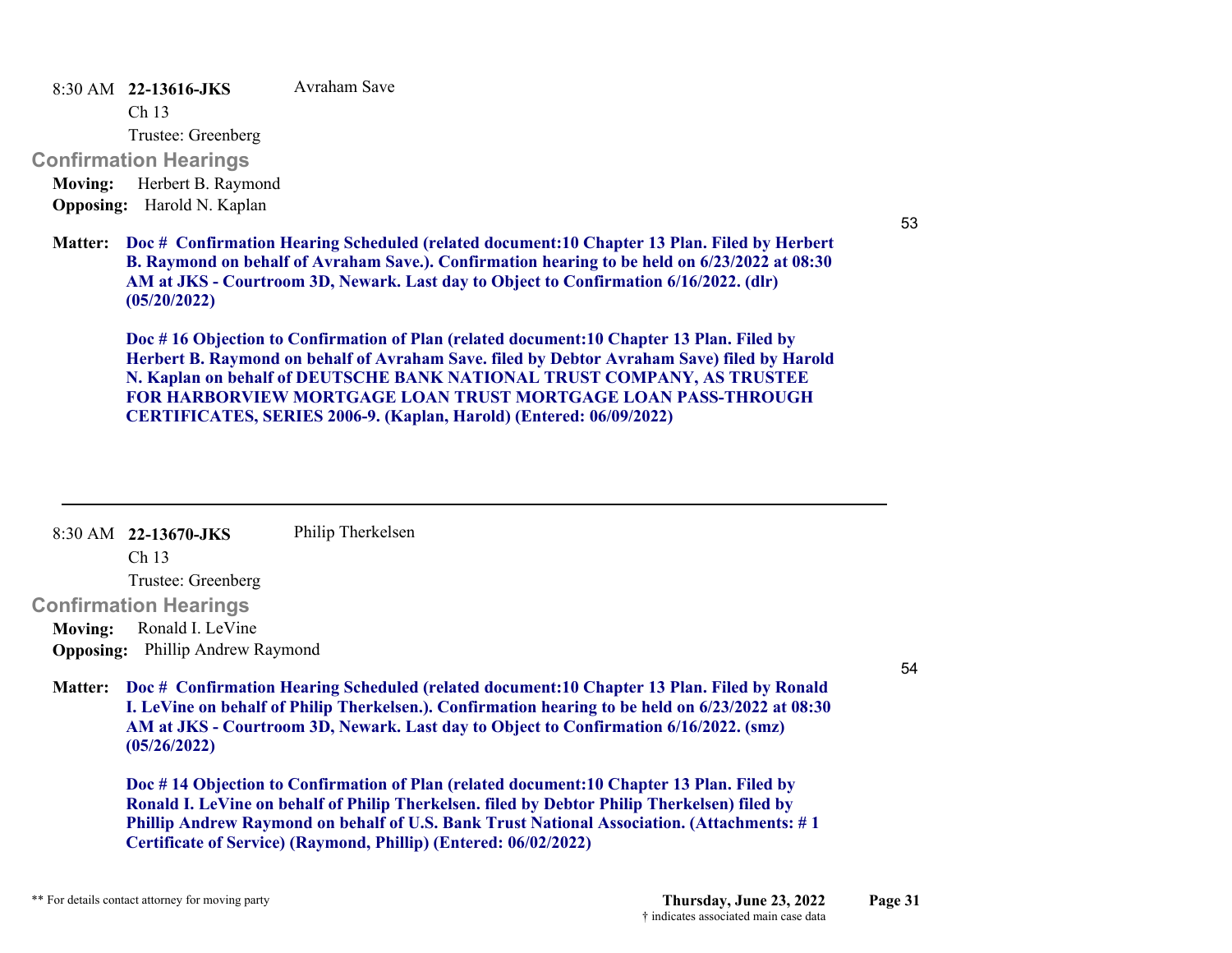| $8:30$ AM 22-13675-JKS         | Kathleen A Lasheras                                                                                                                                                                          |
|--------------------------------|----------------------------------------------------------------------------------------------------------------------------------------------------------------------------------------------|
| Ch <sub>13</sub>               |                                                                                                                                                                                              |
| Trustee: Greenberg             |                                                                                                                                                                                              |
| Confirmation Hearings          |                                                                                                                                                                                              |
| Moving: Joan Sirkis Warren     |                                                                                                                                                                                              |
| <b>Opposing:</b> Gavin Stewart |                                                                                                                                                                                              |
| $(s\text{m}z)$ $(05/05/2022)$  | <b>Matter:</b> Doc # Confirmation Hearing Scheduled (related document<br>Sirkis Warren on behalf of Kathleen A Lasheras.). Confirn<br>at 08:30 AM at JKS - Courtroom 3D, Newark. Last day to |
|                                | Doc #12 Objection to Confirmation of Plan (related docur                                                                                                                                     |

55

**t:2 Chapter 13 Plan. Filed by Joan Sherwish in behalf on 5/23/2022 Object to Confirmation 6/16/2022.** 

**Docata: Pharter 13 Plan. Filed by Joan Sirkis Warren on behalf of Kathleen A Lasheras. filed by Debtor Kathleen A Lasheras) filed by Gavin Stewart on behalf of Specialized Loan Servicing LLC. (Attachments: # 1 Certificate of Service) (Stewart, Gavin) (Entered: 05/17/2022)**

8:30 AM **22-13714-JKS**  Ch 13 Trustee: Greenberg **Confirmation Hearings**  Mirelli C. De La Torre**Moving:** Mirelli C. De La Torre **Opposing:**

56

**Doc # Confirmation Hearing Scheduled (related document:15 Chapter 13 Plan. Filed by Mirelli Matter: C. De La Torre. (rh)). Confirmation hearing to be held on 6/23/2022 at 08:30 AM at JKS - Courtroom 3D, Newark. Last day to Object to Confirmation 6/16/2022. (rh) (05/25/2022)**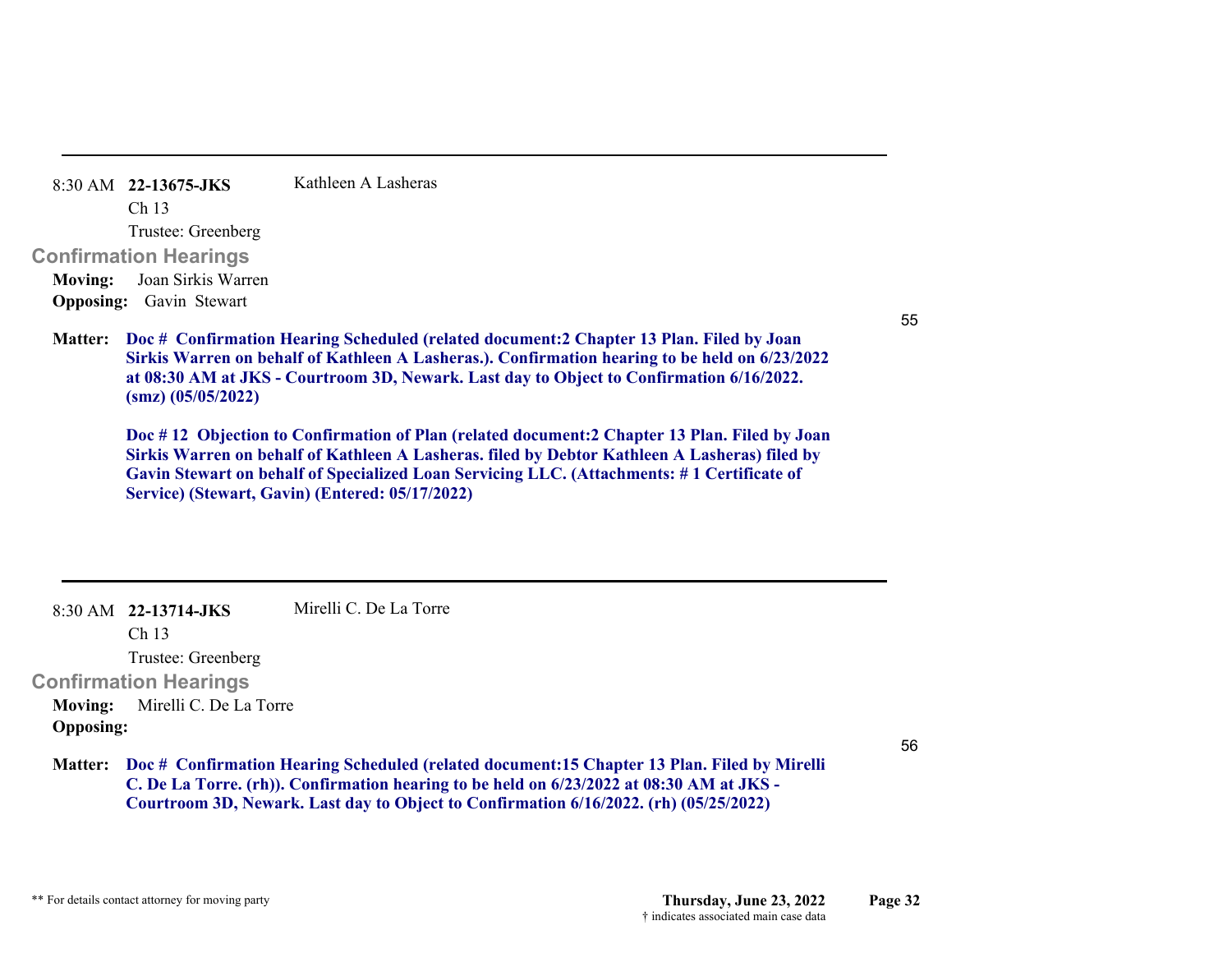|                  | 8:30 AM 22-13801-JKS                               | Nicole L. Maron |
|------------------|----------------------------------------------------|-----------------|
|                  | Ch <sub>13</sub>                                   |                 |
|                  | Trustee: Greenberg                                 |                 |
|                  | Confirmation Hearings                              |                 |
|                  | Moving: Frederick J. Simon                         |                 |
| <b>Opposing:</b> |                                                    |                 |
|                  | <b>Matter:</b> Doc # Confirmation Hearing Schedule |                 |

57

58

**Doc # Confirmation Hearing Scheduled (related document:12 Chapter 13 Plan. Filed by Frederick J. Simon on behalf of Nicole L. Maron.). Confirmation hearing to be held on 6/23/2022 at 08:30 AM at JKS - Courtroom 3D, Newark. Last day to Object to Confirmation 6/16/2022. (dlr) (05/24/2022)**

|                                    | $8:30$ AM $22-14008$ -JKS<br>Ch <sub>13</sub>                                                                                                                                                                                                                                                                                                                                                                                                                                                                                                                                                                                                                                                                                    | Armando Gonzalez |  |  |
|------------------------------------|----------------------------------------------------------------------------------------------------------------------------------------------------------------------------------------------------------------------------------------------------------------------------------------------------------------------------------------------------------------------------------------------------------------------------------------------------------------------------------------------------------------------------------------------------------------------------------------------------------------------------------------------------------------------------------------------------------------------------------|------------------|--|--|
|                                    | Trustee: Greenberg                                                                                                                                                                                                                                                                                                                                                                                                                                                                                                                                                                                                                                                                                                               |                  |  |  |
| <b>Moving:</b>                     |                                                                                                                                                                                                                                                                                                                                                                                                                                                                                                                                                                                                                                                                                                                                  |                  |  |  |
| <b>Opposing:</b><br><b>Matter:</b> | Doc # 6 Order to Show Cause Why Case Should Not be Dismissed for re: Failure to Comply with<br><b>Local Rule 1006, Failure to File Missing Documents. Missing Documents: Summary of</b><br>Assets/Liabilities and Stat Info, Declaration About An Individuals Scheds, Statement of Financial<br>Affairs For Individuals, Statement of Your Current Monthly Income & Calc of Commitment<br>Period(122C-1), Calculation of Your Disposable Income (122C-2) - If Applicable, Ch. 13 Plan and<br>Motions (LOCAL FORM), Schedules A/B,C,D,E/F,G,H,I,J, Service of notice of the entry of this<br>order pursuant to Rule 9022 was made on the appropriate parties. See BNC Certificate of Notice.<br>Signed on 5/17/2022. (05/17/2022) |                  |  |  |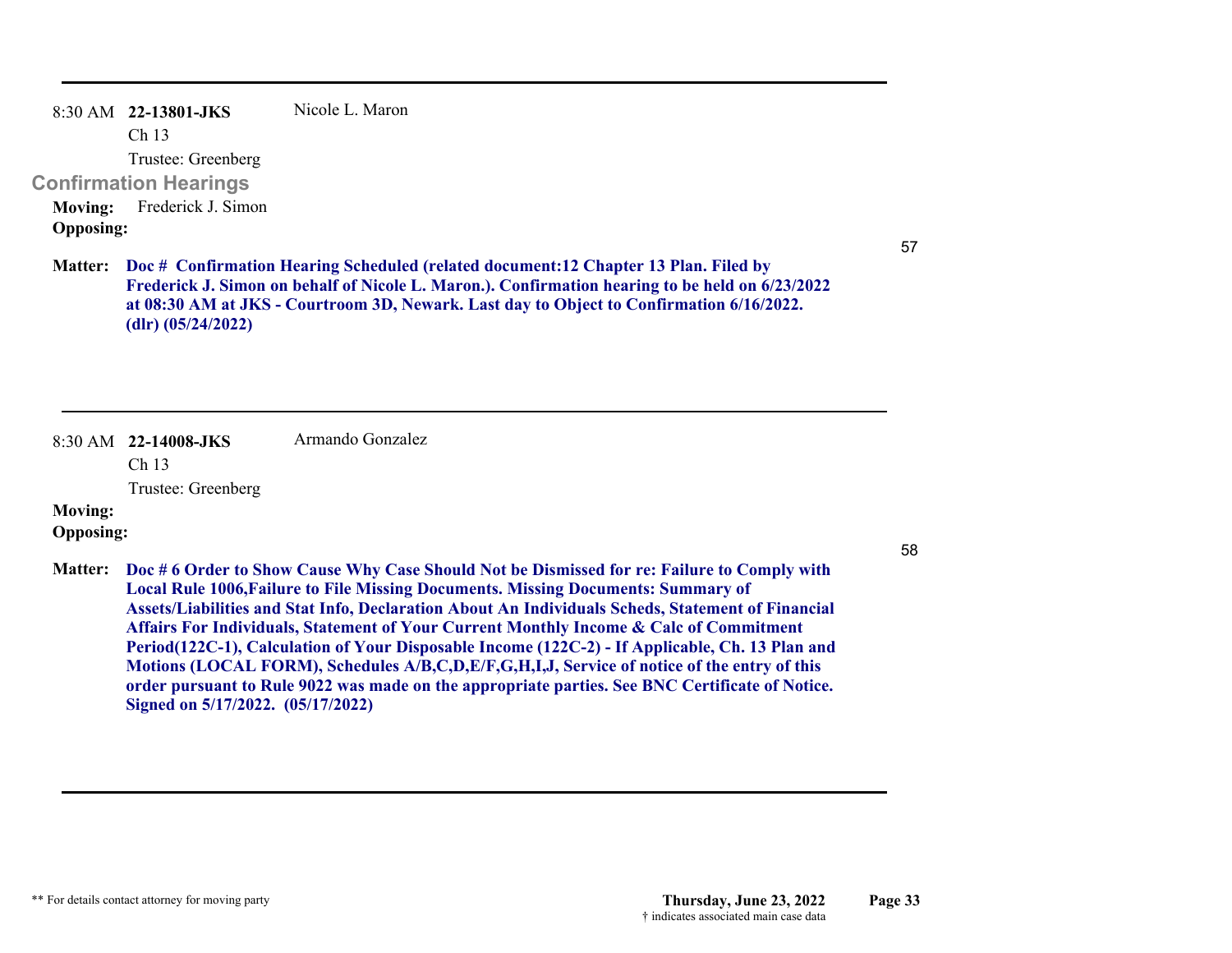10:00 AM **16-27758-JKS**  Ch 13 Trustee: Greenberg Lorge R. Quiroz **Moving:** Russell L. Low **Opposing:** Phillip Andrew Raymond

**Doc # 119 Motion to Compel Fay Servicing to Honor Loan Modification Approval Filed by Matter: Russell L. Low on behalf of Lorge R. Quiroz. (01/28/2022)**

**Doc# 122 Objection to (related document:119 Motion to Compel Fay Servicing to Honor Loan Modification Approval) filed by Phillip Andrew Raymond on behalf of Reliant Income Fund, LLC by Fay Servicing, LLC, the servicing agent. (Entered: 04/21/2022)**

completed 2/12/2; order & cos ok

| $10:00$ AM 17-12555-JKS<br>Ch <sub>13</sub> | Bawer Aksal                                                                                                                                                                                                                                                                                                                                                                                                                                                                                                                                  |
|---------------------------------------------|----------------------------------------------------------------------------------------------------------------------------------------------------------------------------------------------------------------------------------------------------------------------------------------------------------------------------------------------------------------------------------------------------------------------------------------------------------------------------------------------------------------------------------------------|
| Trustee: Greenberg                          | J&K                                                                                                                                                                                                                                                                                                                                                                                                                                                                                                                                          |
| Marie-Ann Greenberg<br><b>Moving:</b>       |                                                                                                                                                                                                                                                                                                                                                                                                                                                                                                                                              |
| Nicholas Fitzgerald<br><b>Opposing:</b>     |                                                                                                                                                                                                                                                                                                                                                                                                                                                                                                                                              |
| <b>Matter:</b><br>(05/03/2022)              | Doc #195 Trustee's Motion to Dismiss Case or Direct Employer to Pay Trustee or for Entry of an<br>Order for Default Clause. Filed by Marie-Ann Greenberg on behalf of Marie-Ann Greenberg.                                                                                                                                                                                                                                                                                                                                                   |
|                                             | Doc #197 Certification in Opposition to (related document:195 Trustee's Motion to Dismiss Case<br>or Direct Employer to Pay Trustee or for Entry of an Order for Default Clause. Filed by<br>Marie-Ann Greenberg on behalf of Marie-Ann Greenberg. Hearing scheduled for 6/9/2022 at<br>10:00 AM at JKS - Courtroom 3D, Newark. (Attachments: #1 TMG/TMO<br>RECONVERT/DISMISS - PROPOSED ORDER) filed by Trustee Marie-Ann Greenberg) filed<br>by Nicholas Fitzgerald on behalf of Bawer Aksal. (Fitzgerald, Nicholas) (Entered: 05/03/2022) |

59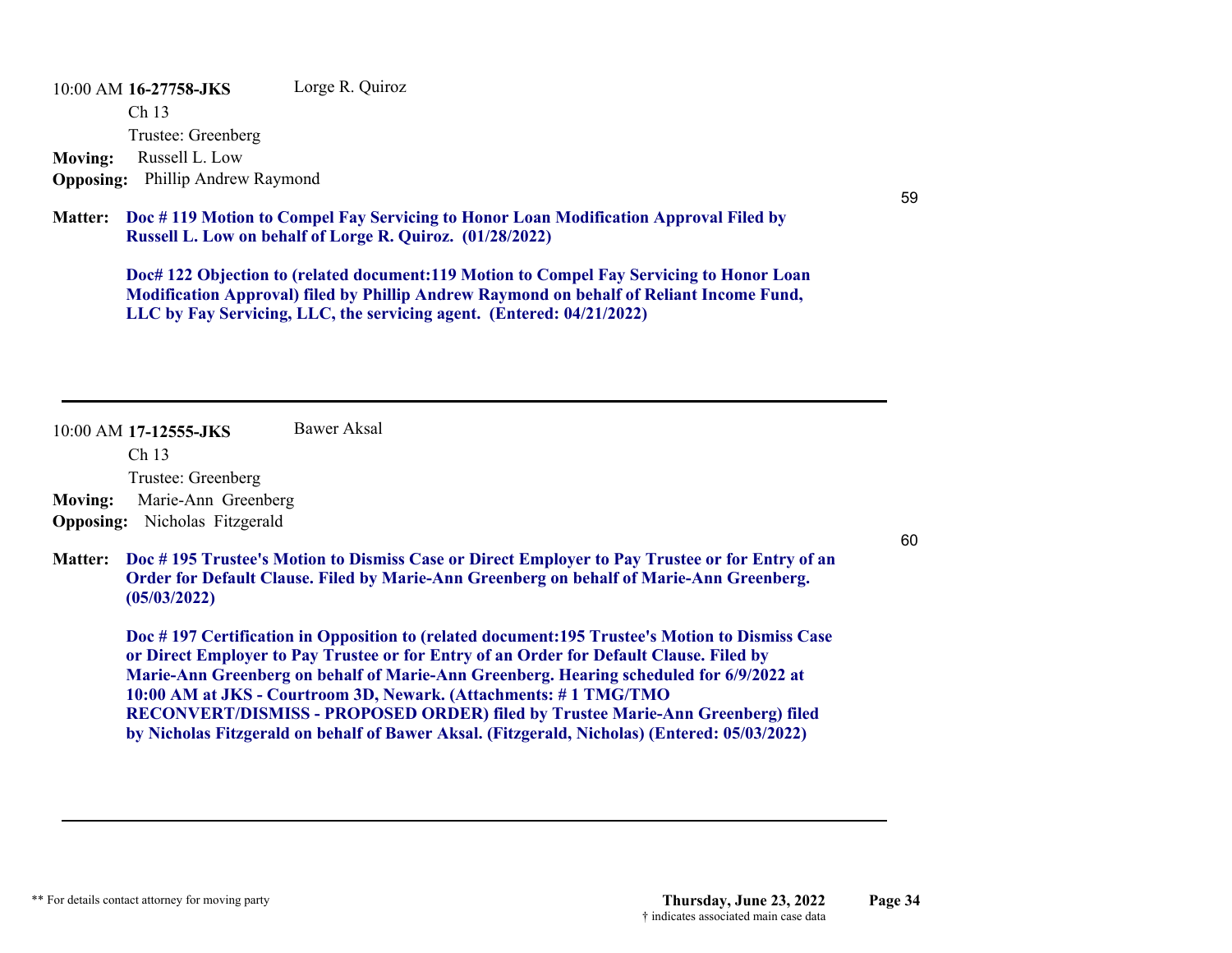10:00 AM **17-17183-JKS**  Ch 13 Trustee: Greenberg Ralph V. Ruggiero **Moving:** Marie-Ann Greenberg **Opposing:** Jenee K. Ciccarelli

# J&K

**Doc # Notice of Hearing for: Certification in Opposition to Certification of Default of Standing Matter: Trustee. (related document:126 Certification of Default of Standing Trustee re: Debtors failure to make plan payments Report Filed by Marie-Ann Greenberg. 128 Certification in Opposition filed by Jenee K. Ciccarelli on behalf of Ralph V. Ruggiero. The following parties were served: Debtor, Debtors Attorney, Trustee, and US Trustee. (05/12/2022)**

10:00 AM **17-19176-JKS**  Ch 13 Trustee: Greenberg Joanne Clemons**Moving:** Marie-Ann Greenberg **Opposing:** Russell L. Low **Doc # 47 Notice of Hearing for: Debtors Opposition to Trustees Certification of Default. (related Matter: document:44 Certification of Default of Standing Trustee filed by Trustee Marie-Ann Greenberg, 46 Certification in Opposition filed by Russell L. Low on behalf of Debtor Joanne Clemons). The following parties were served: Debtor, Debtors Attorney, Trustee, and US Trustee. (05/31/2022)** 10:00 AM **17-19983-JKS**  Ch 13 Tonya M Agosto J&K

Trustee: Greenberg

Tmtd#64

**Moving:** Herbert B. Raymond **Opposing:**

**Doc # 71 Motion To Reinstate Stay as to Creditor, Specialized Loan Servicing, LLC Filed by Matter:Herbert B. Raymond on behalf of Tonya M Agosto. (05/24/2022)**

\*\* For details contact attorney for moving party **Thursday, June 23, 2022 Page 35** order & cos ok

† indicates associated main case data

63

61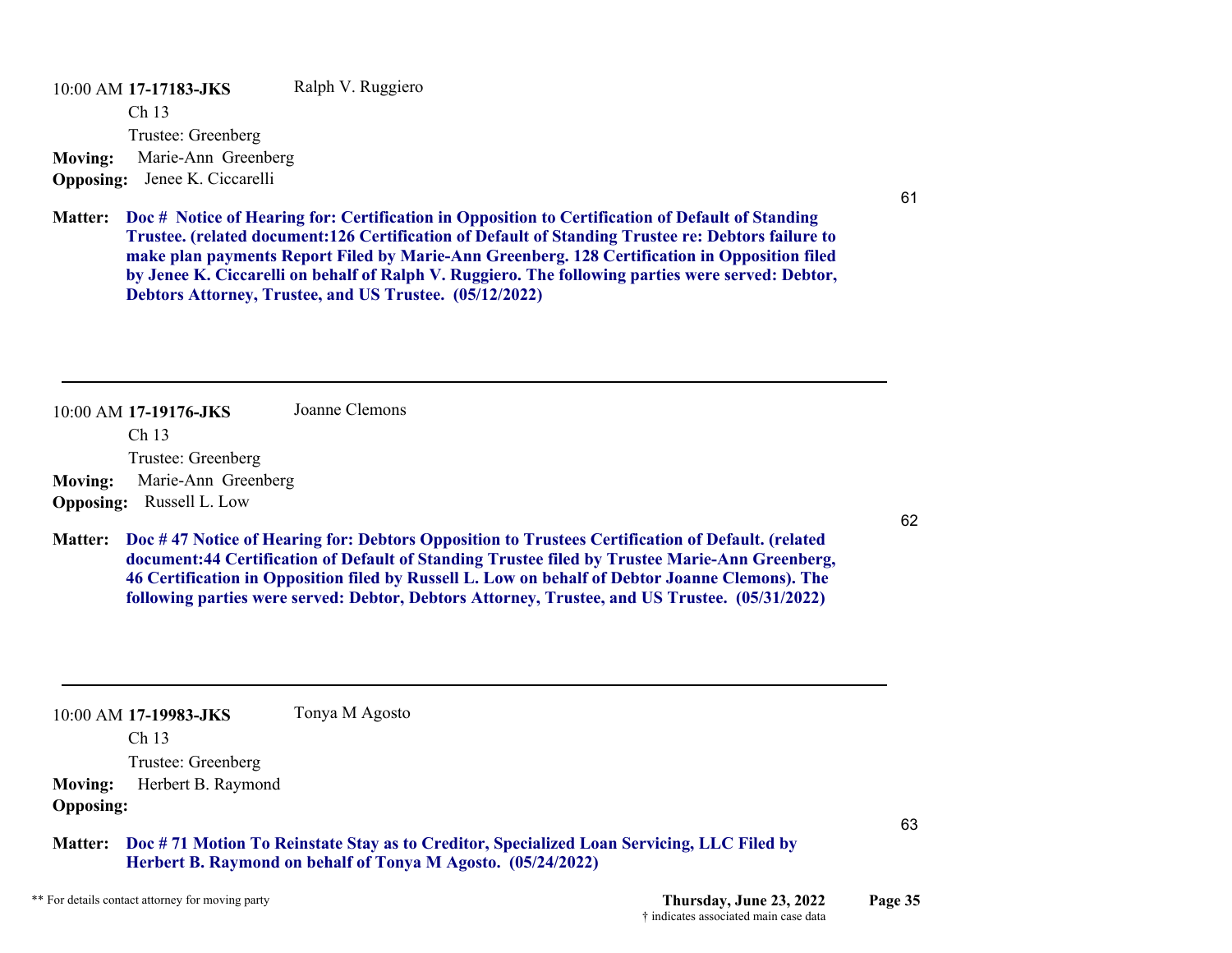10:00 AM **17-19983-JKS**  Ch 13 Trustee: Greenberg Tonya M Agosto **Moving:** Marie-Ann Greenberg **Opposing:** Herbert B. Raymond

# J&K

**Doc # 67 Trustee's Motion to Dismiss Case or Direct Employer to Pay Trustee or for Entry of an Matter: Order for Default Clause. Filed by Marie-Ann Greenberg on behalf of Marie-Ann Greenberg. (04/27/2022)**

**Doc # 72 Certification in Opposition to (related document:67 Trustee's Motion to Dismiss Case or Direct Employer to Pay Trustee or for Entry of an Order for Default Clause. Filed by Marie-Ann Greenberg on behalf of Marie-Ann Greenberg. Hearing scheduled for 6/9/2022 at 10:00 AM at JKS - Courtroom 3D, Newark. (Attachments: # 1 TMG/TMO RECONVERT/DISMISS - PROPOSED ORDER) filed by Trustee Marie-Ann Greenberg) filed by Herbert B. Raymond on behalf of Tonya M Agosto. (Raymond, Herbert) (Entered: 06/01/2022)**

10:00 AM **17-21340-JKS**  Ch 13 Trustee: Greenberg Zeba Fatima**Moving:** Matthew K. Fissel **Opposing:** Nicholas Fitzgerald

**Doc # Notice of Hearing for: Certification in Opposition to Creditors Certification of Default. Matter: (related document:86 Creditors Certification of Default filed by Matthew K. Fissel on behalf of HSBC BANK USA, NATIONAL ASSOCIATION AS TRUSTEE FOR WELLS FARGO ASSET SECURITIES CORPORATION, MORTGAGE PASS-THROUGH CERTIFICATES, SERIES 2007-15. 87 Certification in Opposition filed by Nicholas Fitzgerald on behalf of Zeba Fatima). The following parties were served: Debtor, Debtors Attorney, Trustee, and US Trustee. (03/22/2022)** order & cos ok

65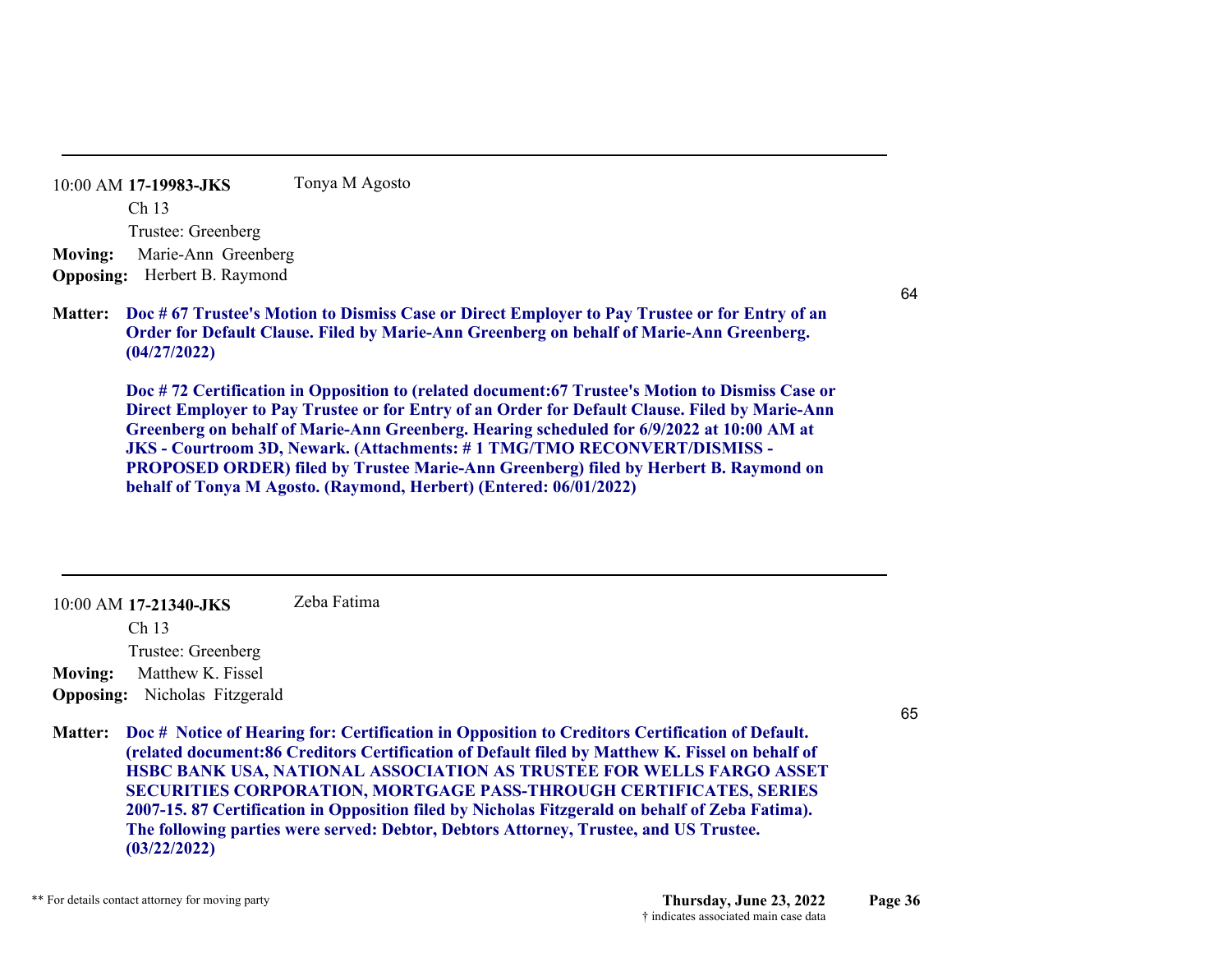|                | Trustee: Greenberg                                                                                                                                                                                                                                                                               |
|----------------|--------------------------------------------------------------------------------------------------------------------------------------------------------------------------------------------------------------------------------------------------------------------------------------------------|
| Moving:        | Scott D. Sherman                                                                                                                                                                                                                                                                                 |
|                | <b>Opposing:</b> Marie-Ann Greenberg                                                                                                                                                                                                                                                             |
|                |                                                                                                                                                                                                                                                                                                  |
| <b>Matter:</b> | Doc # Notice of Hearing for: Limited Objection to Debtor(s) Attorneys Application for                                                                                                                                                                                                            |
|                | <b>Compensation.</b> (related document:104 Supplemental Application for Compensation for                                                                                                                                                                                                         |
|                | Sherman, Debtors Attorney, period: 3/21/2022 to 4/29/2022, fee: \$400.00, expenses: \$0.0                                                                                                                                                                                                        |
|                | $\mathbf{I}$ and $\mathbf{C}$ and $\mathbf{I}$ and $\mathbf{C}$ and $\mathbf{C}$ and $\mathbf{C}$ and $\mathbf{C}$ and $\mathbf{C}$ and $\mathbf{C}$ and $\mathbf{C}$ and $\mathbf{C}$ and $\mathbf{C}$ and $\mathbf{C}$ and $\mathbf{C}$ and $\mathbf{C}$ and $\mathbf{C}$ and $\mathbf{C}$ and |

10:00 AM **17-31360-JKS**  Ch 13

> **Compensation For Compensation for Scott D. I:** 3/21/2022 to 4/29/2022, fee: \$400.00, expenses: \$0.00. Filed **by Scott D. Sherman. 109 Limited Objection to Debtor(s) Attorneys Application for Compensation filed by Marie-Ann Greenberg on behalf of Marie-Ann Greenberg. The following parties were served: Debtor, Debtors Attorney, Trustee, and US Trustee. (05/03/2022)**

Steven Linfante and Victoria Linfante

| 10:00 AM 18-14772-JKS                 | Joann Adase                                                                                                                                                                                                                                                                             |     |
|---------------------------------------|-----------------------------------------------------------------------------------------------------------------------------------------------------------------------------------------------------------------------------------------------------------------------------------------|-----|
| Ch <sub>13</sub>                      |                                                                                                                                                                                                                                                                                         |     |
| Trustee: Greenberg                    |                                                                                                                                                                                                                                                                                         |     |
| Marie-Ann Greenberg<br><b>Moving:</b> |                                                                                                                                                                                                                                                                                         | J&K |
| <b>Opposing:</b> Warren D. Levy       |                                                                                                                                                                                                                                                                                         |     |
|                                       |                                                                                                                                                                                                                                                                                         | 67  |
|                                       | Matter: Doc #84 Notice of Hearing for: Certification of Default of Standing Trustee (related<br>document:81 Certification of Default of Standing Trustee. re: Debtors failure to make plan<br><b>payments Report. Filed by Marie-Ann Greenberg. Objection deadline is 5/31/2022. 83</b> |     |

**payments Report. Filed by Marie-Ann Greenberg. Objection deadline is 5/31/2022. 83 Certification in Opposition to Trustees Certification In Support of Default Filed by Marie-Ann Greenberg. Objection deadline is 5/31/2022. The following parties were served: Debtor, Debtors Attorney, Trustee, and US Trustee. (06/01/2022)**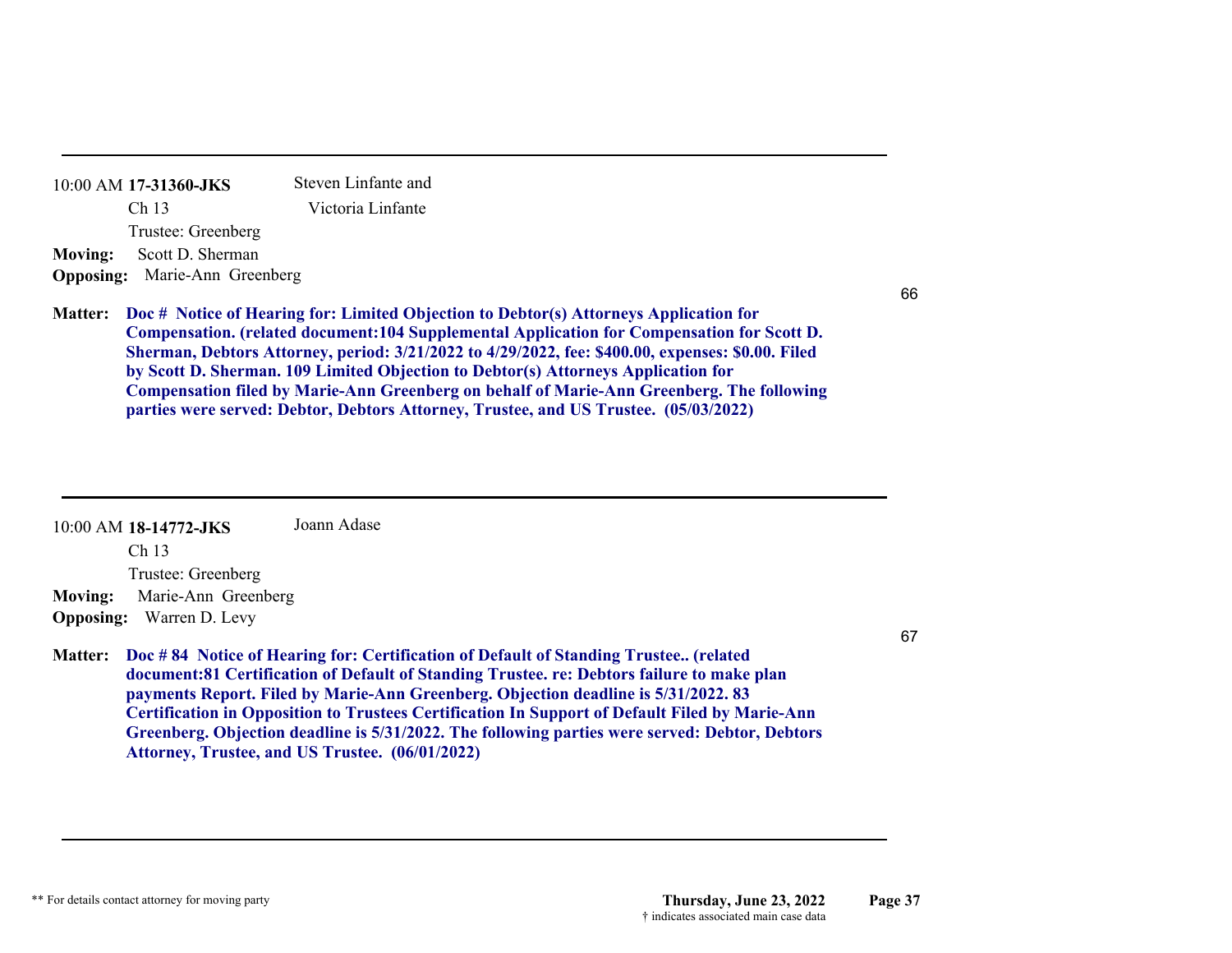10:00 AM **18-15325-JKS**  Ch 13 Trustee: Greenberg Roy D. Lyon **Moving:** Mark Goldman **Opposing:** Gavin Stewart

**Doc # 65 Motion to Avoid Lien of Shellpoint Mortgage Filed by Mark Goldman on behalf of Roy Matter: D. Lyon. (03/25/2022)**

**Doc# 66 Limited Response filed by Gavin Stewart on behalf of NewRez LLC d/b/a Shellpoint Mortgage Servicing. (Entered: 04/20/2022)**

order & cos ok

10:00 AM **18-18301-JKS**  Kerline Fils-Aime

Ch 13

Trustee: Greenberg

**Moving:** Nicholas Fitzgerald

**Opposing:** Marie-Ann Greenberg

**Doc # Notice of Hearing for: Objection to Application for Compensation (related document:42 Matter: Application for Compensation for Nicholas Fitzgerald, Debtors Attorney, period: to, fee: \$797.00, expenses: \$0.00. Filed by Nicholas Fitzgerald. 43 Objection to Application for Compensation filed by Marie-Ann Greenberg on behalf of Marie-Ann Greenberg.) The following parties were served: Debtor, Debtors Attorney, Trustee, and US Trustee. (06/09/2022)**

69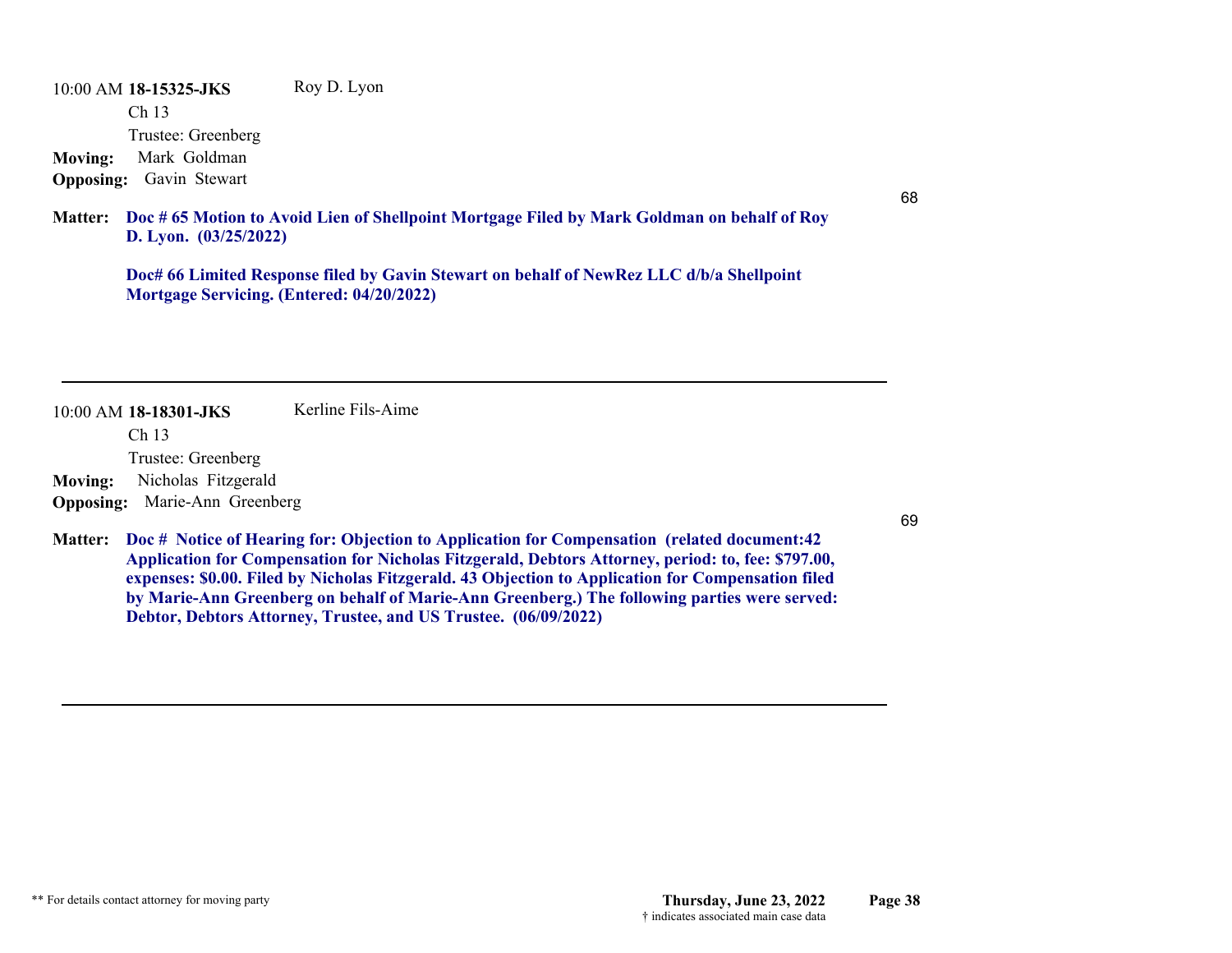10:00 AM **18-24773-JKS**  Ch 13 Trustee: Greenberg Chadwick L. Scott**Moving:** Marie-Ann Greenberg **Opposing:** Herbert B. Raymond

# J&K

**Doc # Notice of Hearing for: Certification in Opposition to Certification of Default of Standing Matter: Trustee. (related document:124 Certification of Default of Standing Trustee re: Debtors failure to make plan payments Report Filed by Marie-Ann Greenberg. 126 Certification in Opposition filed by Herbert B. Raymond on behalf of Chadwick L. Scott). The following parties were served: Debtor, Debtors Attorney, Trustee, and US Trustee. (05/25/2022)**

10:00 AM **18-25728-JKS**  Ch 13 Trustee: Greenberg Barbara Jeter**Moving:** Robert P. Saltzman **Opposing:** David G. Beslow Tcod#72

**Doc # 153 Notice of Hearing for: Debtors Opposition to Creditors Certification of Default. Matter: (related document:150 Creditors Certification of Default filed by Robert P. Saltzman on behalf of Creditor MCLP Asset Company, Inc., 152 Certification in Opposition filed by David G. Beslow on behalf of Debtor Barbara Jeter). The following parties were served: Debtor, Debtors Attorney, Robert Saltzman (MCLP), Trustee, and US Trustee. (05/31/2022)**

order & cos ok

70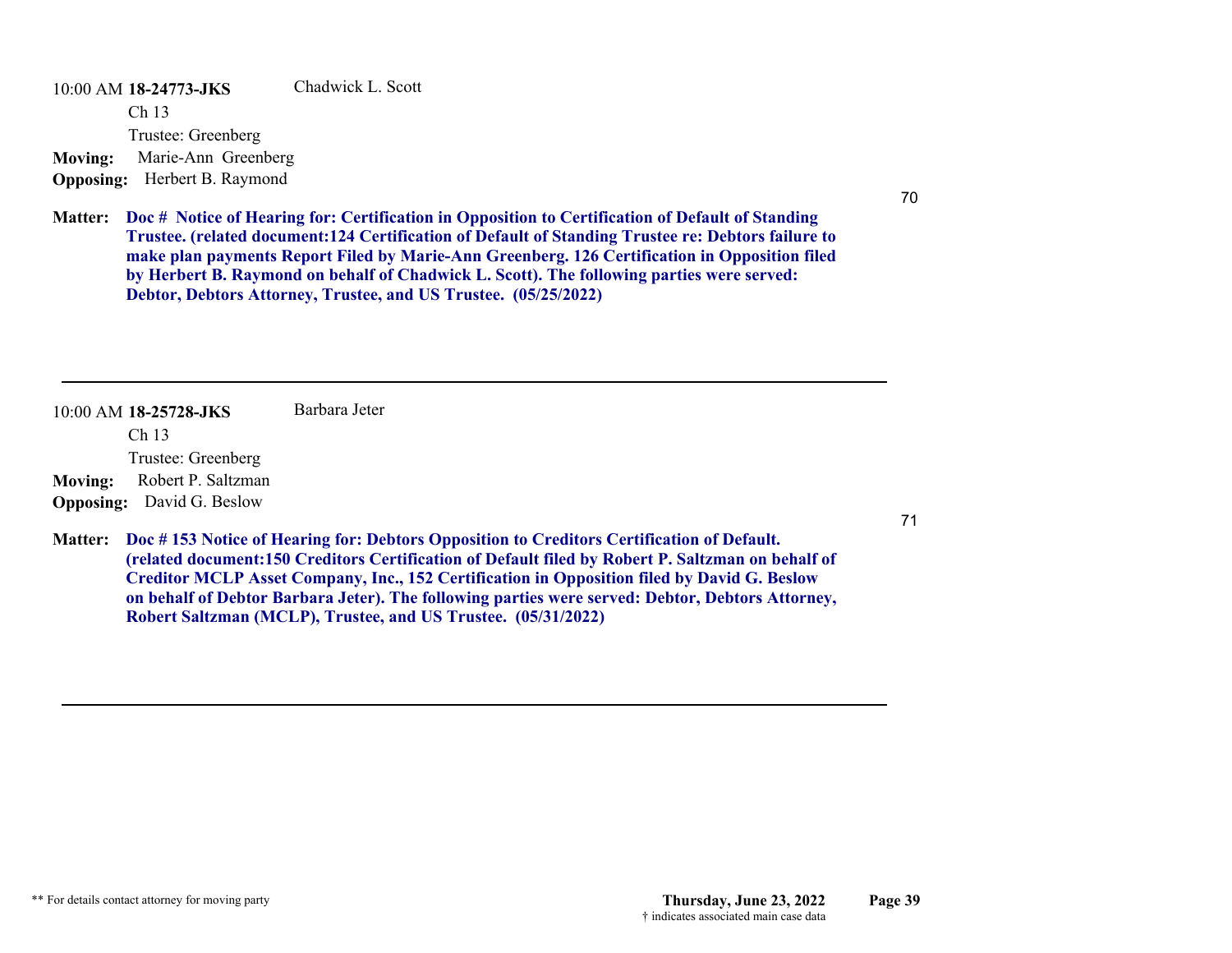10:00 AM **18-25728-JKS**  Ch 13 Trustee: Greenberg Barbara Jeter**Moving:** Marie-Ann Greenberg **Opposing:** David G. Beslow

# J&K

**Doc # Notice of Hearing for: Certification in Opposition to Certification of Default of Standing Matter: Trustee. (related document:146 Certification of Default of Standing Trustee re: Debtors failure to make plan payments Report Filed by Marie-Ann Greenberg. 148 Certification in Opposition filed by David G. Beslow on behalf of Barbara Jeter). The following parties were served: Debtor, Debtors Attorney, Trustee, and US Trustee. (05/12/2022)**

| $10:00$ AM 18-26704-JKS               | Carmen E Lozada |                                                                                                                                                                                                                                                                                                      |
|---------------------------------------|-----------------|------------------------------------------------------------------------------------------------------------------------------------------------------------------------------------------------------------------------------------------------------------------------------------------------------|
| Ch <sub>13</sub>                      |                 |                                                                                                                                                                                                                                                                                                      |
| Trustee: Greenberg                    |                 | J&K                                                                                                                                                                                                                                                                                                  |
| Marie-Ann Greenberg<br><b>Moving:</b> |                 |                                                                                                                                                                                                                                                                                                      |
| <b>Opposing:</b> Russell L. Low       |                 |                                                                                                                                                                                                                                                                                                      |
|                                       |                 | Matter: Doc #125 Notice of Hearing for: Debtors Opposition to Trustees Certification of Default. (related<br>document:122 Certification of Default of Standing Trustee filed by Trustee Marie-Ann<br>Greenberg, 124 Certification in Opposition filed by Russell L. Low on behalf of Debtor Carmen E |

**Lozada). The following parties were served: Debtor, Debtors Attorney, Trustee, and US Trustee.** 

**(05/31/2022)**

72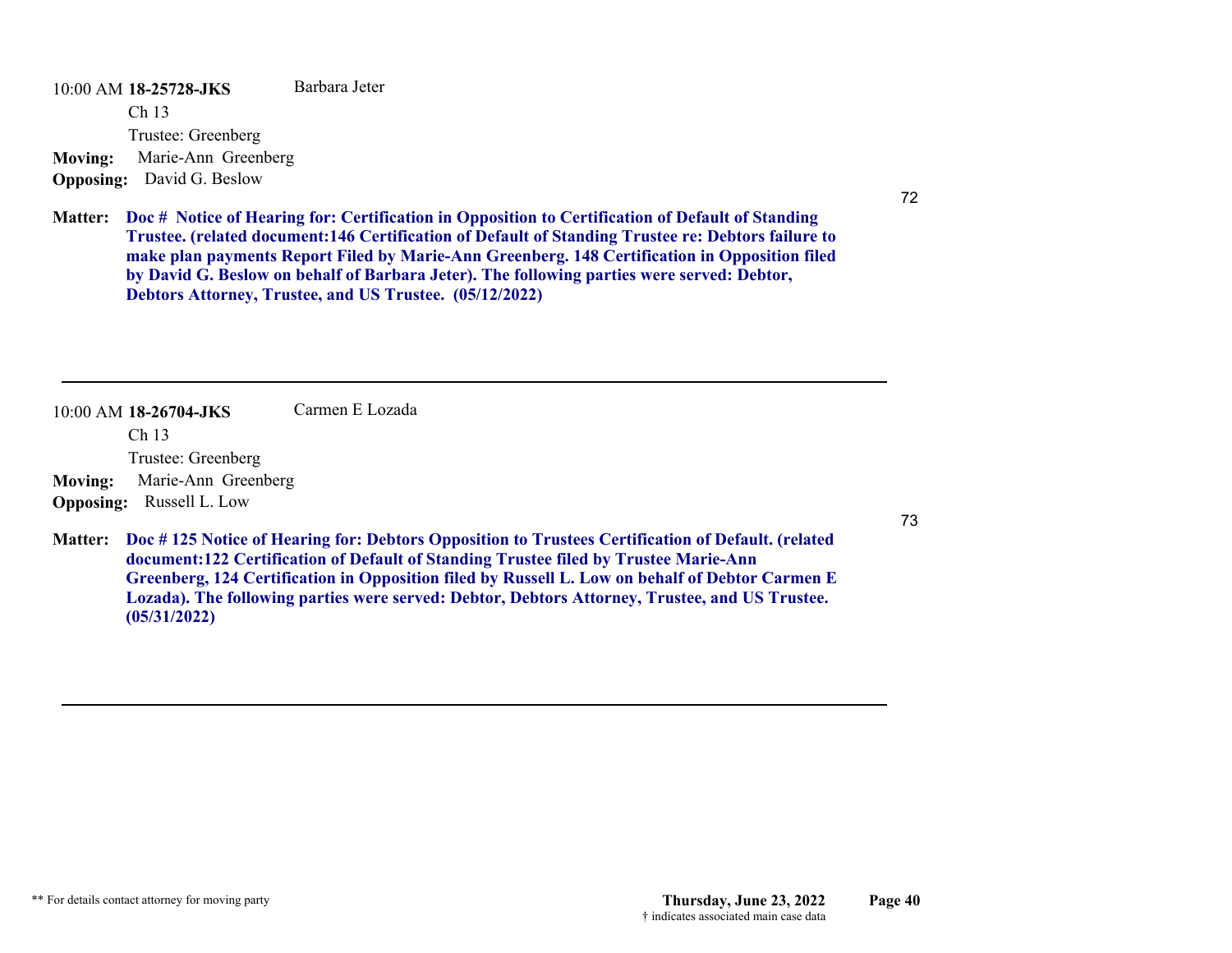10:00 AM **18-27815-JKS**  Ch 13 Trustee: Greenberg Vinicio D. Mustafa**Moving:** Marie-Ann Greenberg **Opposing:** Steven A. Serna

**Doc # 79 Notice of Hearing for: Certification of Default of Standing Trustee.. (related Matter: document:76 Certification of Default of Standing Trustee. re: Debtors failure to make plan payments Report. Filed by Marie-Ann Greenberg. Objection deadline is 5/31/2022. 78 Certification in Opposition to Certification of Default filed by Steven A. Serna on behalf of Vinicio D. Mustafa. The following parties were served: Debtor, Debtors Attorney, Trustee, and US Trustee. (06/01/2022)**

J&K

|                  | 10:00 AM 18-28837-JKS<br>Ch <sub>13</sub> | James Whitfield |                                                                                                                                                                                                                                                                                                                                                                                                                                                                                                                                                                                                                                                                       |
|------------------|-------------------------------------------|-----------------|-----------------------------------------------------------------------------------------------------------------------------------------------------------------------------------------------------------------------------------------------------------------------------------------------------------------------------------------------------------------------------------------------------------------------------------------------------------------------------------------------------------------------------------------------------------------------------------------------------------------------------------------------------------------------|
|                  | Trustee: Greenberg                        |                 | J&K                                                                                                                                                                                                                                                                                                                                                                                                                                                                                                                                                                                                                                                                   |
| <b>Moving:</b>   | Marie-Ann Greenberg                       |                 |                                                                                                                                                                                                                                                                                                                                                                                                                                                                                                                                                                                                                                                                       |
| <b>Opposing:</b> | Scott J. Goldstein                        |                 |                                                                                                                                                                                                                                                                                                                                                                                                                                                                                                                                                                                                                                                                       |
| <b>Matter:</b>   |                                           |                 | Doc # 86 Notice of Hearing for: Certification of Default of Standing Trustee. (related<br>document:83 Certification of Default of Standing Trustee. re: Debtors failure to make plan<br>payments Report. Filed by Marie-Ann Greenberg. Objection deadline is 5/31/2022. 85<br><b>Certification in Opposition to Certification of Default (related document:83 Certification of</b><br>Default of Standing Trustee. re: Debtors failure to make plan payments Report. Filed by<br>Marie-Ann Greenberg. filed by Scott J. Goldstein on behalf of James Whitfield. The following<br>parties were served: Debtor, Debtors Attorney, Trustee, and US Trustee. (06/01/2022) |

74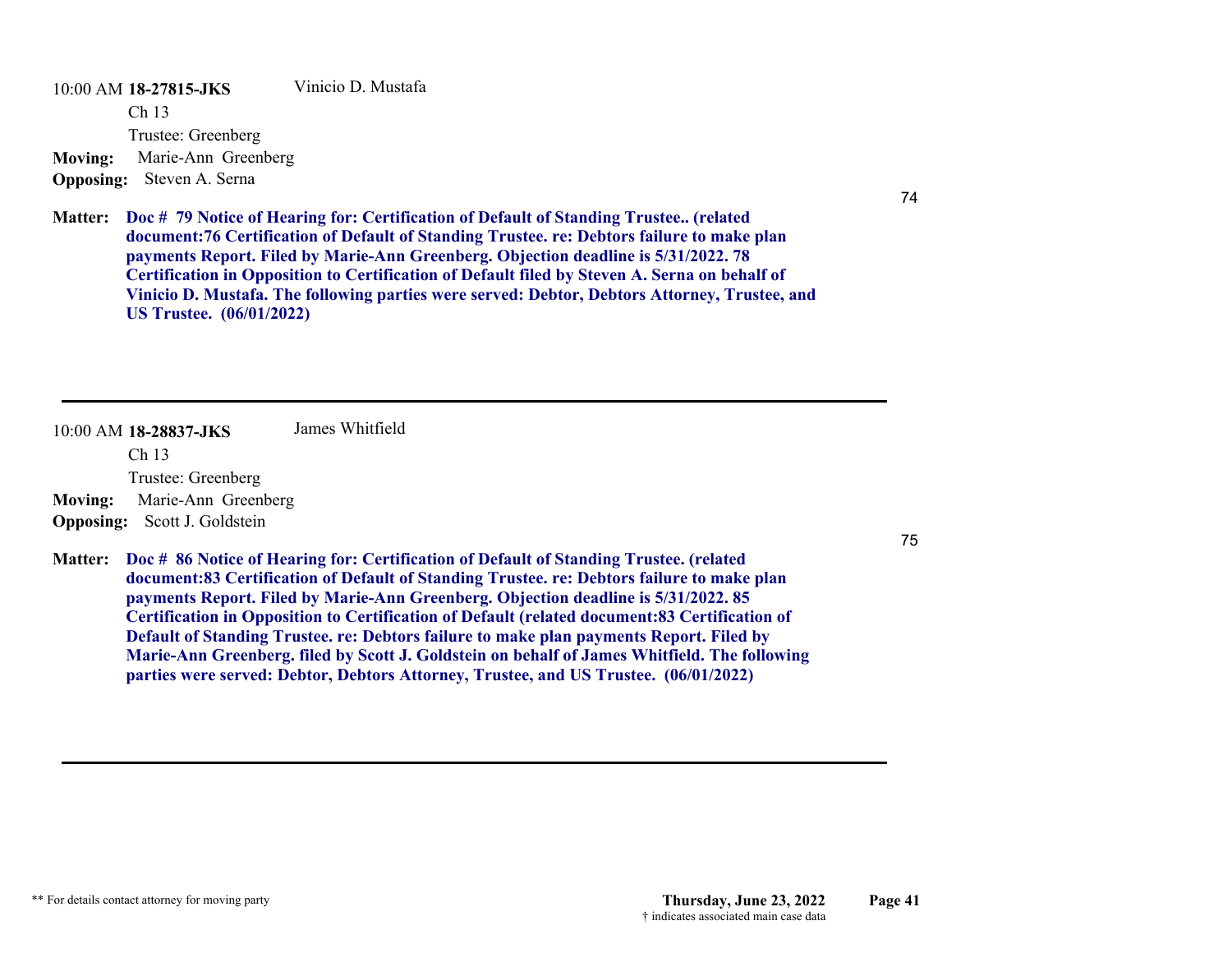10:00 AM **18-30084-JKS**  Ch 13 Trustee: Greenberg William Carl Muller and Anita Marjorie Muller **Moving:** John F. Murano **Opposing:** Marie-Ann Greenberg

**Doc # 110 Motion to Vacate Dismissal of Case Filed by John F. Murano on behalf of Anita Matter: Marjorie Muller, William Carl Muller. (05/16/2022)**

**Doc # 113 Objection to Motion to Vacate Dismissal of Case (related document:110 Motion to Vacate Dismissal of Case Filed by John F. Murano on behalf of Anita Marjorie Muller, William Carl Muller. Hearing scheduled for 6/9/2022 at 10:00 AM at JKS - Courtroom 3D, Newark. (Attachments: # 1 Affirmation of John F. Murano # 2 Proposed Order # 3 Statement as to Why No Brief is Necessary # 4 Certificate of Service) filed by Debtor William Carl Muller, Joint Debtor Anita Marjorie Muller) filed by Marie-Ann Greenberg on behalf of Marie-Ann Greenberg. (Attachments: # 1 Certificate of Service Attached) (Greenberg, Marie-Ann) (Entered: 05/24/2022)**

| 10:00 AM 18-32536-JKS                 | Tracey M Nash and |     |
|---------------------------------------|-------------------|-----|
| Ch <sub>13</sub>                      | Gabriel A Nash    |     |
| Trustee: Greenberg                    |                   |     |
| Marie-Ann Greenberg<br><b>Moving:</b> |                   | J&K |
| <b>Opposing:</b> Justin M Gillman     |                   |     |
| . <del>.</del>                        | _____             |     |

**Doc # 43 Trustee's Motion to Dismiss Case or Direct Employer to Pay Trustee or for Entry of an Matter: Order for Default Clause. Filed by Marie-Ann Greenberg on behalf of Marie-Ann Greenberg. (05/03/2022)**

**Doc # 45 Certification in Opposition to (related document:43 Trustee's Motion to Dismiss Case or Direct Employer to Pay Trustee or for Entry of an Order for Default Clause. Filed by Marie-Ann Greenberg on behalf of Marie-Ann Greenberg. Hearing scheduled for 6/9/2022 at 10:00 AM at JKS - Courtroom 3D, Newark. (Attachments: # 1 TMG/TMO RECONVERT/DISMISS - PROPOSED ORDER) filed by Trustee Marie-Ann Greenberg) filed by Justin M Gillman on behalf of Gabriel A Nash, Tracey M Nash. (Gillman, Justin) (Entered: 06/03/2022)**

77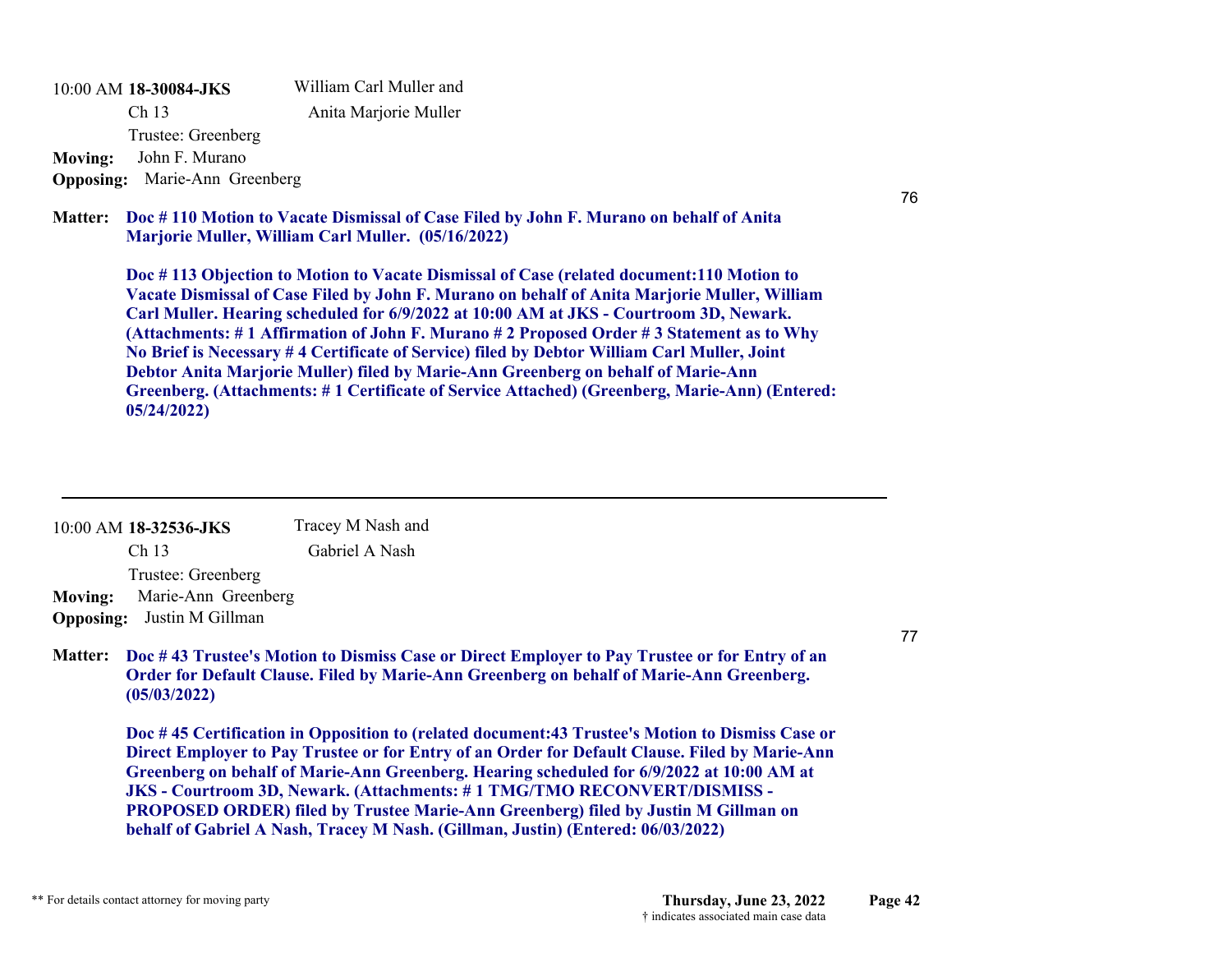10:00 AM **19-12817-JKS**  Ch 13 Trustee: Greenberg Nadine M Youseff**Moving:** Marie-Ann Greenberg **Opposing:** Jamal J Romero

J&K

**Doc # Notice of Hearing for: Opposition to Certification of Default of Standing Trustee. (related Matter: document:137 Certification of Default of Standing Trustee re: Debtors failure to make plan payments Report Filed by Marie-Ann Greenberg. 139 in Opposition filed by Jamal J Romero on behalf of Nadine M Youseff). The following parties were served: Debtor, Debtors Attorney, Trustee, and US Trustee. (03/23/2022)**

| 10:00 AM 19-15174-JKS              | Doris M Gore |
|------------------------------------|--------------|
| Ch <sub>13</sub>                   |              |
| Trustee: Greenberg                 |              |
| <b>Moving:</b> Shauna M Deluca     |              |
| <b>Opposing:</b> Carleton A. Lewis |              |

**Doc # 28 Motion for Relief from Stay re: 4 Samuel Street, West Orange, New Jersey 07052. Fee Matter: Amount \$ 188. Filed by Shauna M Deluca on behalf of Reverse Mortgage Funding LLC. (03/07/2022)**

**Doc # 30 Certification in Opposition to Motion for Relief from Stay (related document:28 Motion for Relief from Stay re: 4 Samuel Street, West Orange, New Jersey 07052. Fee Amount \$ 188. Filed by Shauna M Deluca on behalf of Reverse Mortgage Funding LLC. Hearing scheduled for 4/14/2022 at 10:00 AM at JKS - Courtroom 3D, Newark. (Attachments: # 1 Certification # 2 Statement as to Why No Brief is Necessary # 3 Proposed Order # 4 Certificate of Service # 5 Exhibits) filed by Creditor Reverse Mortgage Funding LLC) filed by Carleton A. Lewis on behalf of Doris M Gore. (Lewis, Carleton) (Entered: 03/31/2022)**

order & cos ok

79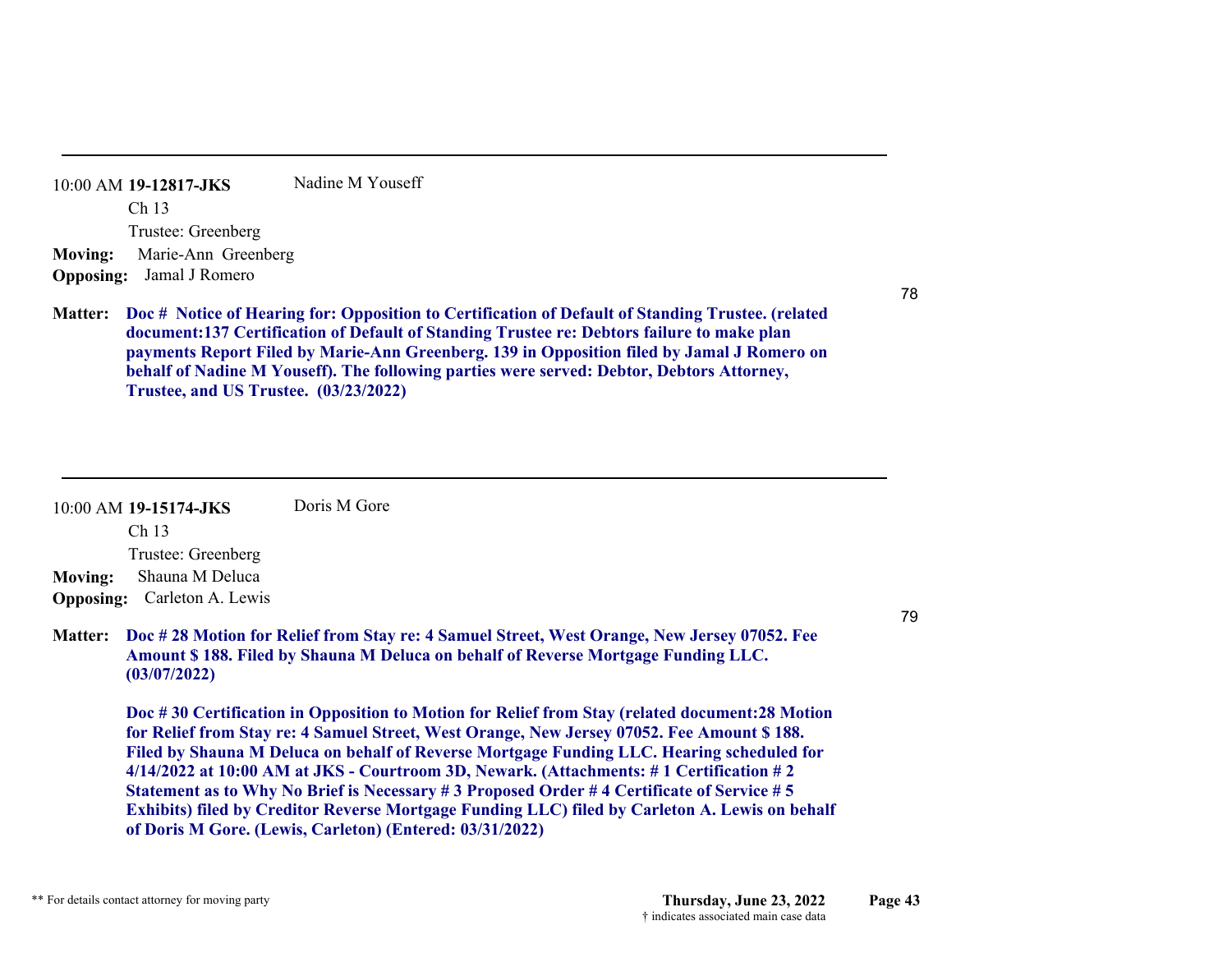| 10:00 AM 19-16924-JKS                 | Ildiko Pekar                                                                                                                                                                                                  |
|---------------------------------------|---------------------------------------------------------------------------------------------------------------------------------------------------------------------------------------------------------------|
| Ch <sub>13</sub>                      |                                                                                                                                                                                                               |
| Trustee: Greenberg                    | J&K                                                                                                                                                                                                           |
| Marie-Ann Greenberg<br><b>Moving:</b> |                                                                                                                                                                                                               |
| <b>Opposing:</b> Jaclynn McDonnell    |                                                                                                                                                                                                               |
|                                       | Matter: Doc # Notice of Hearing for: Certification in Opposition to Certification of Default of Standing<br>Trustee. (related document:63 Certification of Default of Standing Trustee re: Failure to Sell or |

**Failure to Sell or Refinance Real Property or Complete Loan Modification Report Filed by Marie-Ann Greenberg. 65 Certification in Opposition filed by Jaclynn McDonnell on behalf of Ildiko Pekar). The following parties were served: Debtor, Debtors Attorney, Trustee, and US Trustee. (05/25/2022)**

|                  | $10:00$ AM 19-17255-JKS | Maral Kochakian                                                                                                                                                                              |
|------------------|-------------------------|----------------------------------------------------------------------------------------------------------------------------------------------------------------------------------------------|
|                  | Ch <sub>13</sub>        |                                                                                                                                                                                              |
|                  | Trustee: Greenberg      |                                                                                                                                                                                              |
| <b>Moving:</b>   | David L. Stevens        |                                                                                                                                                                                              |
| <b>Opposing:</b> |                         |                                                                                                                                                                                              |
| <b>Matter:</b>   |                         | Doc #65 Third Application for Compensation for David L. Stevens, Debtor's Attorney, period:<br>3/3/2021 to 5/23/2022, fee: \$2780, expenses: \$4.42. Filed by David L. Stevens. (05/23/2022) |

T-no obj; order & cos ok

80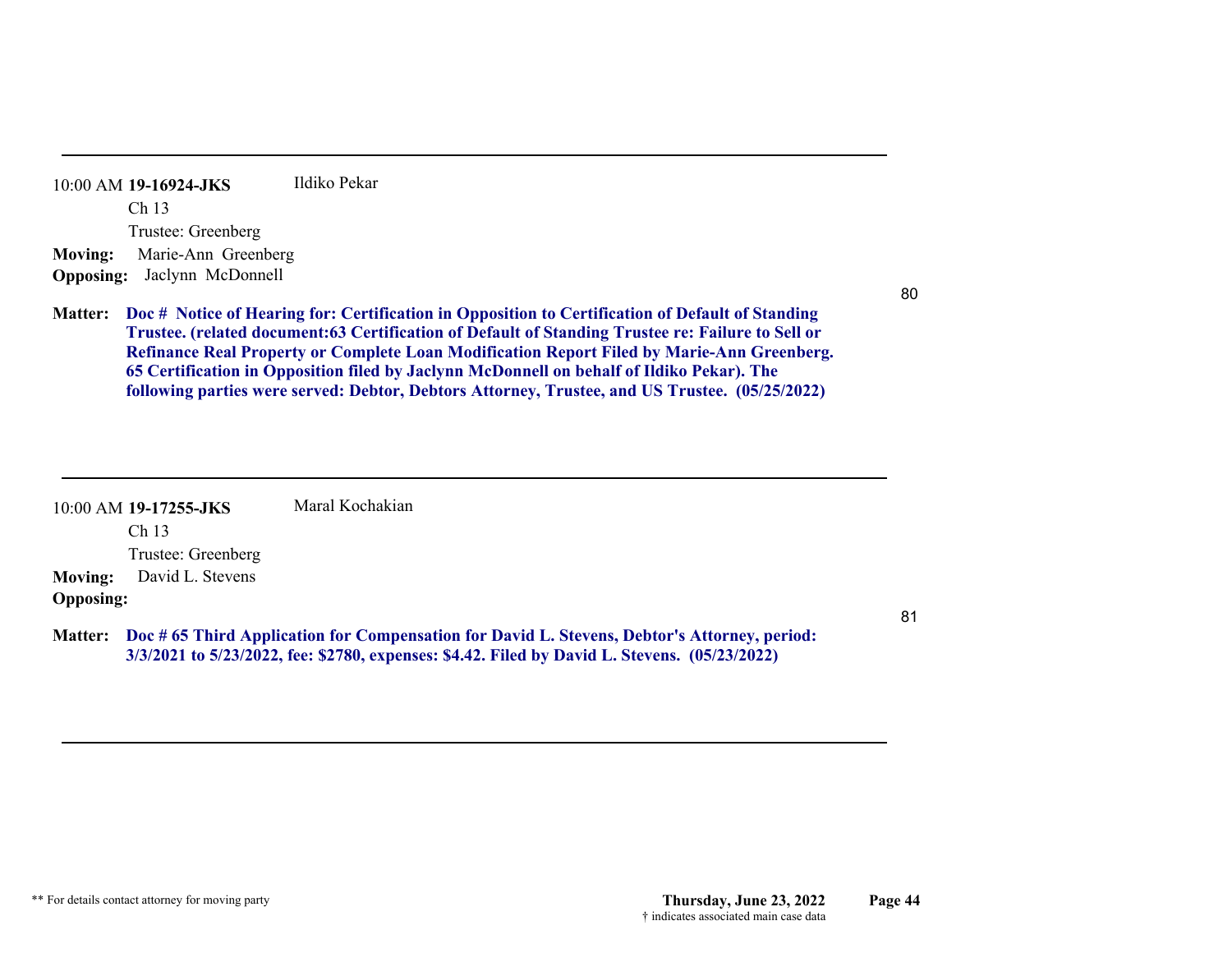10:00 AM **19-18783-JKS**  Ch 13 Trustee: Greenberg Eleanor Brown**Moving:** John R. Morton Jr. **Opposing:** David G. Beslow

**Doc # 67 Notice of Hearing for: Debtors Opposition to Creditors Certification of Default. (related Matter: document:65 Creditors Certification of Default filed by John R. Morton Jr. on behalf of Creditor American Honda Finance Corporation, 66 Certification in Opposition filed by David G. Beslow on behalf of Debtor Eleanor Brown). The following parties were served: Debtor, Debtors Attorney, Trustee, and US Trustee. (06/01/2022)**

order & cos ok

10:00 AM **19-18833-JKS**  Ch 13 Trustee: Greenberg Michael A. Franchino and Patricia M. Franchino**Moving:** Marie-Ann Greenberg **Opposing:** Brian Gregory Hannon **Doc # 99 Trustee's Motion to Dismiss Case or Direct Employer to Pay Trustee or for Entry of an Matter: Order for Default Clause. Filed by Marie-Ann Greenberg on behalf of Marie-Ann Greenberg. (04/06/2022) Doc # 101 Certification in Opposition to (related document:99 Trustee's Motion to Dismiss Case or Direct Employer to Pay Trustee or for Entry of an Order for Default Clause. Filed by Marie-Ann Greenberg on behalf of Marie-Ann Greenberg. Hearing scheduled for 5/12/2022 at 10:00 AM at JKS - Courtroom 3D, Newark. (Attachments: # 1 Proposed Order) filed by Trustee Marie-Ann Greenberg) filed by Brian Gregory Hannon on behalf of Michael A. Franchino, Patricia M. Franchino. (Hannon, Brian) (Entered: 04/27/2022)** JVS

82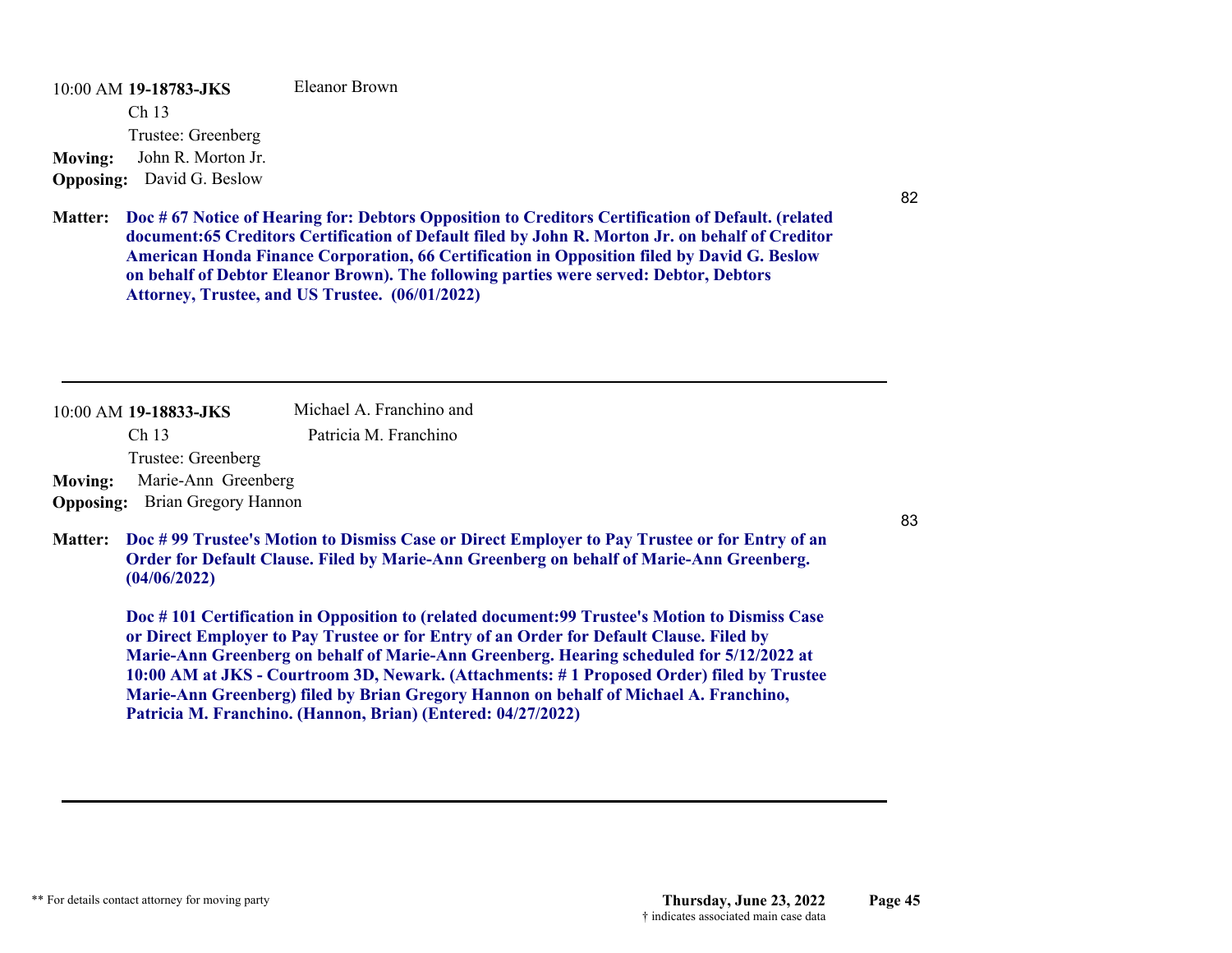10:00 AM **19-19368-JKS**  Ch 13 Trustee: Greenberg Leonor R. Mangels **Moving:** John A. Lipowski **Opposing:** Melissa N. Licker

Tcod#85

**Doc # 118 Notice of Hearing for: Creditors Objection to Debtors Application to Extend Loss Matter: Mitigation. (related document:113 Application for Extension of Loss Mitigation Period. Filed by John A. Lipowski on behalf of Debtor Leonor R. Mangels, 117 Objection filed by Melissa N. Licker on behalf of Creditor THE BANK OF NEW YORK MELLON). The following parties were served: Debtor, Debtors Attorney, Melissa Licker (Bank of NY), Trustee, and US Trustee. (06/01/2022)**

Y- no obj; order & cos ok

|                | 10:00 AM 19-19368-JKS             | Leonor R. Mangels                                                                                                                                                                                                                                                                                                                                                                                                                                                           |        |
|----------------|-----------------------------------|-----------------------------------------------------------------------------------------------------------------------------------------------------------------------------------------------------------------------------------------------------------------------------------------------------------------------------------------------------------------------------------------------------------------------------------------------------------------------------|--------|
|                | Ch <sub>13</sub>                  |                                                                                                                                                                                                                                                                                                                                                                                                                                                                             |        |
|                | Trustee: Greenberg                |                                                                                                                                                                                                                                                                                                                                                                                                                                                                             |        |
| <b>Moving:</b> | Marie-Ann Greenberg               |                                                                                                                                                                                                                                                                                                                                                                                                                                                                             | $J\&K$ |
|                | <b>Opposing:</b> John A. Lipowski |                                                                                                                                                                                                                                                                                                                                                                                                                                                                             |        |
|                |                                   | Matter: Doc # Notice of Hearing for: Objection to Certification of Default of Standing Trustee. (related<br>document:111 Certification of Default of Standing Trustee re: Failure to Sell or Refinance Real<br>Property or Complete Loan Modification Report Filed by Marie-Ann Greenberg. 114 Objection<br>filed by John A. Lipowski on behalf of Leonor R. Mangels. The following parties were served:<br>Debtor, Debtors Attorney, Trustee, and US Trustee. (05/23/2022) |        |

84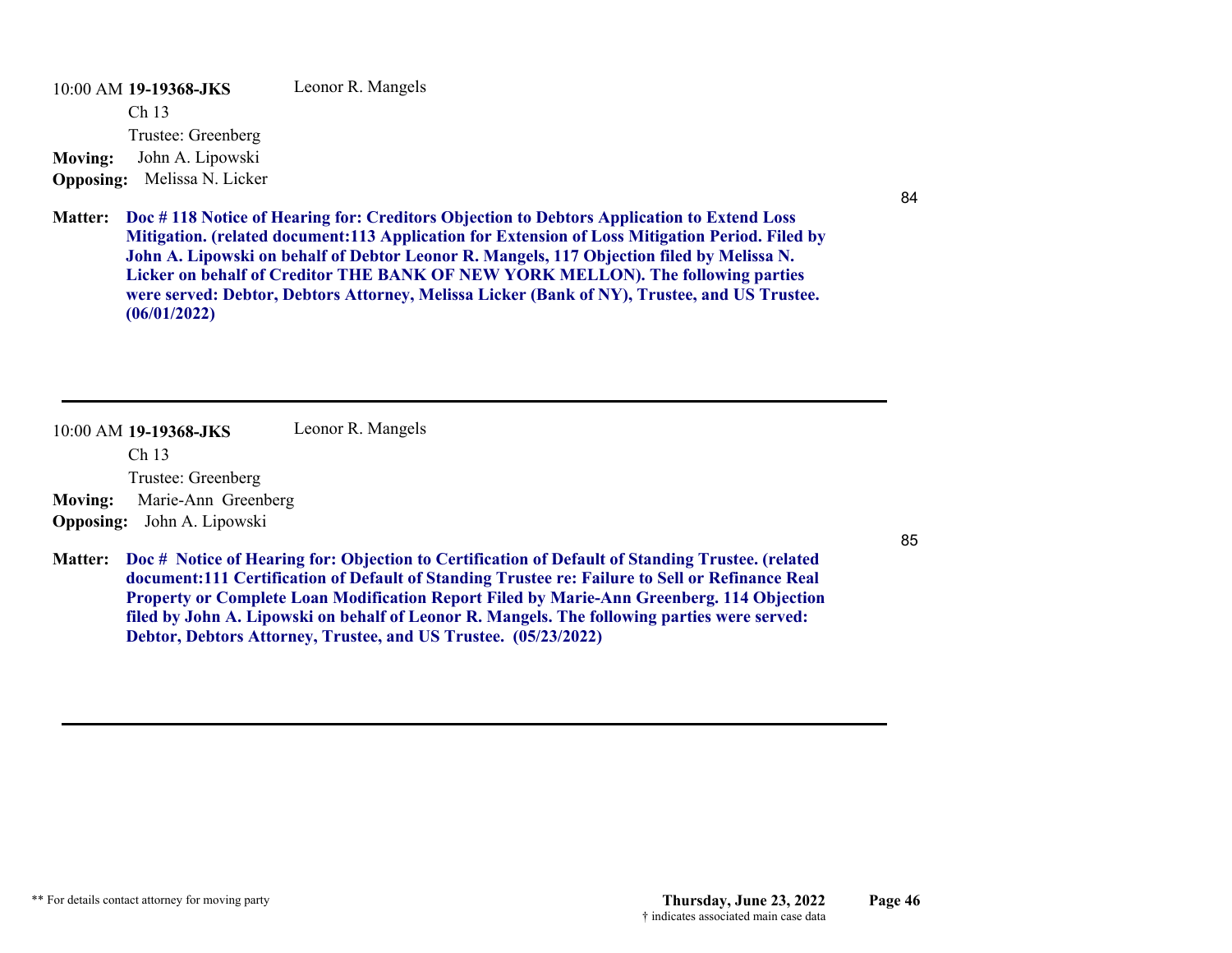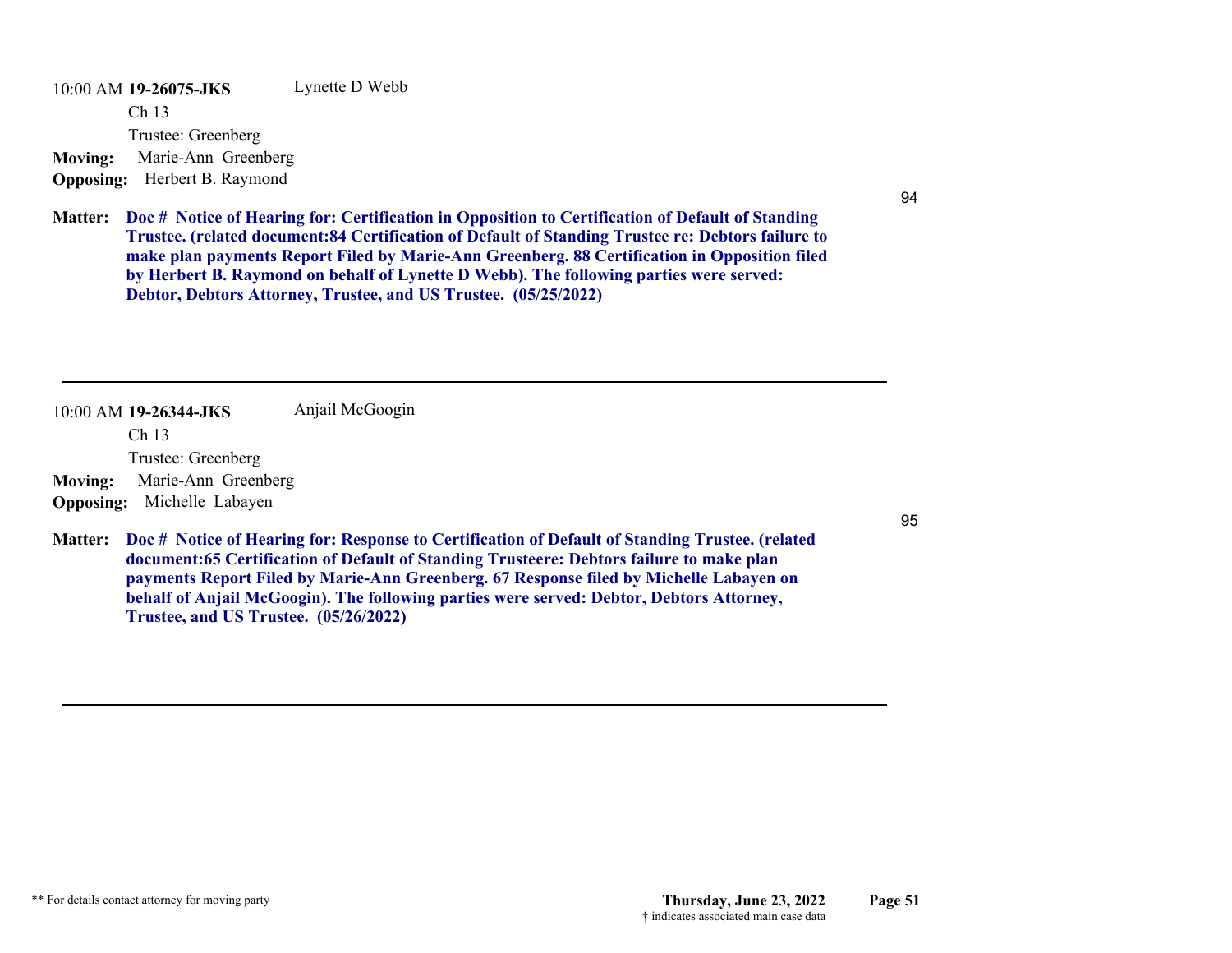|                                    | 10:00 AM 19-26347-JKS                  | Nadine Sanders                                                                                                                                                                     |  |                                                                                                           |
|------------------------------------|----------------------------------------|------------------------------------------------------------------------------------------------------------------------------------------------------------------------------------|--|-----------------------------------------------------------------------------------------------------------|
|                                    | Ch <sub>13</sub>                       |                                                                                                                                                                                    |  |                                                                                                           |
| <b>Moving:</b><br><b>Opposing:</b> | Trustee: Greenberg<br>Jeffrey S. Arons | see $\#97$                                                                                                                                                                         |  |                                                                                                           |
|                                    |                                        |                                                                                                                                                                                    |  | 96                                                                                                        |
|                                    |                                        | Matter: Doc #61 Motion to Vacate Filed by Jeffrey S. Arons on behalf of BILLMAR REALTY                                                                                             |  |                                                                                                           |
|                                    |                                        | <b>RUUHFWLRQ1RWLFHLQQHFWURQLFLOLQJUHODWHGGRFRHQW0RWLRQWRDFDWHILOHGE8QNQRZQROH8H%B3\$&amp;RWLRQIRU</b>                                                                              |  |                                                                                                           |
|                                    |                                        | 500LHIJJRP&DILOHGE&QNQRZQROHXH%A3\$&HRIJURU\$LQFRUUHFWIRUPRIRUGHUZDVVKPLWWHGZLWKWKLVPRWLRQ                                                                                         |  |                                                                                                           |
|                                    |                                        |                                                                                                                                                                                    |  | 3OHDVHHPDLOWKHFRUUHFWRUGHUIRUPWRKDPEHUVHPDLO,QDGGLWLRQRFXHQWLVDGXOLFDWHRIGRFXHQWILOHGE\HIIUH\$TRQVPIIQWHU |
|                                    |                                        |                                                                                                                                                                                    |  |                                                                                                           |
|                                    | 10:00 AM 19-26347-JKS                  | Nadine Sanders                                                                                                                                                                     |  |                                                                                                           |
|                                    | Ch 13                                  |                                                                                                                                                                                    |  |                                                                                                           |
|                                    | Trustee: Greenberg                     |                                                                                                                                                                                    |  |                                                                                                           |
| <b>Moving:</b>                     | Jeffrey S. Arons                       |                                                                                                                                                                                    |  |                                                                                                           |
| <b>Opposing:</b>                   |                                        |                                                                                                                                                                                    |  | 97                                                                                                        |
| <b>Matter:</b>                     | (05/20/2022)                           | Doc # 62 Motion for Relief from Stay re: 1513A Stuyvesant Avenue, 2nd Fl, Union, NJ 07083. Fee<br>Amount \$188. Filed by Jeffrey S. Arons on behalf of BILLMAR REALTY COMPANY LLC. |  |                                                                                                           |
|                                    |                                        | <b>RUGHUFRVEWZDVOLQNHGWR</b>                                                                                                                                                       |  |                                                                                                           |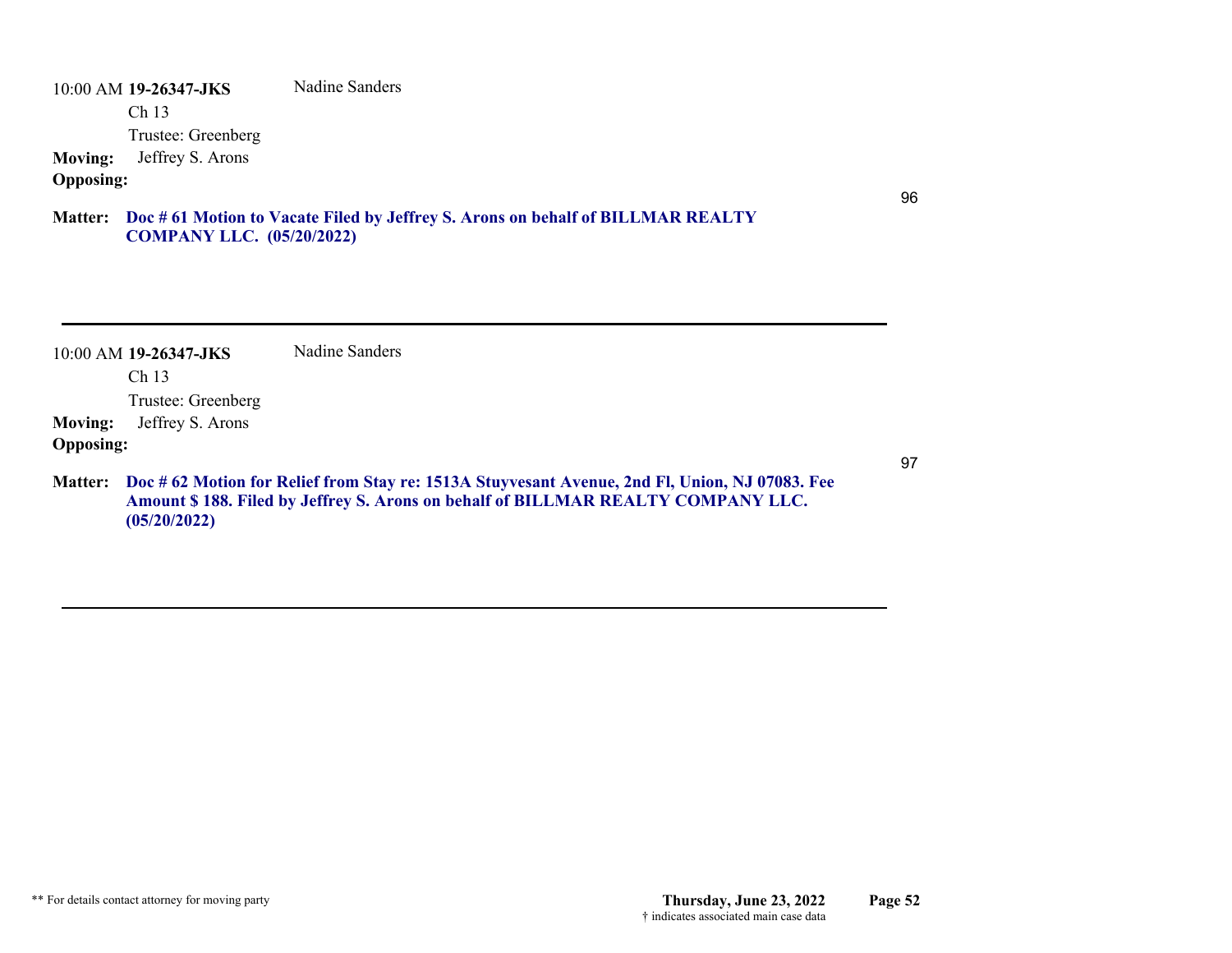10:00 AM **19-26606-JKS**  Ch 13 Trustee: Greenberg Susan R Sheehan**Moving:** Marie-Ann Greenberg **Opposing:** Jenee K. Ciccarelli

# J&K

**Doc # 120 Trustee's Motion to Dismiss Case or Direct Employer to Pay Trustee or for Entry of an Matter: Order for Default Clause. Filed by Marie-Ann Greenberg on behalf of Marie-Ann Greenberg. (05/03/2022)**

**Doc # 122 Certification in Opposition to (related document:120 Trustee's Motion to Dismiss Case or Direct Employer to Pay Trustee or for Entry of an Order for Default Clause. Filed by Marie-Ann Greenberg on behalf of Marie-Ann Greenberg. Hearing scheduled for 6/9/2022 at 10:00 AM at JKS - Courtroom 3D, Newark. (Attachments: # 1 TMG/TMO RECONVERT/DISMISS - PROPOSED ORDER) filed by Trustee Marie-Ann Greenberg) filed by Jenee K. Ciccarelli on behalf of Susan R Sheehan. (Attachments: # 1 Certificate of Service) (Ciccarelli, Jenee) (Entered: 06/02/2022)**

|                  | 10:00 AM 19-31220-JKS                                    | Emilce A. Melendez                                                                                                                                         |
|------------------|----------------------------------------------------------|------------------------------------------------------------------------------------------------------------------------------------------------------------|
| <b>Moving:</b>   | Ch <sub>13</sub><br>Trustee: Greenberg<br>Russell L. Low | Tcod#100                                                                                                                                                   |
| <b>Opposing:</b> |                                                          |                                                                                                                                                            |
| <b>Matter:</b>   |                                                          | Doc #85 Application for Compensation for Russell L. Low, attorney, period: to, fee: \$1,200.00,<br>expenses: \$0.00. Filed by Russell L. Low. (05/27/2022) |

# T- no obj; order & cos ok

99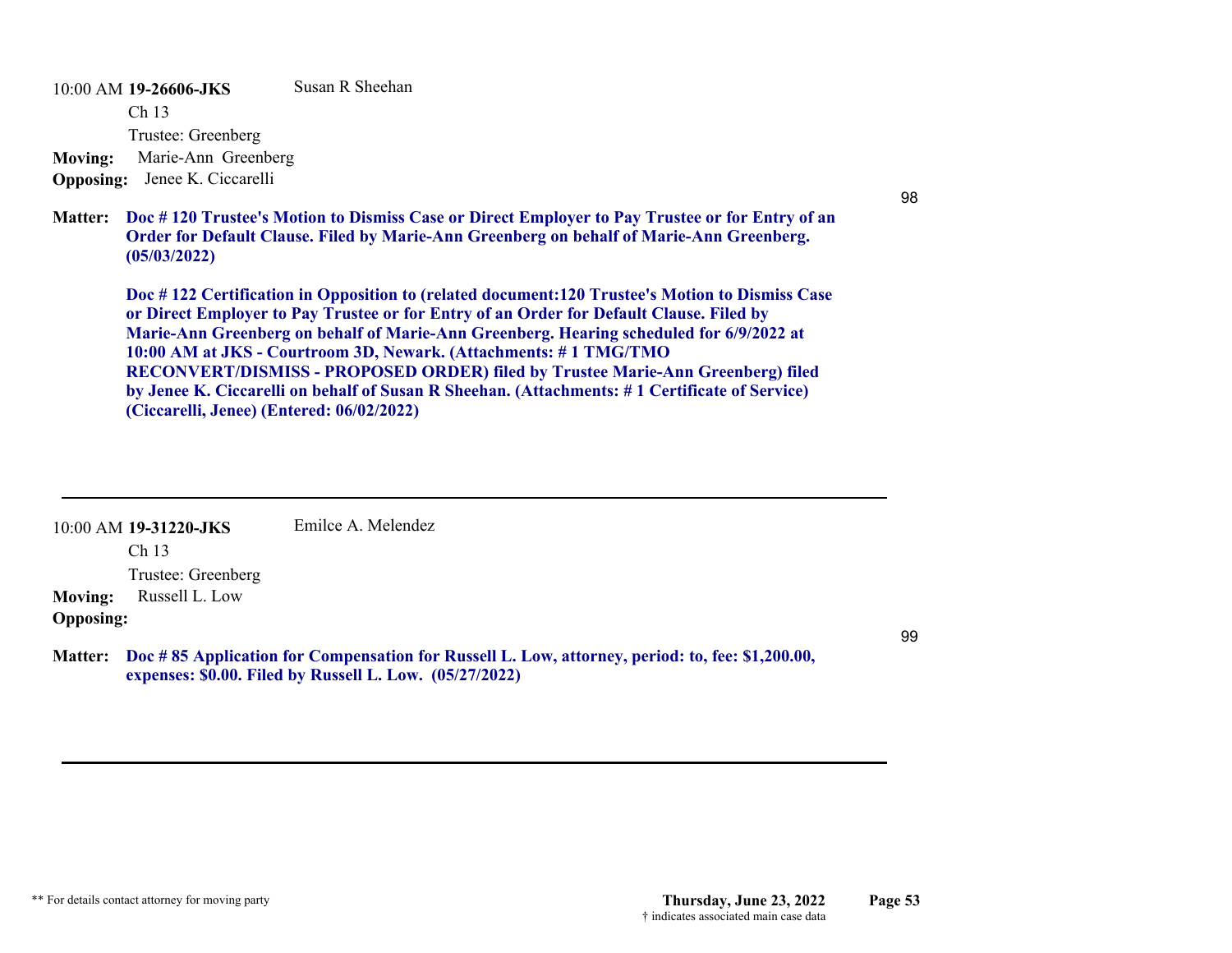10:00 AM **19-31220-JKS**  Ch 13 Trustee: Greenberg Emilce A. Melendez**Moving:** Marie-Ann Greenberg **Opposing:** Russell L. Low

# J&K

**Doc # Notice of Hearing for: Certification in Opposition to Certification of Default of Standing Matter: Trustee. (related document:78 Certification of Default of Standing Trustee re: Debtors failure to make plan payments Report Filed by Marie-Ann Greenberg. 81 Certification in Opposition filed by Russell L. Low on behalf of Emilce A. Melendez). The following parties were served: Debtor, Debtors Attorney, Trustee, and US Trustee. (05/11/2022)**

10:00 AM **19-32469-JKS**  Ch 13 Trustee: Greenberg Ryan A Lewis **Moving:** Marie-Ann Greenberg

**Opposing:** Herbert B. Raymond

**Doc # 138 Notice of Hearing for: Debtors Opposition to Trustees Certification of Default. (related Matter: document:133 Certification of Default of Standing Trustee filed by Trustee Marie-Ann Greenberg, 137 Certification in Opposition filed by Herbert B. Raymond on behalf of Debtor Ryan A Lewis). The following parties were served: Debtor, Debtors Attorney, Trustee, and US Trustee. (06/01/2022)**

101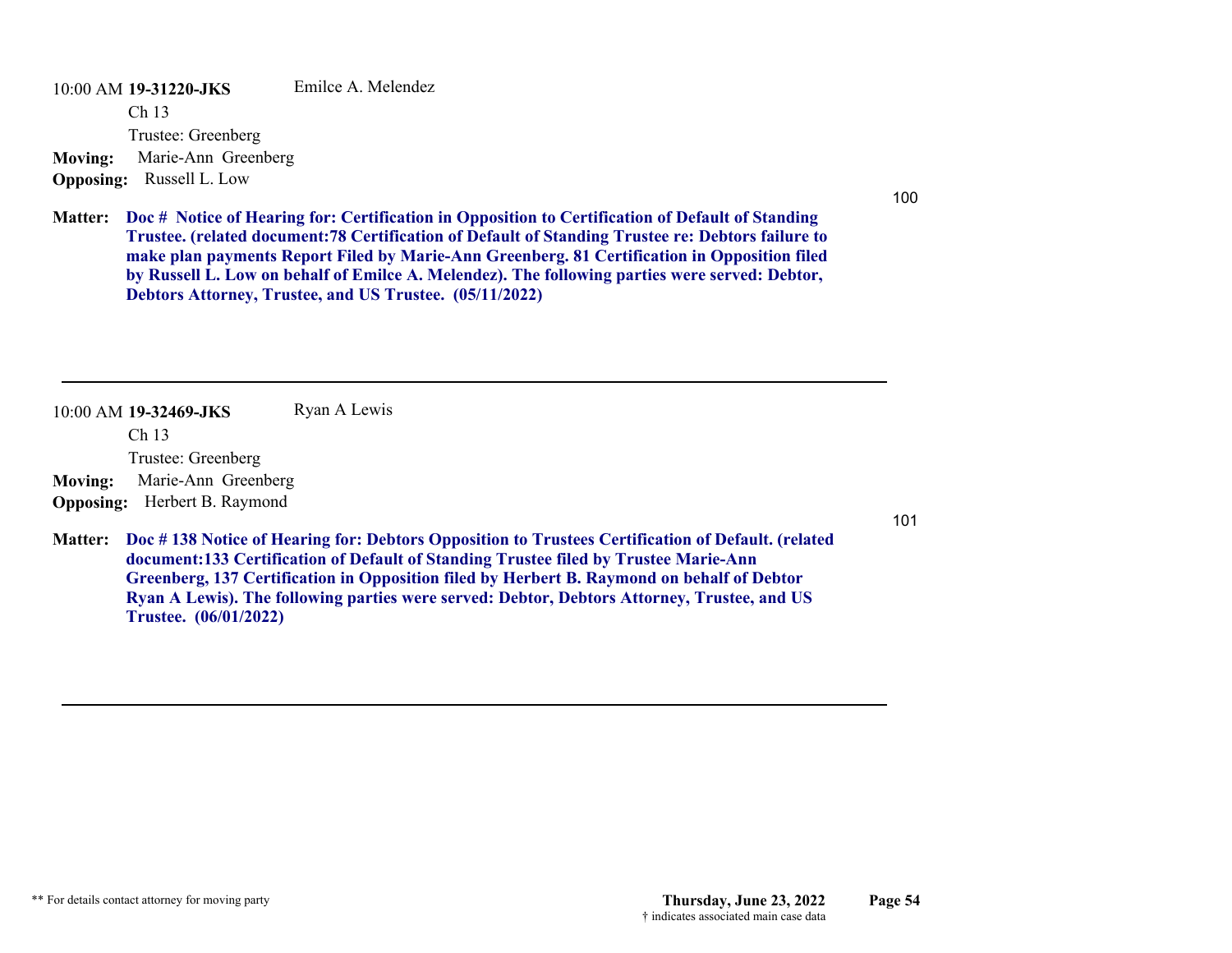10:00 AM **19-32578-JKS**  Ch 13 Trustee: Greenberg Richard C Reckling **Moving:** Jill Manzo **Opposing:** Russell L. Low

102

**Doc # 88 Notice of Hearing for: Debtors Opposition to Creditors Certification of Default. (related Matter: document:86 Creditors Certification of Default filed by Jill Manzo on behalf of Creditor Select Portfolio Servicing, Inc., 87 Certification in Opposition filed by Russell L. Low on behalf of Debtor Richard Reckling). The following parties were served: Debtor, Debtors Attorney, Jill Manzo (Select), Trustee, and US Trustee. (05/31/2022)**

Dana Smith

10:00 AM **20-10010-JKS**  Ch 13 Trustee: Greenberg **Moving:** Marie-Ann Greenberg

**Opposing:** Roman Akopian

**Doc # 41 Notice of Hearing for: Objection to Trustees Certification of Default. (related Matter: document:38 Certification of Default of Standing Trustee filed by Trustee Marie-Ann Greenberg, 40 Objection filed by Roman Akopian on behalf of Debtor Dana Smith). The following parties were served: Debtor, Debtors Attorney, Trustee, and US Trustee. (05/31/2022)**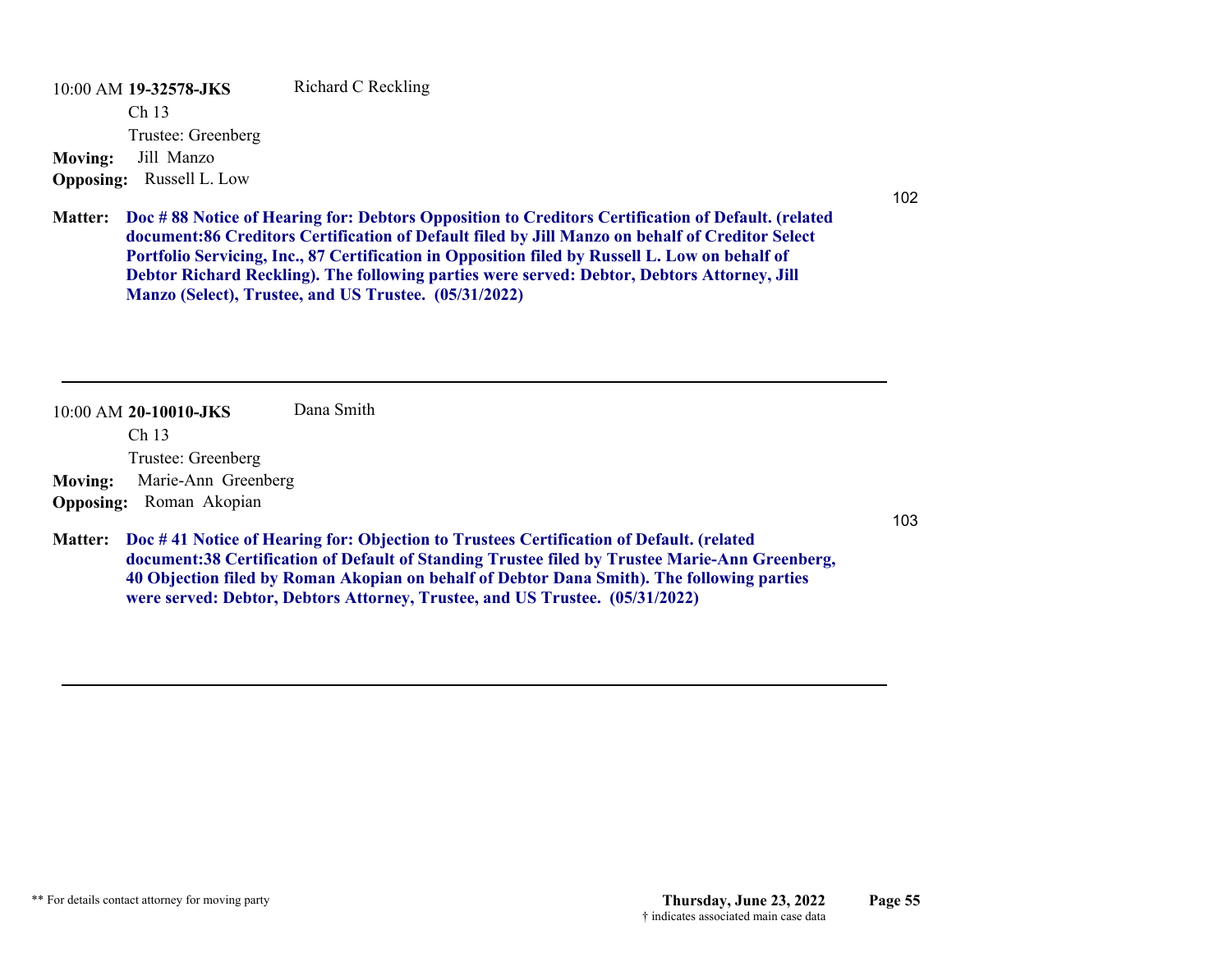10:00 AM **20-10586-JKS**  Ch 13 Trustee: Greenberg Tamesha Brown**Moving:** Marie-Ann Greenberg **Opposing:** Steven D. Pertuz

104

**Doc # Notice of Hearing for: Certification in Opposition to Certification of Default of Standing Matter: Trustee. (related document:82 Certification of Default of Standing Trustee re: Debtors failure to make plan payments Report Filed by Marie-Ann Greenberg. 84 Certification in Opposition filed by Steven D. Pertuz on behalf of Tamesha Brown. The following parties were served: Debtor, Debtors Attorney, Trustee, and US Trustee. (06/03/2022)**

10:00 AM **20-11386-JKS**  Lisa Storan

Ch 13

Trustee: Greenberg

**Moving:** Marie-Ann Greenberg **Opposing:** Scott J. Goldstein

**Doc # 39 Notice of Hearing for: Certification of Default of Standing Trustee. (related Matter: document:36 Certification of Default of Standing Trustee. re: Debtors failure to make plan payments Report. Filed by Marie-Ann Greenberg. Objection deadline is 5/31/2022. 38 Certification in Opposition to Certification of Default filed by Scott J. Goldstein on behalf of Lisa Storan. The following parties were served: Debtor, Debtors Attorney, Trustee, and US Trustee. (06/01/2022)**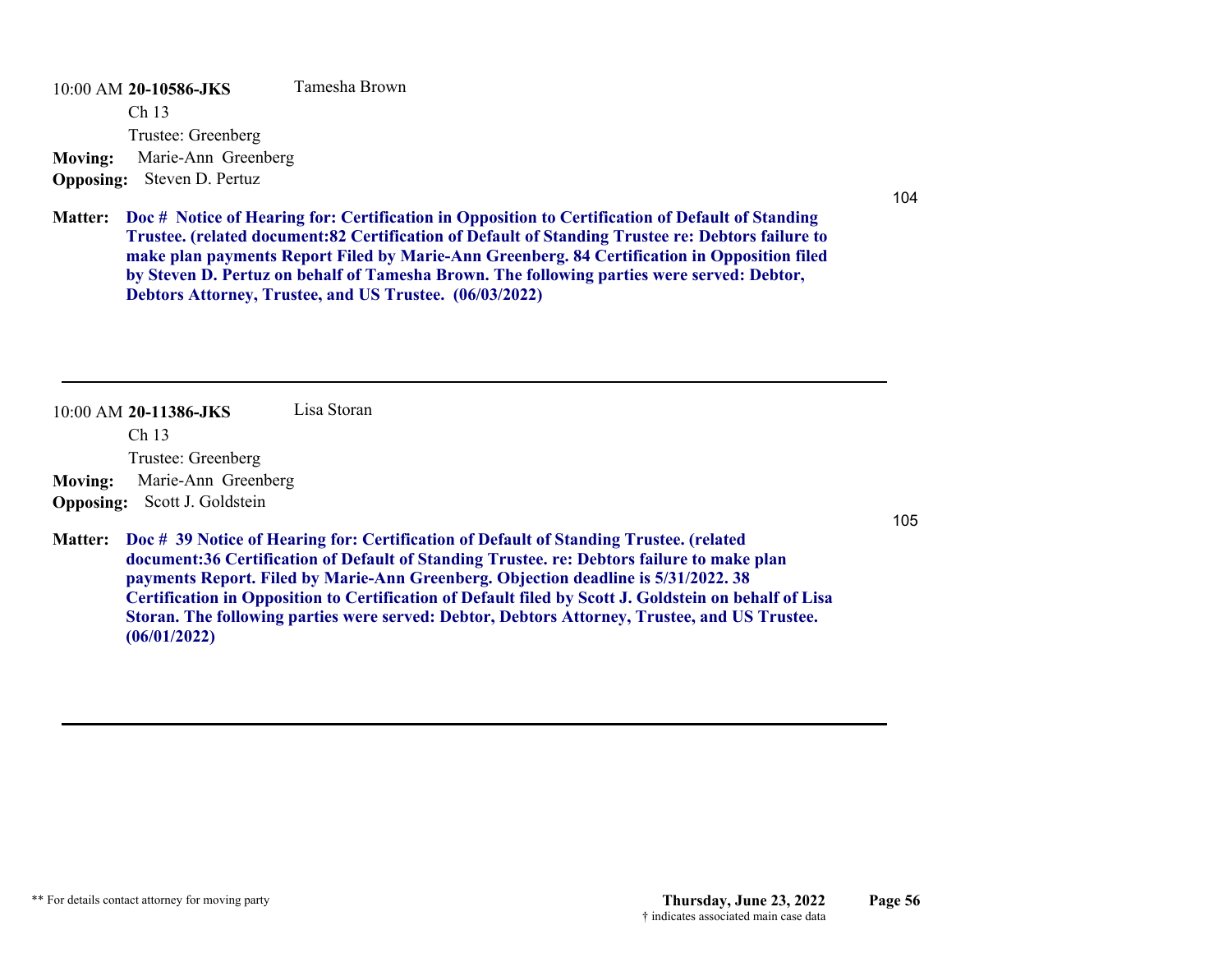10:00 AM **20-11849-JKS**  Ch 13 Trustee: Greenberg Mohammed G. Rabbani**Moving:** Marie-Ann Greenberg **Opposing:**

**Doc # 76 Trustee's Motion to Dismiss Case or Direct Employer to Pay Trustee or for Entry of an Matter: Order for Default Clause. Filed by Marie-Ann Greenberg on behalf of Marie-Ann Greenberg. (03/15/2022)**

10:00 AM **20-13289-JKS**  Ch 13 Trustee: Greenberg Jose G. Vasquez **Moving:** Russell L. Low **Opposing:** Marie-Ann Greenberg **Doc # 69 Motion to Vacate Dismissal of Case Filed by Russell L. Low on behalf of Jose G. Matter: Vasquez. (05/31/2022)**

> **Doc # 71 Limited Objection to Motion to Vacate Dismissal of Case (related document:69 Motion to Vacate Dismissal of Case Filed by Russell L. Low on behalf of Jose G. Vasquez. Hearing scheduled for 6/23/2022 at 10:00 AM at JKS - Courtroom 3D, Newark. (Attachments: # 1 Attorney's Certification # 2 Debtor's Certification # 3 Exhibit # 4 Proposed Order) filed by Debtor Jose G. Vasquez) filed by Marie-Ann Greenberg on behalf of Marie-Ann Greenberg. (Attachments: # 1 Certificate of Service Attached) (Greenberg, Marie-Ann) (Entered: 06/03/2022)**

107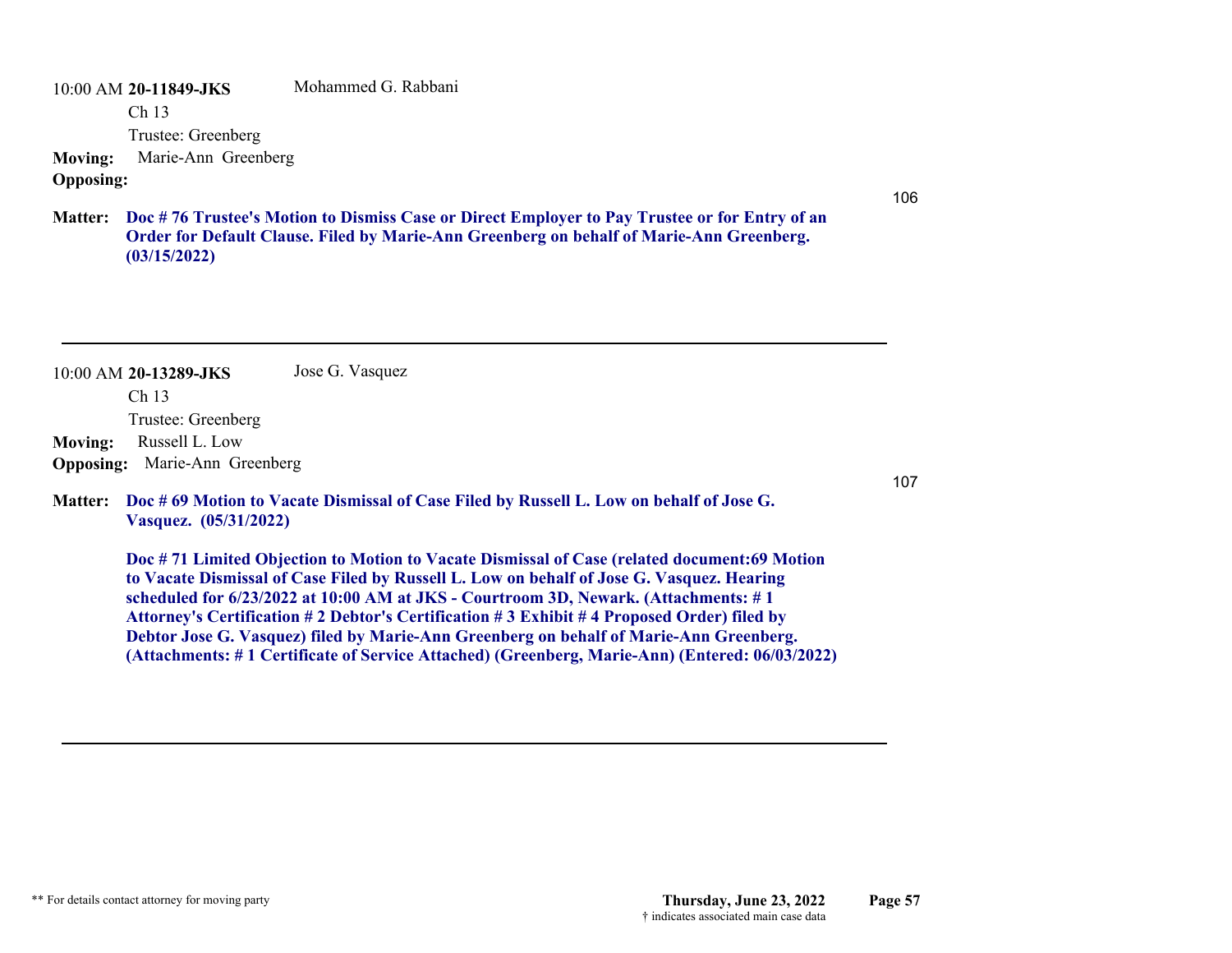10:00 AM **20-15715-JKS**  Ch 13 Trustee: Greenberg Rolinson Timothy **Moving:** Marie-Ann Greenberg **Opposing:** Michelle Labayen

108

**Doc # 83 Notice of Hearing for: Certification in Opposition to Trustees Certification of Default. Matter: (related document:80 Certification of Default of Standing Trustee re: Debtors failure to make plan payments Report Filed by Marie-Ann Greenberg. 82 Certification in Opposition to Trustees Certification of Default filed by Michelle Labayen on behalf of Rolinson Timothy). The following parties were served: Debtor, Debtors Attorney, Trustee, and US Trustee. (05/26/2022)**

10:00 AM **20-15715-JKS**  Ch 13 Trustee: Greenberg Rolinson Timothy **Moving:** Harold N. Kaplan **Opposing:** Michelle Labayen

**Doc # Notice of Hearing for: Certification in Opposition to Certification of Default by New Rez. Matter: (related document:79 Creditors Certification of Default filed by Harold N. Kaplan on behalf of NewRez LLC d/b/a Shellpoint Mortgage Servicing. 83 Certification in Opposition to Certification of Default by New Rez filed by Michelle Labayen on behalf of Rolinson Timothy). The following parties were served: Debtor, Debtors Attorney, Trustee, and US Trustee. (05/26/2022)**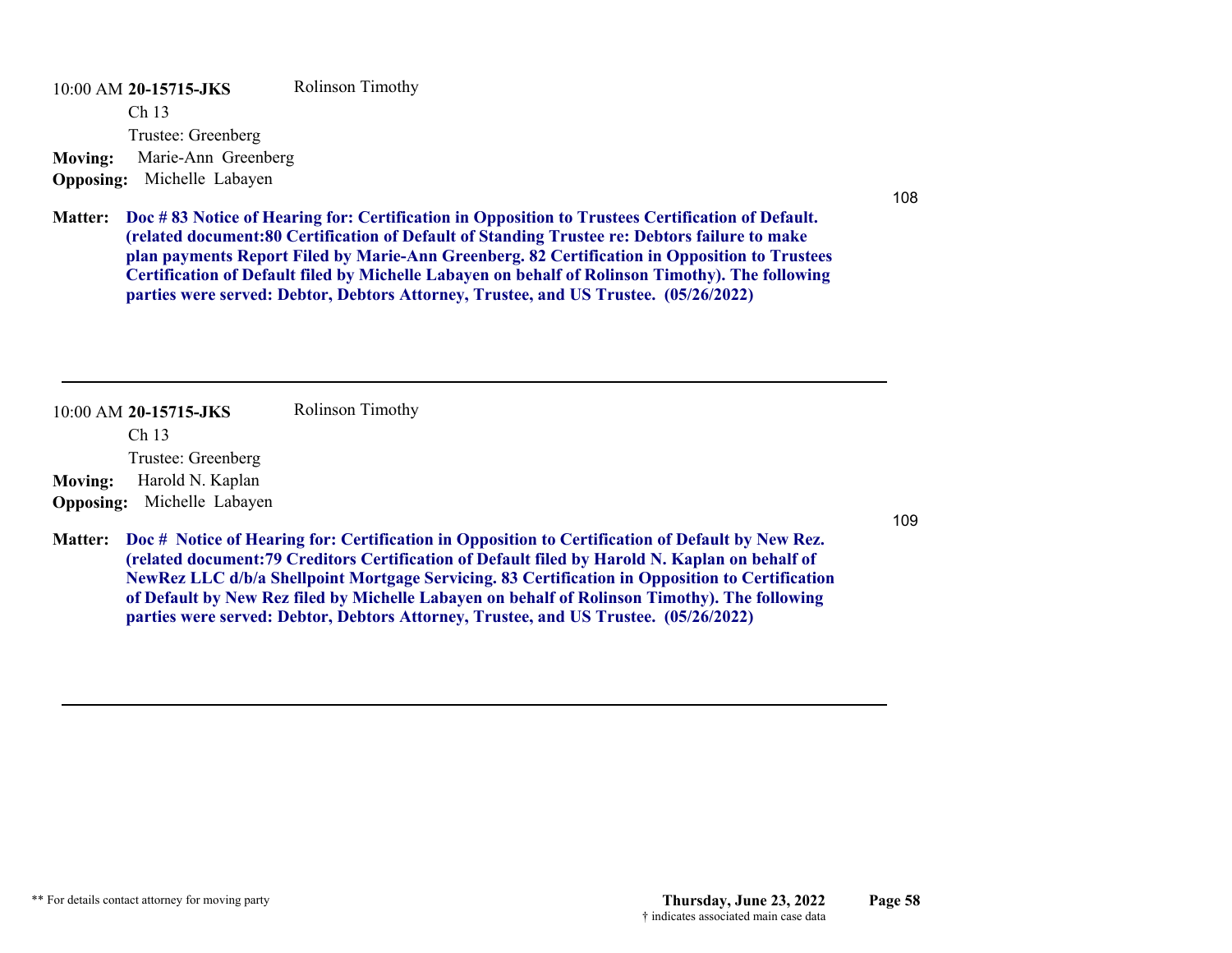10:00 AM **20-15785-JKS**  Ch 13 Trustee: Greenberg Andrew Emory **Moving:** Harold N. Kaplan **Opposing:** Andre L. Kydala

110

111

**Doc # Notice of Hearing for: Certification in Opposition to cert of default. (related document:68 Matter: Creditors Certification of Default filed by Harold N. Kaplan on behalf of Bank of New York Mellon Trust Company, N.A. as Trustee for Mortgage Assets Management Series I Trust. 69 Certification in Opposition to cert of default filed by Andre L. Kydala on behalf of Andrew Emory). The following parties were served: Debtor, Debtors Attorney, Trustee, and US Trustee. (05/10/2022)**

| 10:00 AM 20-15855-JKS                 | Sabrina K. Dejesus                                                                                                                                                                                                                                                                              |
|---------------------------------------|-------------------------------------------------------------------------------------------------------------------------------------------------------------------------------------------------------------------------------------------------------------------------------------------------|
| Ch <sub>13</sub>                      |                                                                                                                                                                                                                                                                                                 |
| Trustee: Greenberg                    |                                                                                                                                                                                                                                                                                                 |
| Marie-Ann Greenberg<br><b>Moving:</b> |                                                                                                                                                                                                                                                                                                 |
| <b>Opposing:</b> Russell L. Low       |                                                                                                                                                                                                                                                                                                 |
|                                       | Matter: Doc #76 Notice of Hearing for: Response to Trustees Certification of Default. (related<br>document: 73 Certification of Default of Standing Trustee filed by Trustee Marie-Ann Greenberg,<br>75 Response filed by Russell L. Low on behalf of Debtor Sabrina K. Dejesus). The following |

**parties were served: Debtor, Debtors Attorney, Trustee, and US Trustee. (06/01/2022)**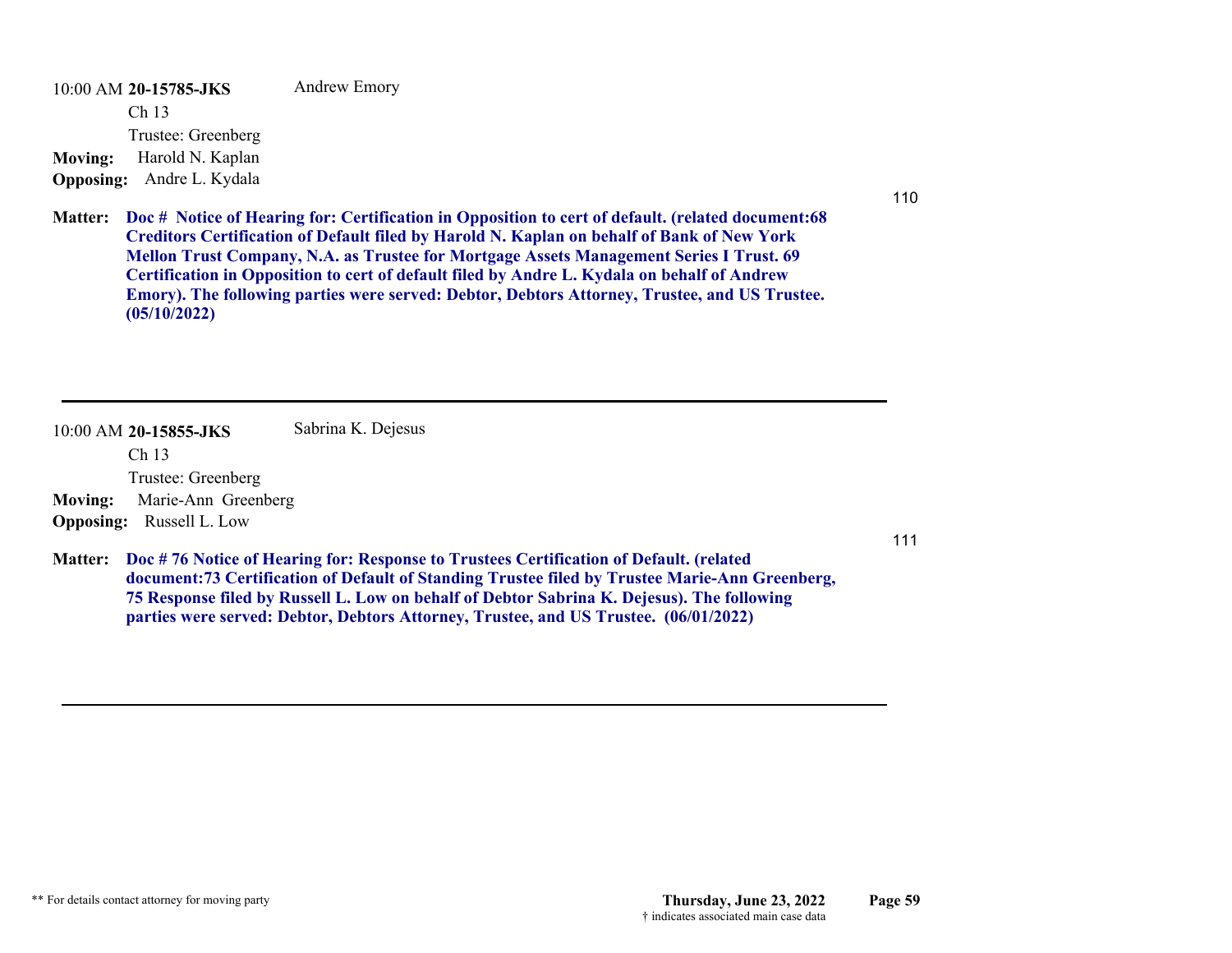10:00 AM **20-16593-JKS**  Ch 13 Trustee: Greenberg Noami V Patterson**Moving:** Herbert B. Raymond **Opposing:** Stuart H. West

**Doc # 94 Motion for Approval to Participate in the Court's Loss Mitigation Program. Filed by Matter: Herbert B. Raymond on behalf of Noami V Patterson. (05/18/2022)**

**Doc # 104 Certification in Opposition to (related document:94 Motion for Approval to Participate in the Court's Loss Mitigation Program. Filed by Herbert B. Raymond on behalf of Noami V Patterson. Hearing scheduled for 6/23/2022 at 10:00 AM at JKS - Courtroom 3D, Newark. (Attachments: # 1 Notice of Request for Loss Mitigation # 2 Proposed Loss Mitigation Order # 3 Certificate of Service) filed by Debtor Noami V Patterson) filed by Stuart H. West on behalf of Ajax Mortgage Loan Trust 2021-G, Mortgage-Backed Securities, Series 2021-G, by U.S. Bank National Association, as Indenture Trustee c/o Gregory Funding LLC. (Attachments: # 1 Certificate of Service) (West, Stuart) (Entered: 06/06/2022)**

10:00 AM **20-16593-JKS**  Ch 13 Trustee: Greenberg Noami V Patterson**Moving:** Herbert B. Raymond **Opposing:** Steven P. Kelly

**Doc # 95 Motion for Approval to Participate in the Court's Loss Mitigation Program. Filed by Matter: Herbert B. Raymond on behalf of Noami V Patterson. (05/18/2022)**

**Doc # 100 Objection to (related document:95 Motion for Approval to Participate in the Court's Loss Mitigation Program. Filed by Herbert B. Raymond on behalf of Noami V Patterson. Hearing scheduled for 6/23/2022 at 10:00 AM at JKS - Courtroom 3D, Newark. (Attachments: # 1 Notice of Request for Loss Mitigation # 2 Proposed Loss Mitigation Order # 3 Certificate of Service) filed by Debtor Noami V Patterson) filed by Steven P. Kelly on behalf of Real Time Resolutions, Inc. as agent for RRA CP Opportunity Trust 1. (Attachments: # 1 Proposed Order # 2 Certificate of Service) (Kelly, Steven) (Entered: 05/24/2022)**

113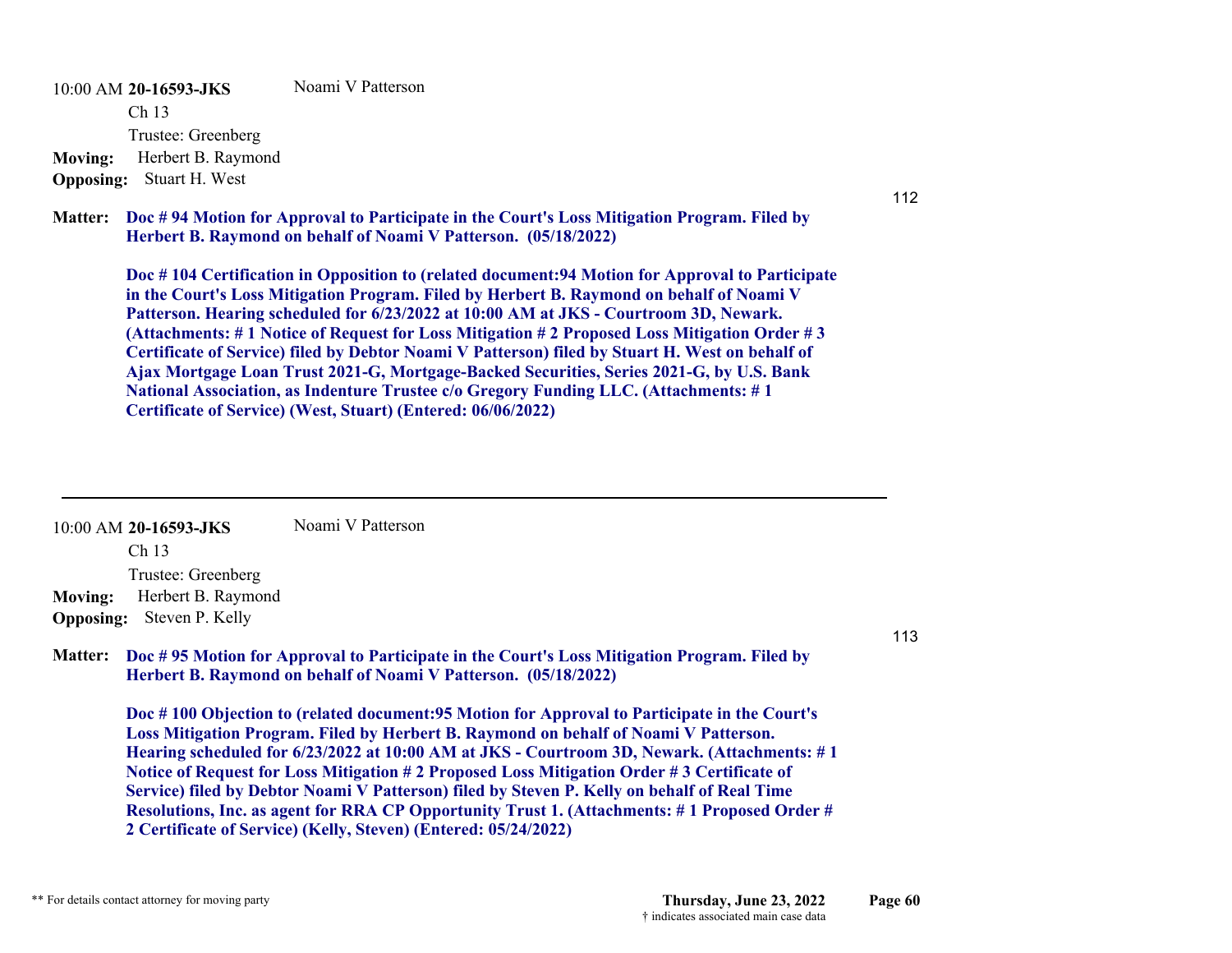10:00 AM **20-16593-JKS**  Ch 13 Trustee: Greenberg Noami V Patterson**Moving:** Herbert B. Raymond **Opposing:**

### **Doc # 98 Supplemental Application for Compensation for Herbert B. Raymond, Debtor's Matter: Attorney, period: 2/24/2022 to 5/20/2022, fee: \$4,600.00, expenses: \$120.00. Filed by Herbert B. Raymond. (05/20/2022)**

| $10:00$ AM 20-17436-JKS             | Otneil K James                                                                                                                                                                                              |     |
|-------------------------------------|-------------------------------------------------------------------------------------------------------------------------------------------------------------------------------------------------------------|-----|
| Ch <sub>13</sub>                    |                                                                                                                                                                                                             |     |
| Trustee: Greenberg                  |                                                                                                                                                                                                             |     |
| Gavin Stewart<br><b>Moving:</b>     |                                                                                                                                                                                                             |     |
| <b>Opposing:</b> Herbert B. Raymond |                                                                                                                                                                                                             |     |
|                                     |                                                                                                                                                                                                             | 115 |
|                                     | Matter: Doc # Notice of Hearing for: Certification in Opposition to Creditors Certification of Default.<br>(related document: 77 Creditors Certification of Default filed by Gavin Stewart on behalf of The |     |
|                                     | Money Source, Inc. 78 Certification in Opposition filed by Herbert B. Raymond on behalf of                                                                                                                  |     |
|                                     | Otneil K James). The following parties were served: Debtor, Debtors Attorney, Trustee, and US                                                                                                               |     |
| Trustee. (06/02/2022)               |                                                                                                                                                                                                             |     |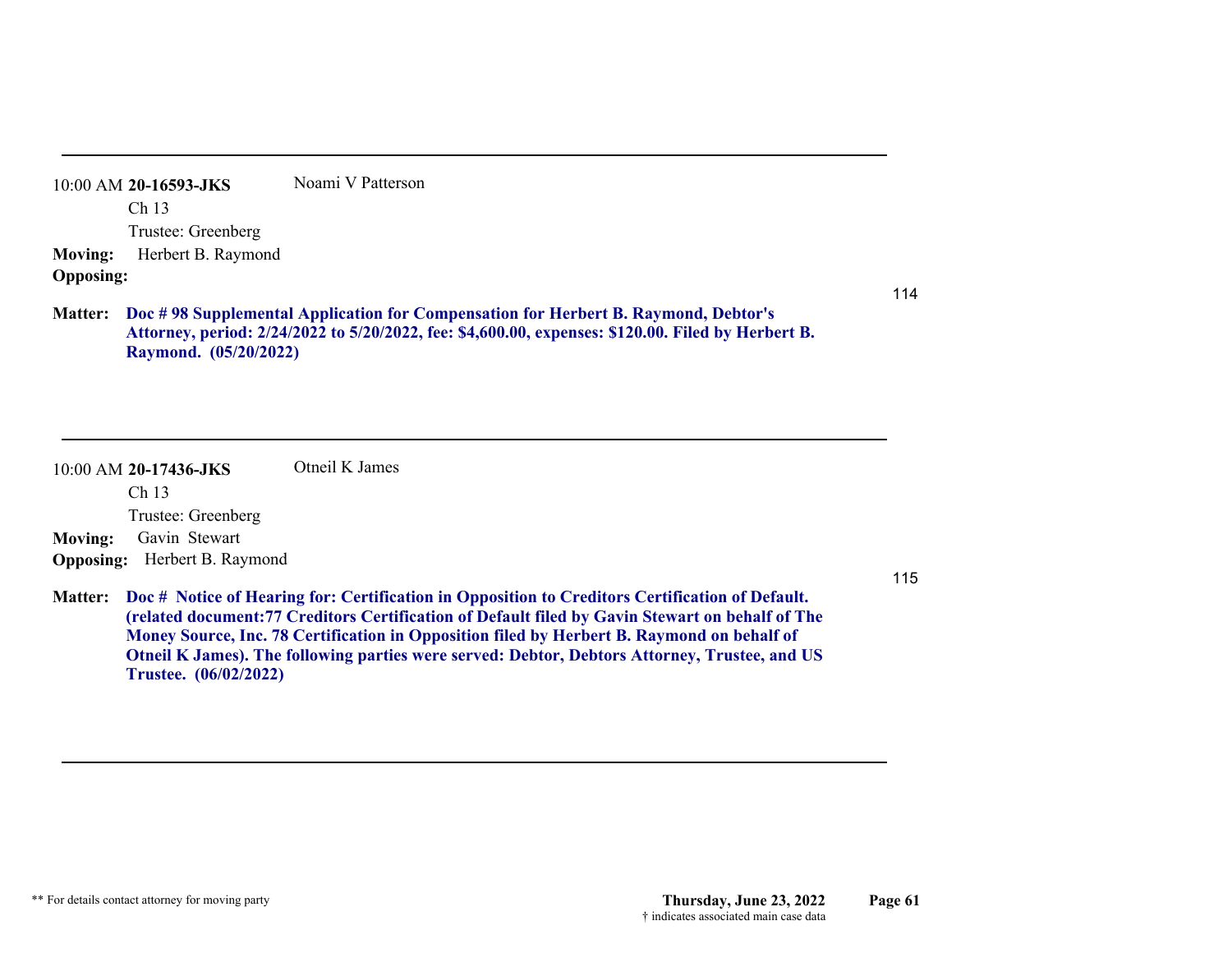10:00 AM **20-18634-JKS**  Ch 13 Trustee: Greenberg Thomas J Vilardo, Sr. and Juliann Vilardo **Moving:** Marie-Ann Greenberg **Opposing:** David G. Beslow

116

117

118

**Doc # Notice of Hearing for: Debtors Opposition to Trustees Certification of Default. (related Matter: document:74 Certification of Default of Standing Trustee filed by Trustee Marie-Ann Greenberg, 76 Certification in Opposition filed by David G. Beslow on behalf of Debtors Juliann and Thomas Vilardo). The following parties were served: Debtor, Debtors Attorney, Trustee, and US Trustee. (05/31/2022)**

10:00 AM **20-20623-JKS**  Daniel Ellis

Ch 13

Trustee: Greenberg

**Moving:** William M. E. Powers III **Opposing:** Stuart D. Gavzy

**Doc # Notice of Hearing for: Response to Creditors Certification of Default. (related Matter: document:41 Creditors Certification of Default filed by William M.E. Powers on behalf of GSF Mortgage Corporation. 42 Response filed by Stuart D. Gavzy on behalf of Daniel Ellis). The following parties were served: Debtor, Debtors Attorney, Trustee, and US Trustee. (04/14/2022)**

10:00 AM **20-20924-JKS**  Ch 13 Trustee: Greenberg Ronnell Simmons and Bernika Simmons **Moving:** Scott J. Goldstein **Opposing: Doc # 63 Application for Compensation for Scott J. Goldstein, Debtor's Attorney, period: Matter:8/31/2021 to 6/1/2022, fee: \$2150.00, expenses: \$1.06. Filed by Scott J. Goldstein. (06/01/2022)**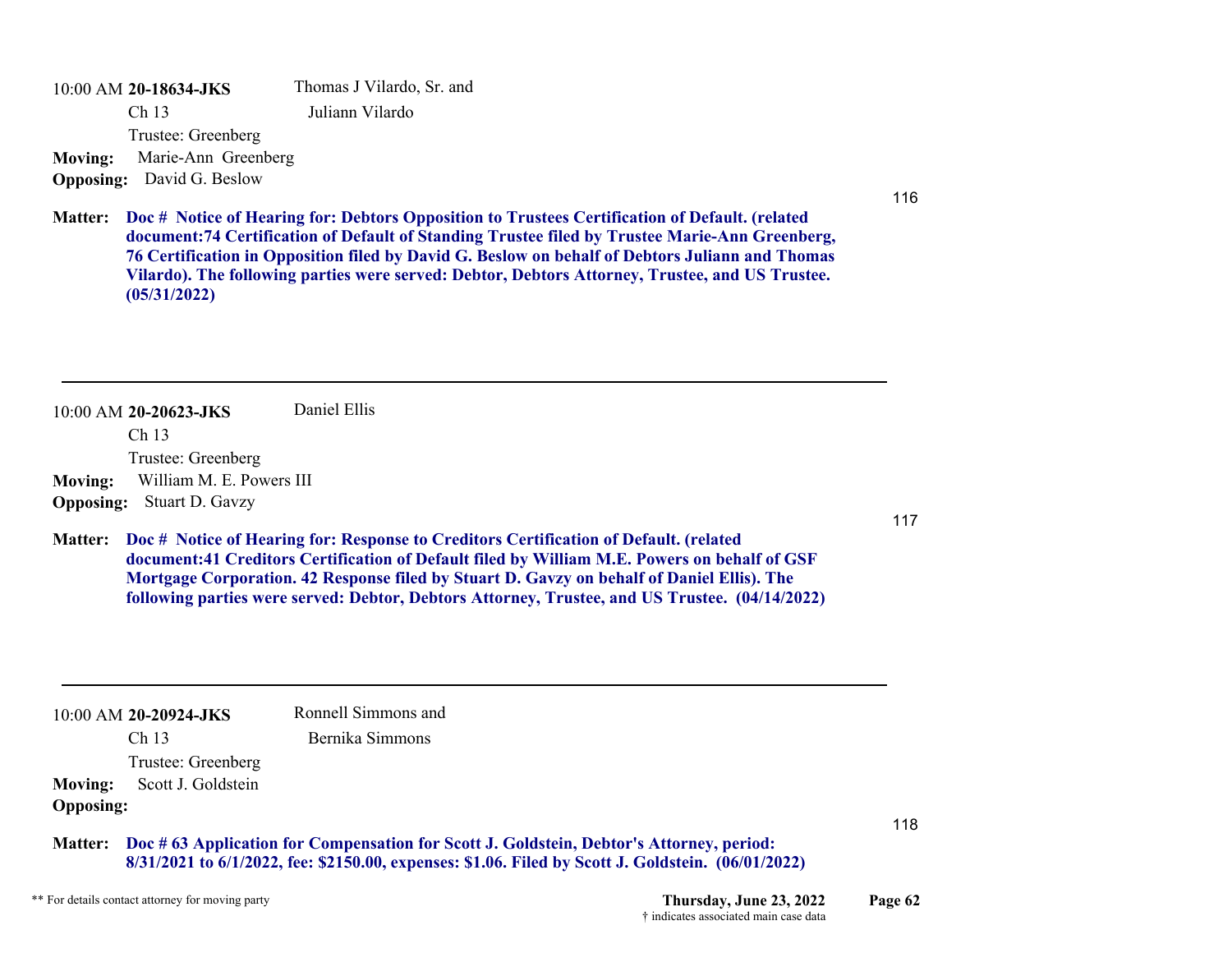10:00 AM **20-21298-JKS**  Ch 13 Trustee: Greenberg Leonard Harris and Djavana Menter-Harris **Moving:** David Jerome Witherspoon **Opposing:**

### **Doc # 100 Application for Compensation for David Jerome Witherspoon, Debtor's Attorney, Matter: period: to, fee: \$1387.50, expenses: \$5.00. Filed by David Jerome Witherspoon. (05/23/2022)**

|                  | 10:00 AM 20-21498-JKS | Karen A Fennell                                                                                       |     |
|------------------|-----------------------|-------------------------------------------------------------------------------------------------------|-----|
|                  | Ch <sub>13</sub>      |                                                                                                       |     |
|                  | Trustee: Greenberg    |                                                                                                       |     |
| <b>Moving:</b>   | Marie-Ann Greenberg   |                                                                                                       |     |
| <b>Opposing:</b> |                       |                                                                                                       |     |
|                  |                       |                                                                                                       | 120 |
|                  |                       | Matter: Doc #71 Trustee's Motion to Dismiss Case or Direct Employer to Pay Trustee or for Entry of an |     |
|                  |                       | Order for Default Clause. Filed by Marie-Ann Greenberg on behalf of Marie-Ann Greenberg.              |     |
|                  | (03/01/2022)          |                                                                                                       |     |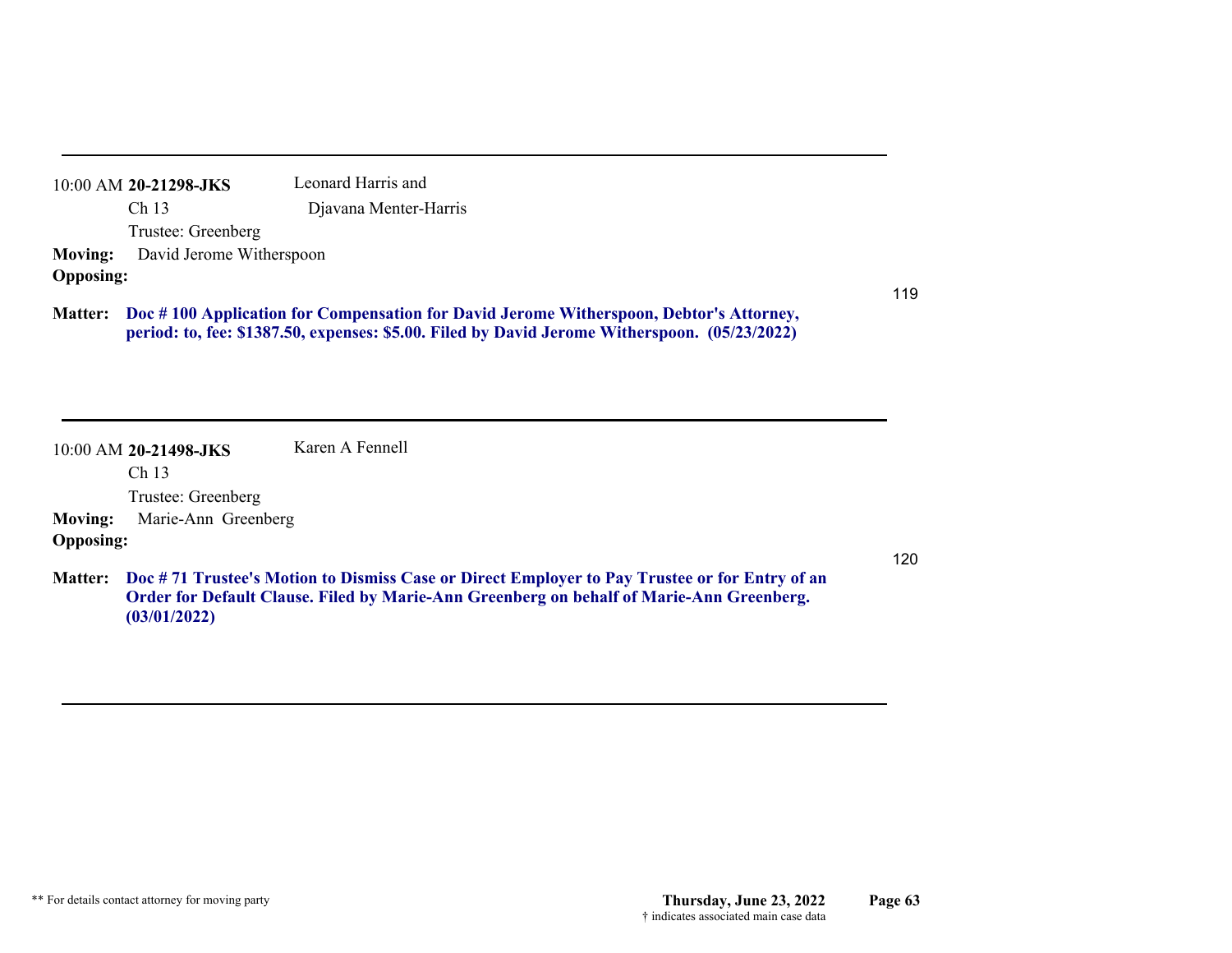10:00 AM **21-10382-JKS**  Ch 13 Trustee: Greenberg Kenwyn Yan **Moving:** Marie-Ann Greenberg **Opposing:** Franklin S. Montero

121

**Doc # 93 Notice of Hearing for: Debtors Objection to Trustees Certification of Default. (related Matter: document:90 Certification of Default of Standing Trustee filed by Trustee Marie-Ann Greenberg, 92 Objection filed by Franklin S. Montero on behalf of Debtor Kenwyn Yan). The following parties were served: Debtor, Debtors Attorney, Trustee, and US Trustee. (05/31/2022)**

|                | 10:00 AM 21-10727-JKS           | Steve T Taylor and                                                                                                                                                                        |
|----------------|---------------------------------|-------------------------------------------------------------------------------------------------------------------------------------------------------------------------------------------|
|                | Ch <sub>13</sub>                | Shirley A. Davis-Taylor                                                                                                                                                                   |
|                | Trustee: Greenberg              |                                                                                                                                                                                           |
| <b>Moving:</b> | Marie-Ann Greenberg             |                                                                                                                                                                                           |
|                | <b>Opposing:</b> Russell L. Low |                                                                                                                                                                                           |
| <b>Matter:</b> | (03/28/2022)                    | Doc #42 Trustee's Motion to Dismiss Case or Direct Employer to Pay Trustee or for Entry of an<br>Order for Default Clause. Filed by Marie-Ann Greenberg on behalf of Marie-Ann Greenberg. |

**Doc# 44 Certification in Opposition to (related document:42 Trustee's Motion to Dismiss) filed by Russell L. Low on behalf of Shirley A. Davis-Taylor, Steve T Taylor. (Entered: 04/20/2022)**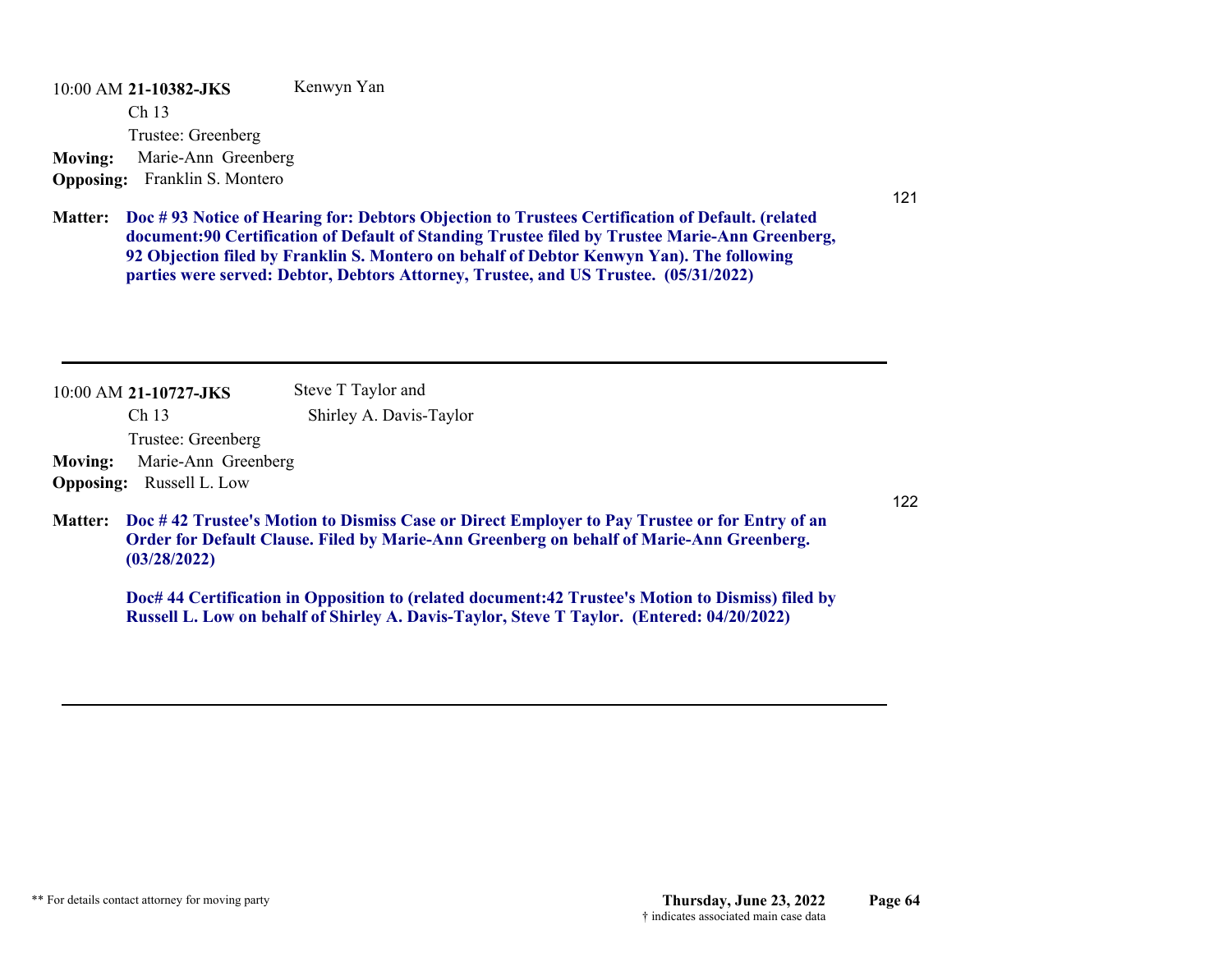10:00 AM **21-14800-JKS**  Ch 13 Trustee: Greenberg Sherese Ann Moore**Moving:** Jason Brett Schwartz

# **Opposing:**

123

**Doc # 31 Motion for Relief from Stay re: 2016 Nissan Sentra Sedan 4D SV 1.8L I4. Fee Amount \$ Matter: 188., Motion for Relief from Co-Debtor Stay of Troy Walker Filed by Jason Brett Schwartz on behalf of Capital One Auto Finance, a division of Capital One, N.A.. (06/02/2022)**

10:00 AM **21-15245-JKS**  Ch 13 Trustee: Greenberg Talvani J. Rodrigues **Moving:** Marie-Ann Greenberg **Opposing:** Steven D. Pertuz

**Doc # Notice of Hearing for: Certification in Opposition to Certification of Default of Standing Matter: Trustee. (related document:58 Certification of Default of Standing Trustee re: Debtors failure to make plan payments Report Filed by Marie-Ann Greenberg. 60 Certification in Opposition filed by Steven D. Pertuz on behalf of Talvani J. Rodrigues. The following parties were served: Debtor, Debtors Attorney, Trustee, and US Trustee. (06/03/2022)**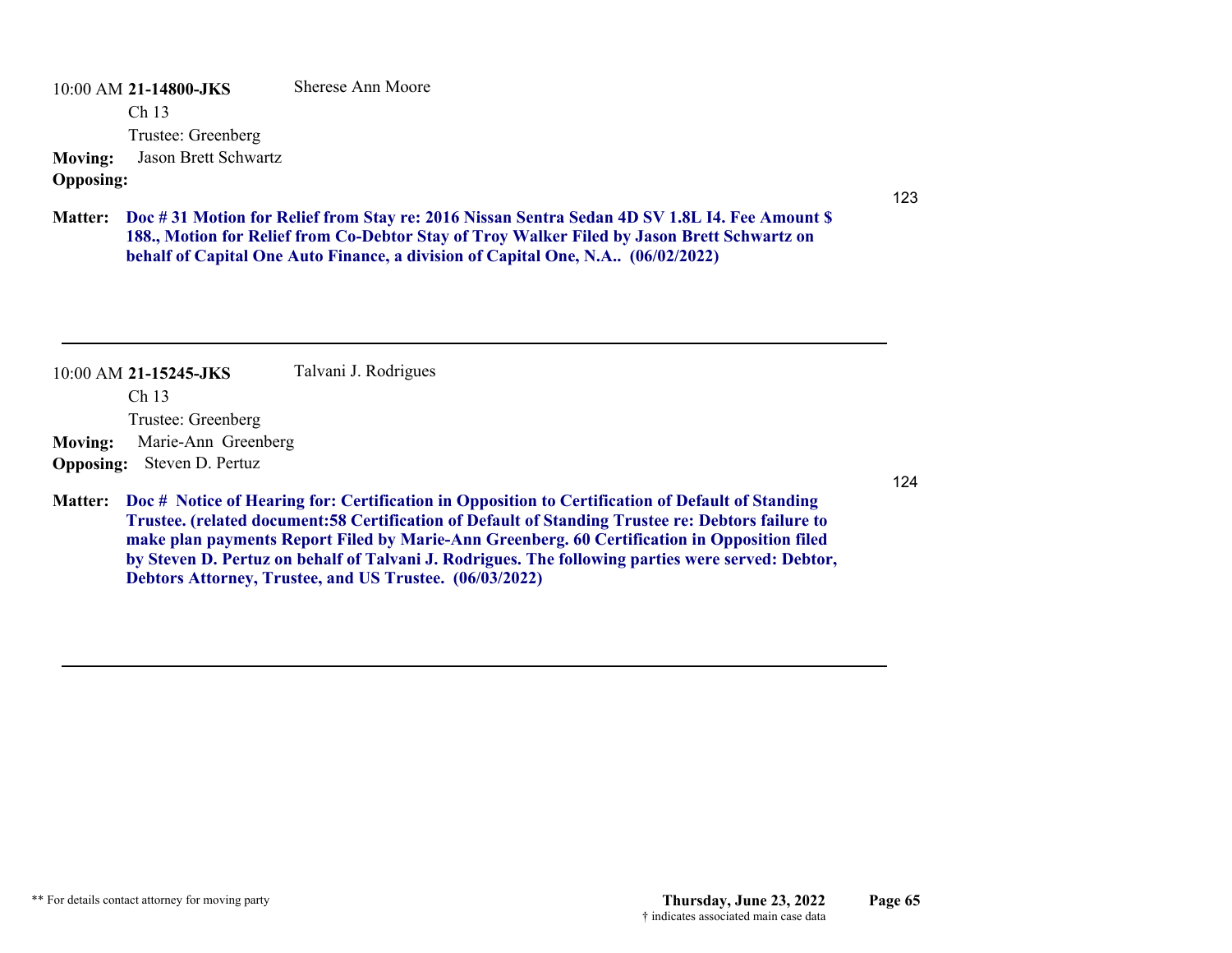10:00 AM **21-15245-JKS**  Ch 13 Trustee: Greenberg Talvani J. Rodrigues **Moving:** Harold N. Kaplan **Opposing:** Steven D. Pertuz

**Doc # 57 Motion for Relief from Stay re: 2625 Killian Place, Union, NJ 07083.. Fee Amount \$ 188. Matter: Filed by Harold N. Kaplan on behalf of Deutsche Bank Trust Company Americas, as Trustee for Residential Accredit Loans, Inc., Mortgage Asset-Backed Pass-Through Certificates, Series 2007-QA4. (05/05/2022)**

**Doc # 61 Certification in Opposition to (related document:57 Motion for Relief from Stay re: 2625 Killian Place, Union, NJ 07083.. Fee Amount \$ 188. Filed by Harold N. Kaplan on behalf of Deutsche Bank Trust Company Americas, as Trustee for Residential Accredit Loans, Inc., Mortgage Asset-Backed Pass-Through Certificates, Series 2007-QA4. Hearing scheduled for 6/9/2022 at 10:00 AM at JKS - Courtroom 3D, Newark. (Attachments: # 1 Certification in Support of Motion # 2 Proposed Order # 3 Certificate of Service # 4 Statement as to Why No Brief is Necessary # 5 Exhibit) filed by Creditor Deutsche Bank Trust Company Americas, as Trustee for Residential Accredit Loans, Inc., Mortgage Asset-Backed Pass-Through Certificates, Series 2007-QA4) filed by Steven D. Pertuz on behalf of Talvani J. Rodrigues. (Attachments: # 1 Certificate of Service) (Pertuz, Steven) (Entered: 06/02/2022)**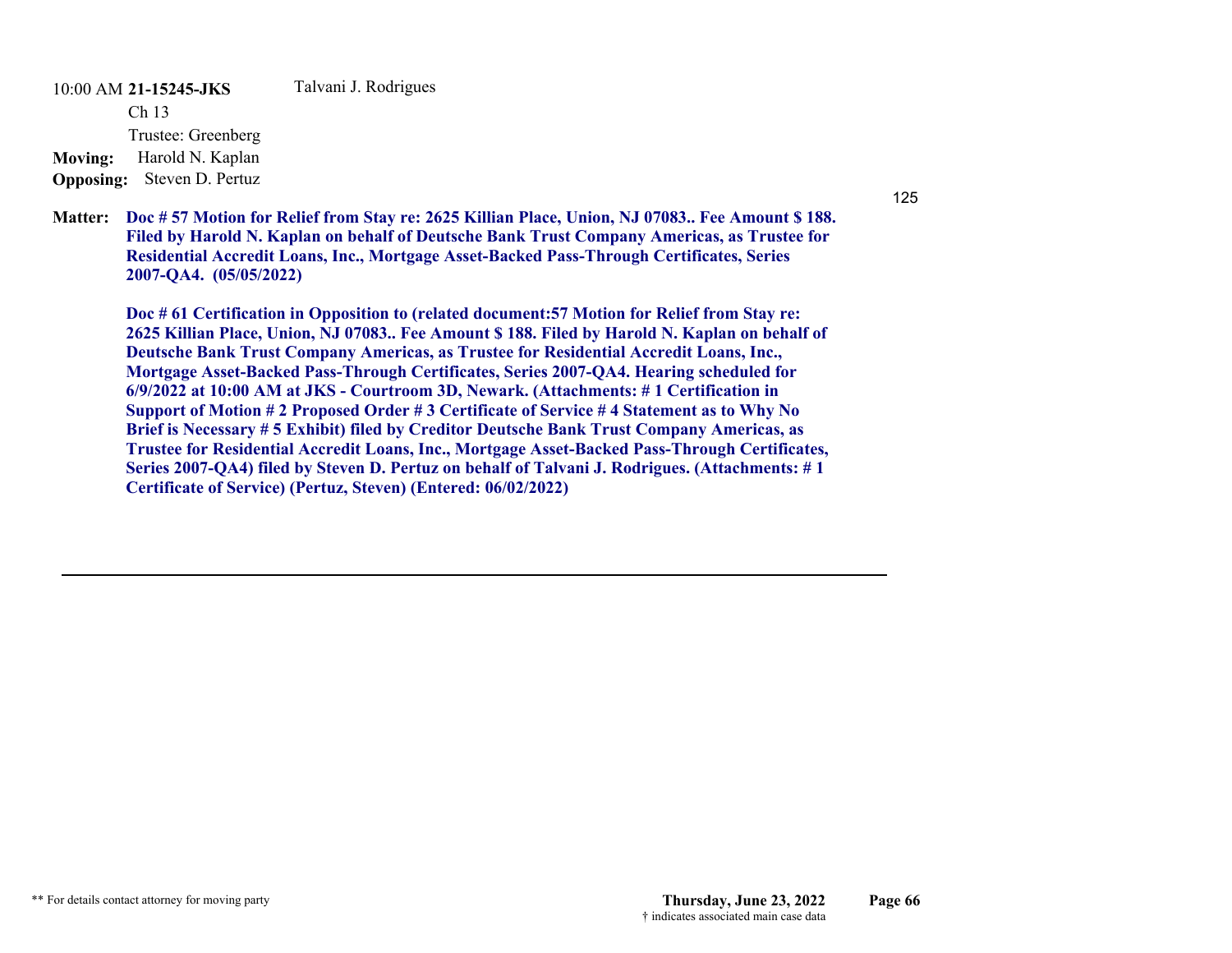10:00 AM **21-17378-JKS**  Ch 13 Trustee: Greenberg Laura M. Proano**Moving:** Maria Cozzini **Opposing:** Russell L. Low

**Doc # 33 Notice of Hearing for: . Application for Early Termination of Loss Mitigation Period. Matter: (related document:33 Application for Early Termination of Loss Mitigation Period. Filed by Maria Cozzini on behalf of Cenlar FSB as servicer for HSBC Bank USA, National Association as Trustee for Merrill Lynch Mortgage Investors Trust, Series 2006-AF2. The following parties were served: Debtor, Debtors Attorney, Trustee, and US Trustee. (05/20/2022)**

**Doc# 34 Objection to (related document:33 Application for Early Termination of Loss Mitigation Period. Filed by Maria Cozzini on behalf of Cenlar FSB as servicer for HSBC Bank USA, National Association as Trustee for Merrill Lynch Mortgage Investors Trust, Series 2006-AF2. Objection deadline is 5/20/2022. (Attachments: # 1 Exhibit # 2 Certificate of Service # 3 Proposed Order) filed by Creditor Cenlar FSB as servicer for HSBC Bank USA, National Association as Trustee for Merrill Lynch Mortgage Investors Trust, Series 2006-AF2) filed by Russell L. Low on behalf of Laura M. Proano. (Attachments: # 1 Exhibit) (Low, Russell) (Entered: 05/19/2022) Related Document(s): 33, 1**

10:00 AM **21-18259-JKS**  Ch 13 Trustee: Greenberg Stefania Rotundo**Moving:** Russell L. Low **Opposing:** Marie-Ann Greenberg

### **Doc # 20 Motion re: TO APPROVE MORTGAGE PAYMENT DEFERRAL AGREEMENTMatter:Filed by Russell L. Low on behalf of Stefania Rotundo. (05/06/2022)**

**Doc# 22 Objection to Motion re: TO APPROVE MORTGAGE PAYMENT DEFERRAL AGREEMENT (related document:20) filed by Marie-Ann Greenberg. (Entered: 05/26/2022)**

126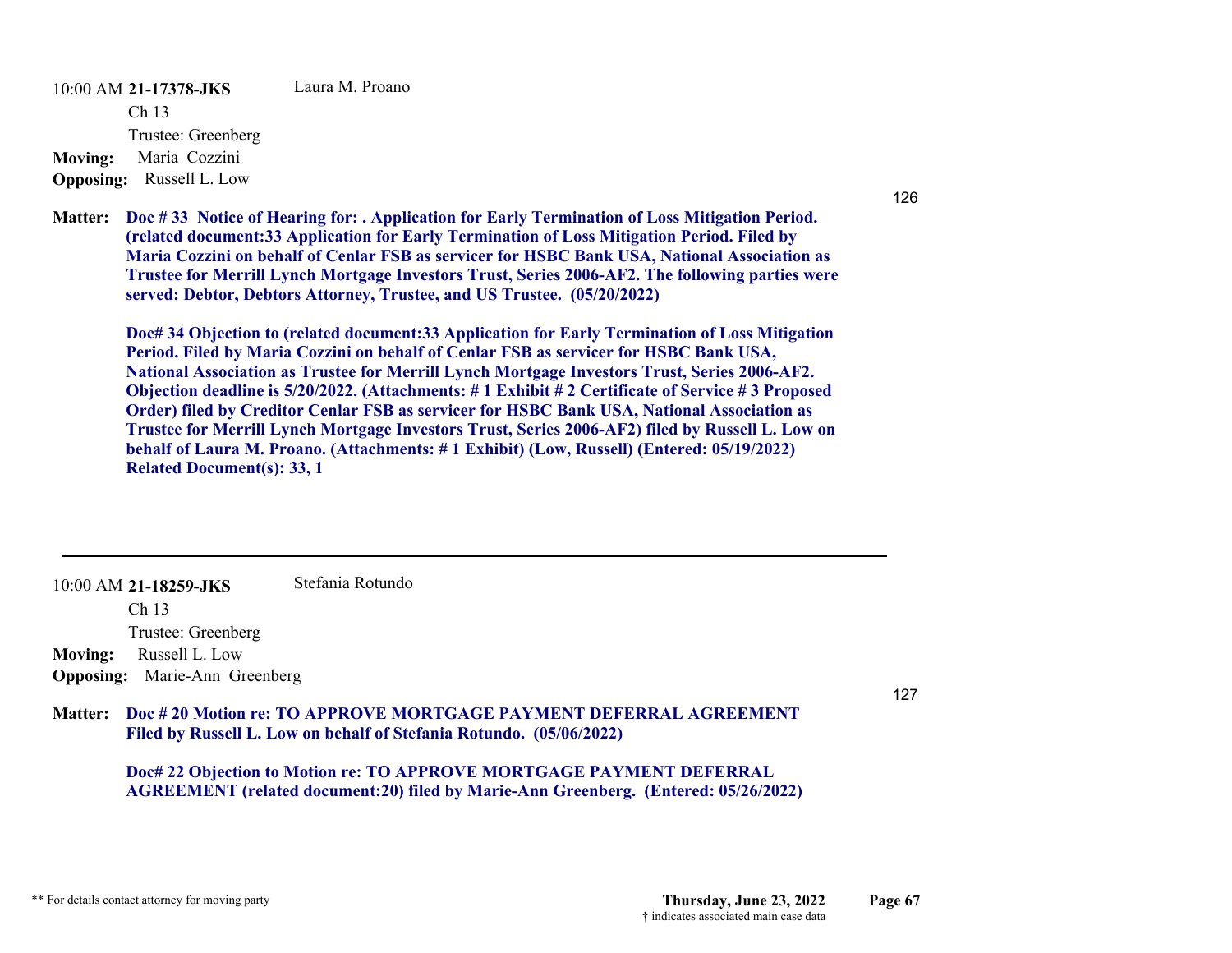10:00 AM **22-10022-JKS**  Ch 13 Trustee: Greenberg Angelo Carman **Moving:** Robert P. Saltzman **Opposing:** Scott E. Tanne

128

**Doc # 29 Motion for Relief from Stay re: 7 Lombardy Place, Maplewood, NJ 07040. Fee Amount Matter: \$ 188. Filed by Robert P. Saltzman on behalf of U.S. Bank National Association, not in its individual capacity but solely as trustee for the RMAC Trust, Series 2016-CTT. (05/02/2022)**

**Doc # 30 Certification in Opposition to Mortgagee Motion for Relief (related document:29 Motion for Relief from Stay re: 7 Lombardy Place, Maplewood, NJ 07040. Fee Amount \$ 188. Filed by Robert P. Saltzman on behalf of U.S. Bank National Association, not in its individual capacity but solely as trustee for the RMAC Trust, Series 2016-CTT. Hearing scheduled for 5/26/2022 at 10:00 AM at JKS - Courtroom 3D, Newark. (Attachments: # 1 Certification # 2 Exhibit Note # 3 Exhibit Allonge to Note # 4 Exhibit Mortgage # 5 Exhibit Assignment # 6 Exhibit Loan Modification # 7 Proposed Order # 8 Certificate of Service) ( Saltzman, Robert) filed by Creditor U.S. Bank National Association, not in its individual capacity but solely as trustee for the RMAC Trust, Series 2016-CTT) filed by Scott E. Tanne on behalf of Angelo Carman. (Attachments: # 1 Certificate of Service) (Tanne, Scott) (Entered: 05/19/2022)**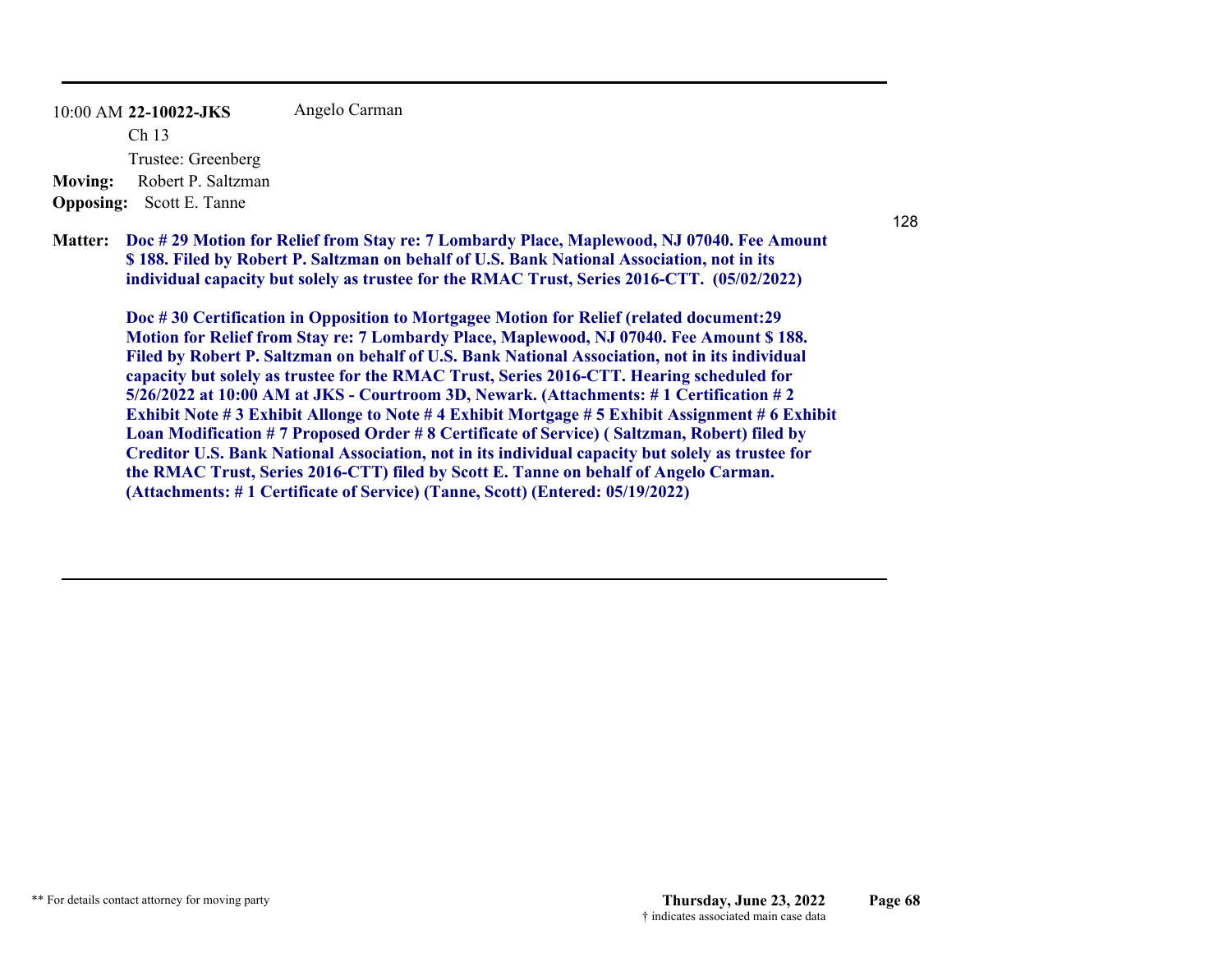10:00 AM **22-10095-JKS**  Ch 13 Trustee: Greenberg Edward J. Becker**Moving:** Javier L. Merino **Opposing:** Marie-Ann Greenberg

**Doc # 21 Motion to Vacate Dismissal of Case Filed by Javier L. Merino on behalf of Edward J. Matter: Becker. (06/01/2022)**

**Doc # 22 Objection to Motion to Vacate Dismissal of Case (related document:21 Motion to Vacate Dismissal of Case Filed by Javier L. Merino on behalf of Edward J. Becker. Hearing scheduled for 6/23/2022 at 10:00 AM at JKS - Courtroom 3D, Newark. (Attachments: # 1 Debtors Certification # 2 Exhibit A # 3 Proposed Order # 4 Exhibit A) filed by Debtor Edward J. Becker) filed by Marie-Ann Greenberg on behalf of Marie-Ann Greenberg. (Attachments: # 1 Certificate of Service Attached) (Greenberg, Marie-Ann) (Entered: 06/03/2022)**

#### 10:00 AM **22-10324-JKS**  DEVON A. MCGRATH

Ch 13 Trustee: Greenberg **Moving:** Marie-Ann Greenberg

**Opposing:** Novlet M Lawrence

**Doc # 44 Trustee's Motion to Dismiss Case or Direct Employer to Pay Trustee or for Entry of an Matter: Order for Default Clause. Filed by Marie-Ann Greenberg on behalf of Marie-Ann Greenberg. (03/28/2022)**

**Doc # 49 Certification in Opposition to (related document:44 Trustee's Motion to Dismiss Case or Direct Employer to Pay Trustee or for Entry of an Order for Default Clause. Filed by Marie-Ann Greenberg on behalf of Marie-Ann Greenberg. Hearing scheduled for 4/28/2022 at 10:00 AM at JKS - Courtroom 3D, Newark. (Attachments: # 1 Proposed Order) filed by Trustee Marie-Ann Greenberg) filed by Novlet M Lawrence on behalf of DEVON A. MCGRATH. (Lawrence, Novlet) (Entered: 04/18/2022)**

130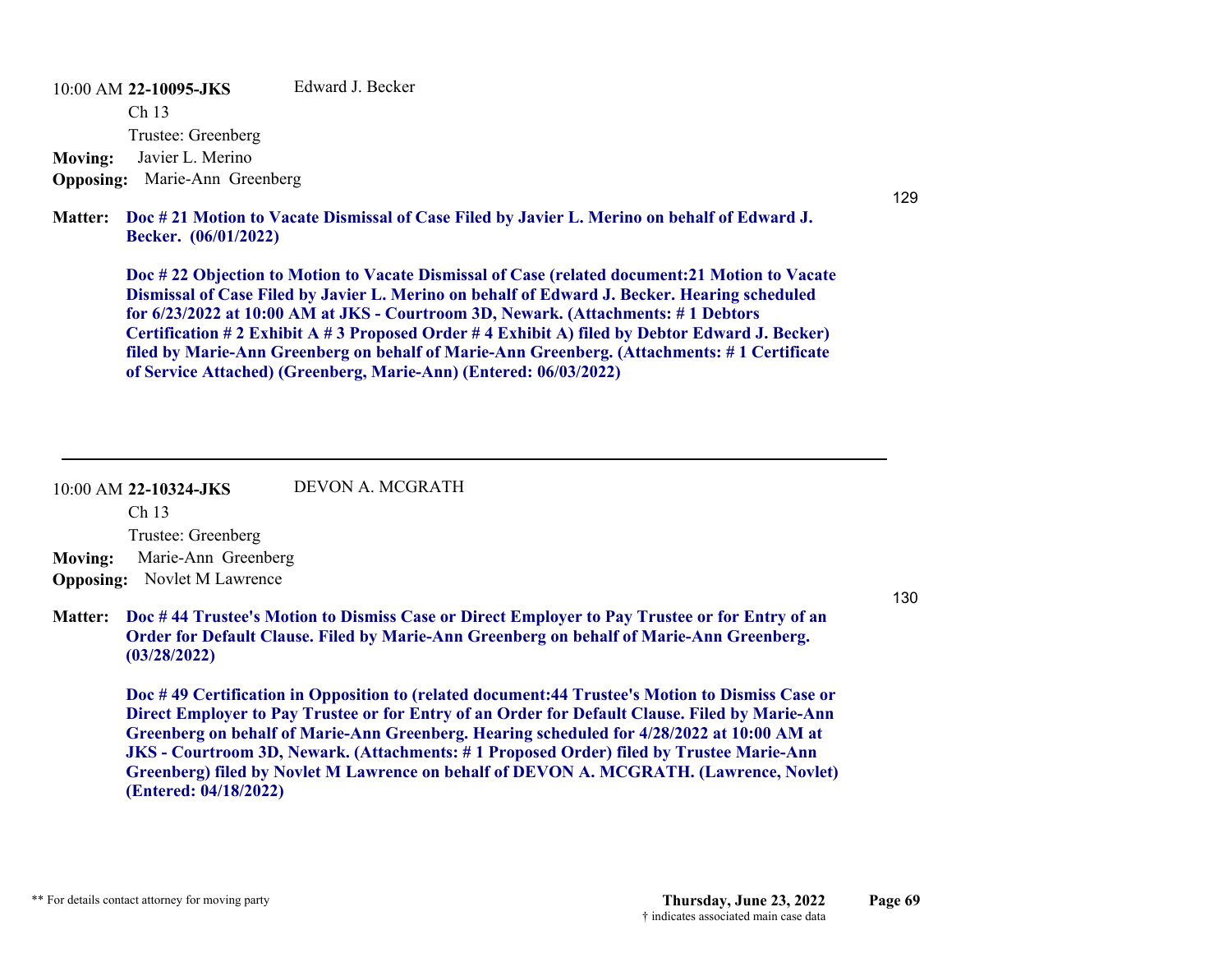10:00 AM **22-10388-JKS**  Ch 13 Trustee: Greenberg Cassandra Rosa**Moving:** David G. Beslow **Opposing:** William M.E. Powers

**Doc # Notice of Hearing for: Objection to Application for Extension of Loss Mitigation Period. Matter: (related document:31 Application for Extension of Loss Mitigation Period Filed by David G. Beslow on behalf of Cassandra Rosa. 34 Objection to Application for Extension of Loss Mitigation Period filed by William M.E. Powers on behalf of IslandCap LLC. The following parties were served: Debtor, Debtors Attorney, Trustee, and US Trustee. (05/11/2022)**

10:00 AM **22-10449-JKS**  Ch 13 Trustee: Greenberg Autumn Meridith Urling **Moving:** Stephen Loeb **Opposing:** Marie-Ann Greenberg

**Doc # 31 Motion to Vacate Dismissal of Case Filed by Autumn Meridith Urling. (06/03/2022) Matter:**

**Doc # 34 Objection to Motion to Vacate Dismissal of Case (related document:31 Motion to Vacate Dismissal of Case Filed by Autumn Meridith Urling. Hearing scheduled for 6/23/2022 at 10:00 AM at JKS - Courtroom 3D, Newark. (zlh) filed by Debtor Autumn Meridith Urling) filed by Marie-Ann Greenberg on behalf of Marie-Ann Greenberg. (Attachments: # 1 Certificate of Service Attached) (Greenberg, Marie-Ann) (Entered: 06/10/2022**

132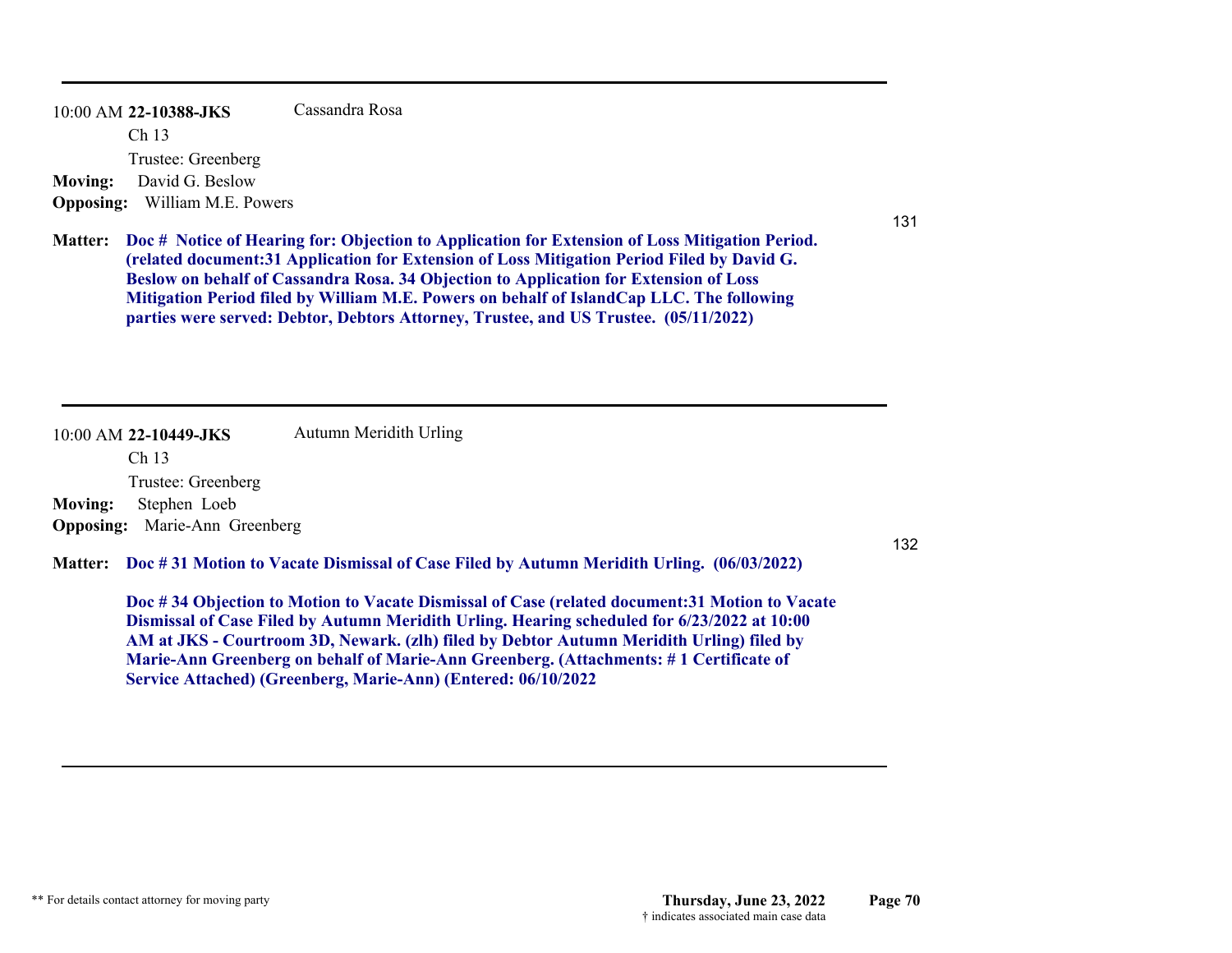10:00 AM **22-10867-JKS**  Ch 13 Trustee: Greenberg Kenneth Sturchio**Moving:** Camille J Kassar **Opposing:** Gavin Stewart

133

**Doc # 32 Notice of Hearing for: Creditors Objection to Debtors Application to Exend Loss Matter: Mitigation. (related document:30 Application for Extension of Loss Mitigation Period. Filed by Camille J Kassar on behalf of Debtor Kenneth Sturchio, 31 Objection filed by Gavin Stewart on behalf of Creditor Specialized Loan Servicing LLC). The following parties were served: Debtor, Debtors Attorney, Gavin Stewart (Specialized), Trustee, and US Trustee. (05/31/2022)**

10:00 AM **22-11030-JKS**  Julie Ann Allen

Ch 13

Trustee: Greenberg

# **Moving:**

### **Opposing:**

**Doc # 34 Order to Show Cause Why Case Should Not be Dismissed for re: Failure to Pay Matter: Installment or Miscellaneous Fees. . Service of notice of the entry of this order pursuant to Rule 9022 was made on the appropriate parties. See BNC Certificate of Notice. Signed on 5/13/2022. (05/13/2022)**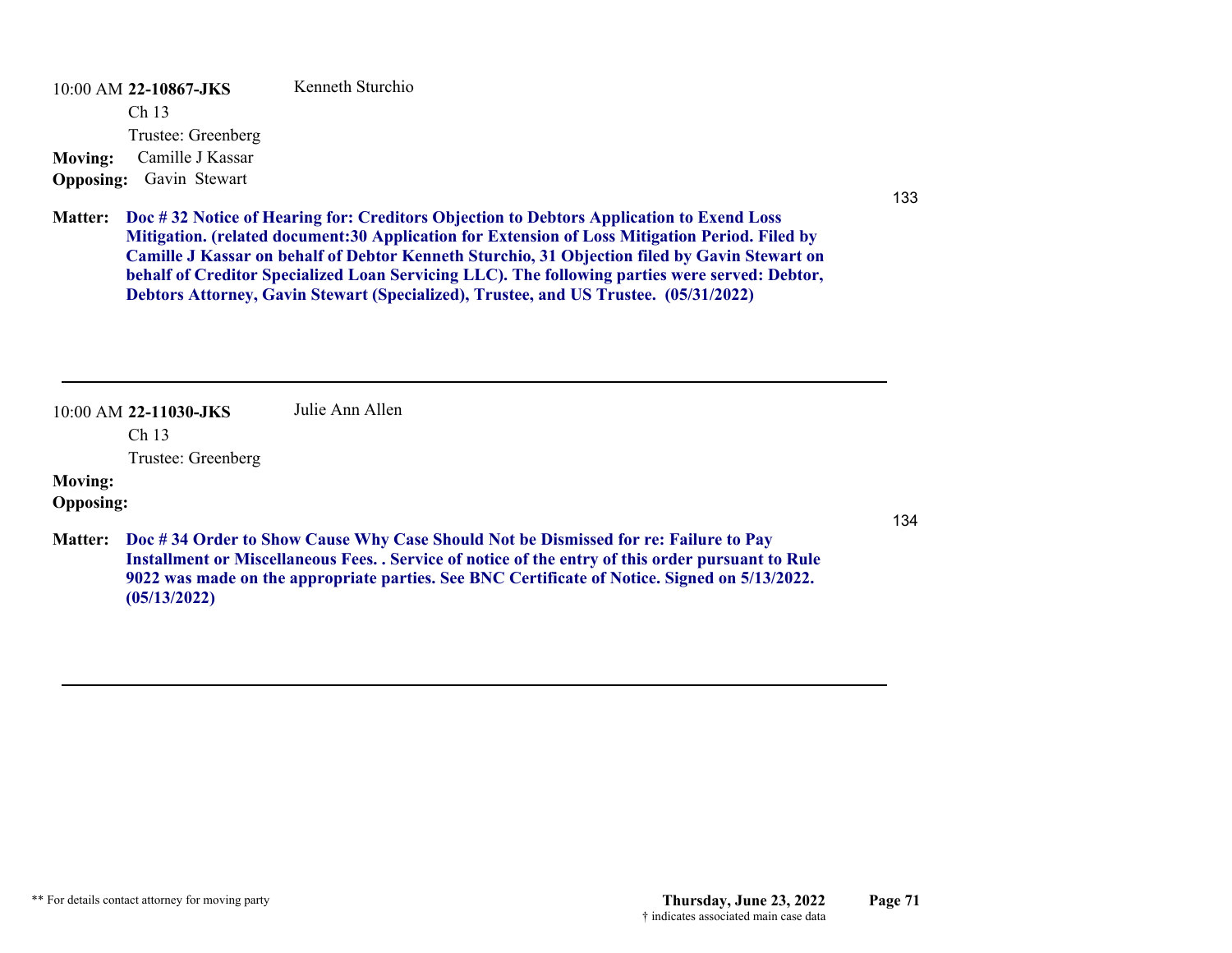10:00 AM **22-11030-JKS**  Julie Ann Allen

Ch 13

Trustee: Greenberg

# **Moving:**

### **Opposing:**

**Doc # 27 Order to Show Cause Why Case Should Not be Dismissed for re: Failure to Pay Matter: Installment or Miscellaneous Fees. . Service of notice of the entry of this order pursuant to Rule 9022 was made on the appropriate parties. See BNC Certificate of Notice. Signed on 4/21/2022. (04/21/2022)**

| 10:00 AM 22-11030-JKS | Julie Ann Allen |
|-----------------------|-----------------|
|-----------------------|-----------------|

Ch 13

Trustee: Greenberg

### **Moving:**

# **Opposing:**

**Doc # 28 Order to Show Cause Why Case Should Not be Dismissed for re: Failure to Pay Matter: Installment or Miscellaneous Fees. . Service of notice of the entry of this order pursuant to Rule 9022 was made on the appropriate parties. See BNC Certificate of Notice. Signed on 4/21/2022. (04/21/2022)**

136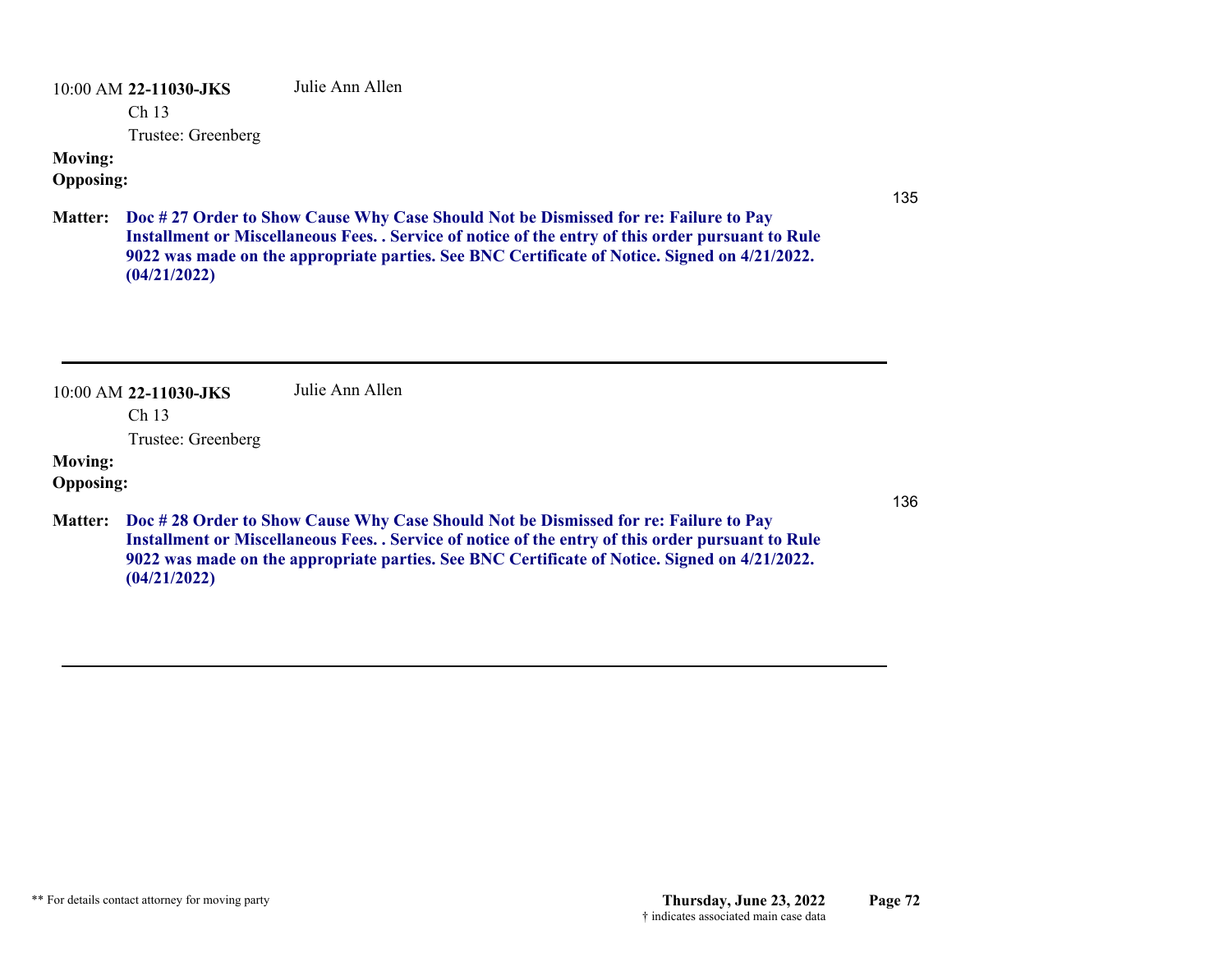10:00 AM **22-11614-JKS**  Ch 13 Trustee: Greenberg Jose M Merejo **Moving:** Russell L. Low **Opposing:** Laura M. Egerman

**Doc # 14 Motion for Approval to Participate in the Court's Loss Mitigation Program. Filed by Matter: Russell L. Low on behalf of Jose M Merejo. (05/03/2022)**

**Doc # 15 Certification in Opposition to Debtor's Motion for Approval to Participate in the Court's Loss Mitigation Program (related document:14 Motion for Approval to Participate in the Court's Loss Mitigation Program. Filed by Russell L. Low on behalf of Jose M Merejo. Hearing scheduled for 5/26/2022 at 10:00 AM at JKS - Courtroom 3D, Newark. (Attachments: # 1 Proposed Order # 2 Certificate of Service) filed by Debtor Jose M Merejo) filed by Laura M. Egerman on behalf of THE BANK OF NEW YORK MELLON. (Attachments: # 1 Exhibit A - 2016 HAMP Modification # 2 Exhibit B - Denial Letter\_05072022 # 3 Certificate of Service) (Egerman, Laura) (Entered: 05/19/2022)**

10:00 AM **22-11614-JKS**  Ch 13 Trustee: Greenberg Jose M Merejo **Moving:** Maria Cozzini **Opposing:**

**Doc # 16 Motion for Relief from Stay re: 27 Albion Avenue, Paterson, NJ 07502. Fee Amount \$ Matter: 188. Filed by Maria Cozzini on behalf of THE BANK OF NEW YORK MELLON F/K/A THE BANK OF NEW YORK as successor in interest to JP Morgan Chase Bank, N.A., as Trustee for Centex Home Equity Loan Trust 2005-B. (05/27/2022)**

138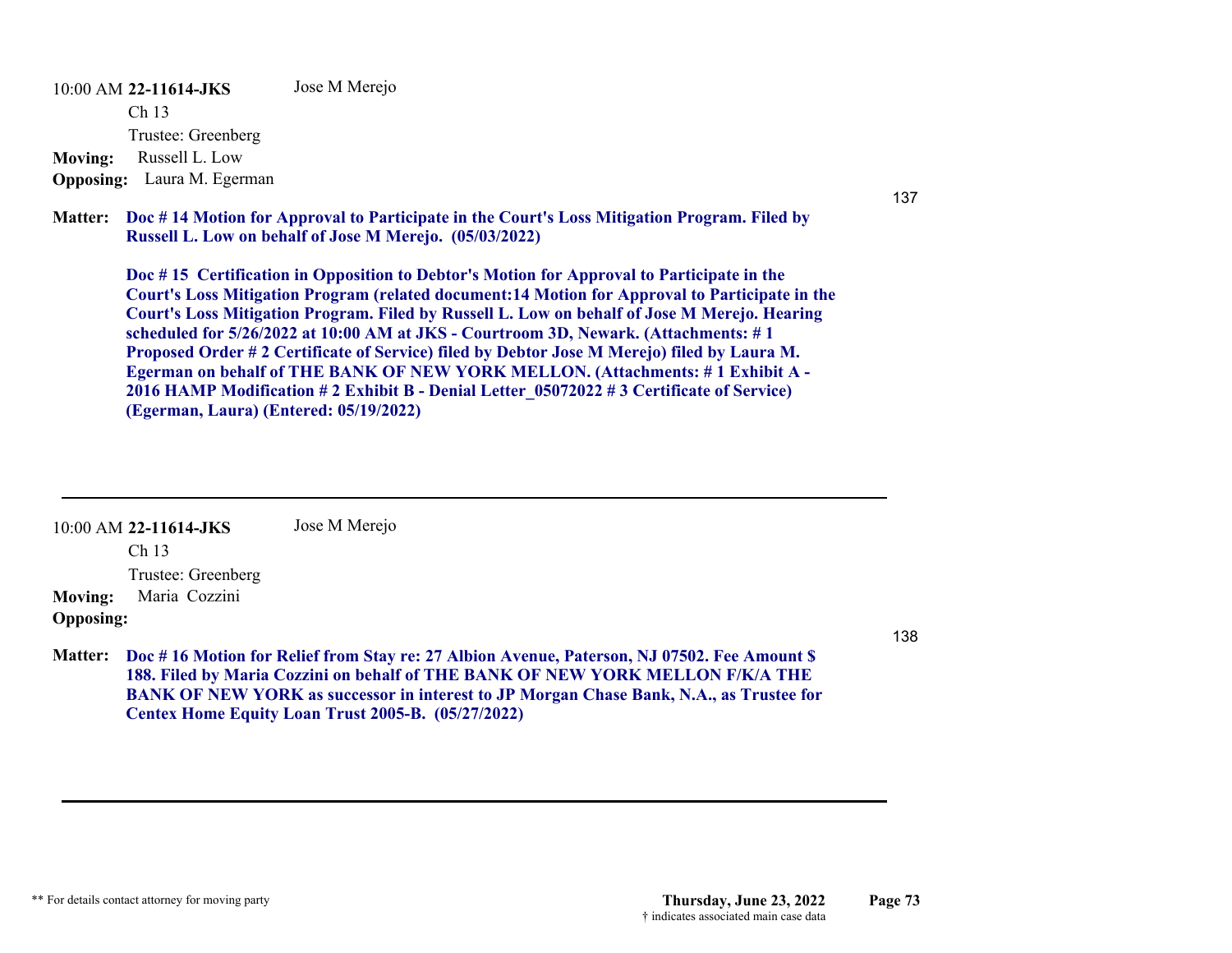10:00 AM **22-11756-JKS**  Ch 13 Trustee: Greenberg Donald E Ehrenbeck**Moving:** Michelle Labayen

**Opposing:** Glenford Washington Warmington

#### **Doc # 20 Motion to Reduce Claims of Roselle Urban Renewal LLC d/b/a The Park Filed by Matter: Michelle Labayen on behalf of Donald E Ehrenbeck. (05/11/2022)**

**Doc # 23 Response to (related document:20 Motion to Reduce Claims of Roselle Urban Renewal LLC d/b/a The Park Filed by Michelle Labayen on behalf of Donald E Ehrenbeck. Hearing scheduled for 6/23/2022 at 10:00 AM at JKS - Courtroom 3D, Newark. (Attachments: # 1 Certification # 2 Proposed Order # 3 Exhibit A # 4 Exhibit b # 5 Exhibit c) filed by Debtor Donald E Ehrenbeck) filed by Glenford Washington Warmington on behalf of Donald E Ehrenbeck. (Attachments: # 1 Exhibit # 2 Exhibit # 3 Exhibit # 4 Certificate of Service) (Warmington, Glenford) (Entered: 05/24/2022**

|                  | 10:00 AM 22-12414-JKS | Christopher L Garvey and |
|------------------|-----------------------|--------------------------|
|                  | Ch <sub>13</sub>      | Kerry Garvey             |
|                  | Trustee: Greenberg    |                          |
| <b>Moving:</b>   | Michelle Labayen      |                          |
| <b>Opposing:</b> |                       |                          |

**Doc # 19 Motion Filed by Michelle Labayen on behalf of Christopher L Garvey, Kerry Garvey. Matter: (05/24/2022)**

140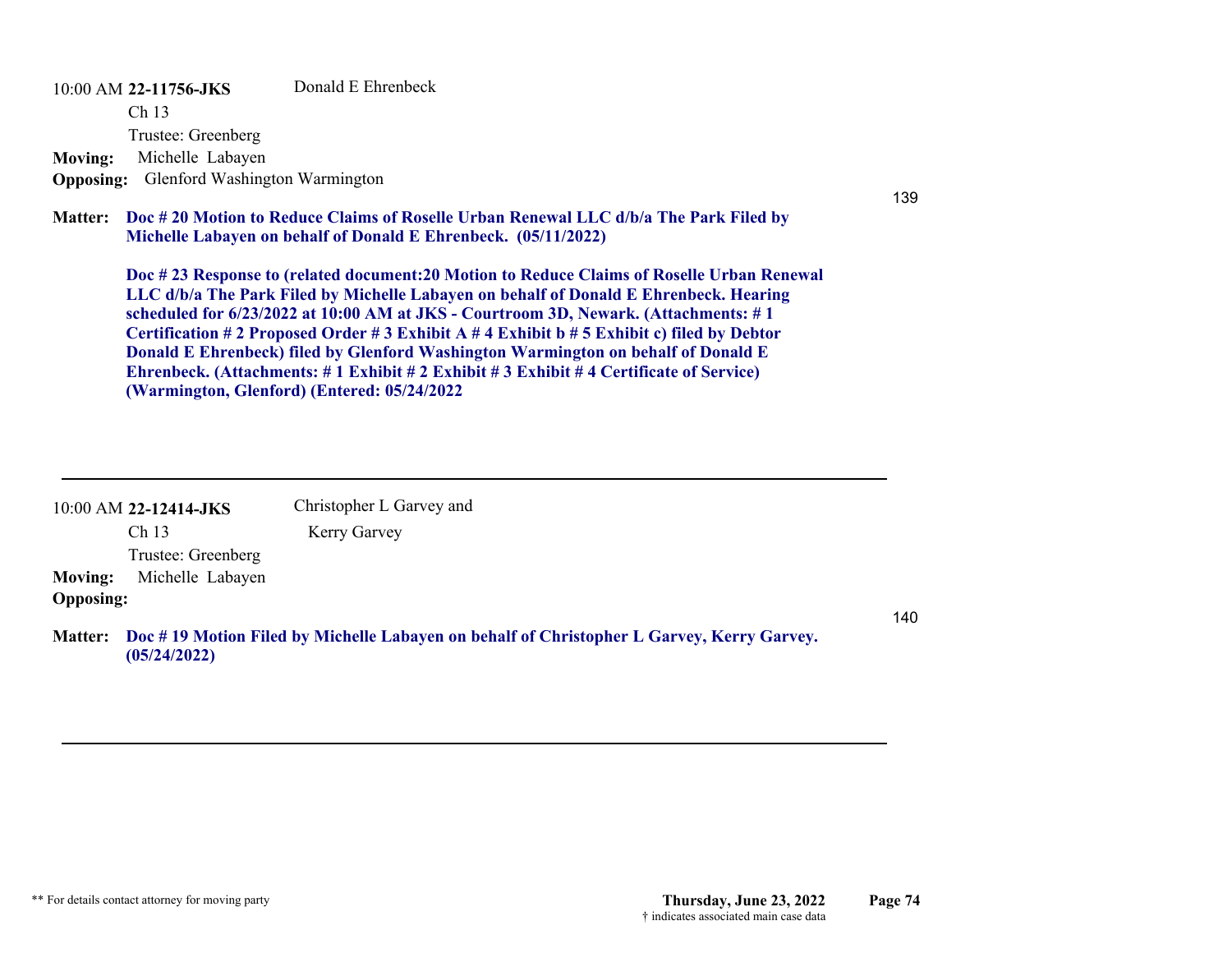10:00 AM **22-12750-JKS**  Ch 13 Trustee: Greenberg Tywanna Vashea Lewis **Moving:** Michelle Labayen **Opposing:**

#### **Doc # 23 Motion for Approval to Participate in the Court's Loss Mitigation Program. Filed by Matter: Michelle Labayen on behalf of Tywanna Vashea Lewis. (05/20/2022)**

|                  | 10:00 AM 22-12943-JKS<br>Ch <sub>13</sub> | Jeffrey Schiff                                                                                   |
|------------------|-------------------------------------------|--------------------------------------------------------------------------------------------------|
|                  | Trustee: Greenberg                        |                                                                                                  |
| <b>Moving:</b>   | Joan Sirkis Warren                        |                                                                                                  |
| <b>Opposing:</b> |                                           |                                                                                                  |
| <b>Matter:</b>   |                                           | Doc #16 Motion to Sell Property Free and Clear of Liens under Section 363(f). Property for sale: |
|                  | behalf of Jeffrey Schiff. (06/03/2022)    | 733 Marcellus Drive Westfield, NJ 07090 Fee Amount \$188. Filed by Joan Sirkis Warren on         |
|                  | $10:00$ AM 22-13203-JKS                   | Eric Van Auken                                                                                   |
|                  | Ch <sub>13</sub>                          |                                                                                                  |

#### **Moving:**

**Opposing:**

143

141

142

**Doc # 28 Order to Show Cause Why Case Should Not be Dismissed for re: Failure to Pay Matter: Installment or Miscellaneous Fees. (Second Installment Payment of \$78.25 due by 5/28/2022.) . Service of notice of the entry of this order pursuant to Rule 9022 was made on the appropriate parties. See BNC Certificate of Notice. Signed on 5/31/2022. (05/31/2022)**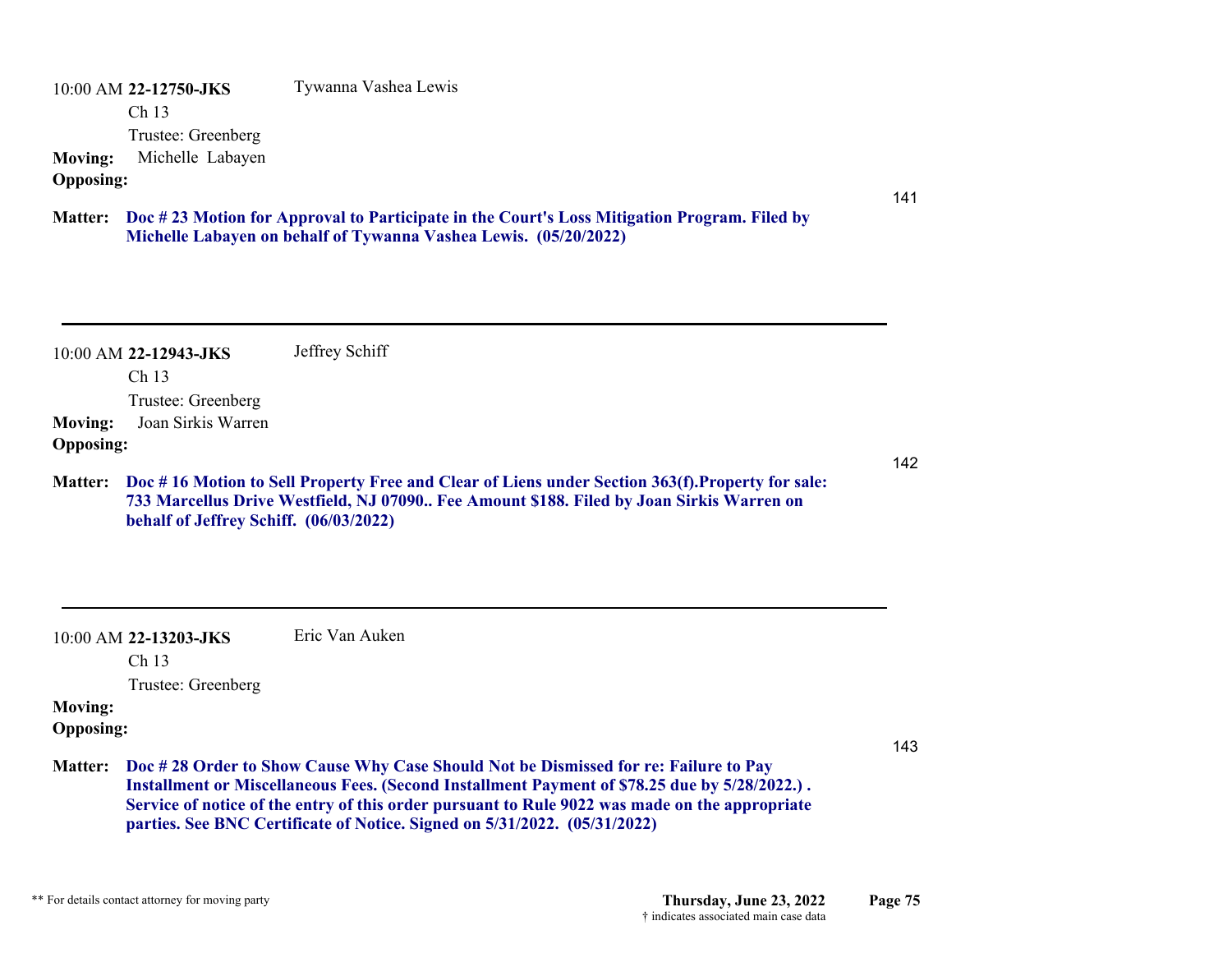10:00 AM **22-13381-JKS**  Ch 13 Trustee: Greenberg Maria C Soares**Moving:** Phillip Andrew Raymond **Opposing:** Herbert B. Raymond

**Doc # 21 Motion for Relief from Stay re: 6 Hillery Drive, Flanders, New Jersey 07836. Fee Matter: Amount \$ 188., Motion for Relief from Co-Debtor Stay of Joaquim V. Soares Filed by Phillip Andrew Raymond on behalf of US Bank Trust National Association, not in its individual capacity but solely as Owner Trustee for VRMTG Asset Trust. (05/26/2022)**

**Doc# 24 Certification in Opposition to (related document:21 Motion for Relief from Stay re: 6 Hillery Drive, Flanders, New Jersey 07836. Fee Amount \$ 188., Motion for Relief from Co-Debtor Stay of Joaquim V. Soares Filed by Phillip Andrew Raymond on behalf of US Bank Trust National Association, not in its individual capacity but solely as Owner Trustee for VRMTG Asset Trust. Hearing scheduled for 6/23/2022 at 10:00 AM at JKS - Courtroom 3D, Newark. (Attachments: # 1 Attorney Certification in Support of In Rem Relief # 2 Exhibit A: Loan Documents # 3 Exhibit B: Foreclosure Complaint # 4 Exhibit C: State Foreclosure Summary Report # 5 Exhibit D: 2014 Final Judgment # 6 Exhibit E: 2017 Final Judgment # 7 Exhibit F: PACER Results # 8 Proposed Order Providing In Rem Relief # 9 Certificate of Service) filed by Creditor US Bank Trust National Association, not in its individual capacity but solely as Owner Trustee for VRMTG Asset Trust) filed by Herbert B. Raymond on behalf of Maria C Soares. (Attachments: # 1 Police Report Reporting Mortgage Modification Scam) (Raymond, Herbert) (Entered: 06/14/2022)**

\*\* For details contact attorney for moving party **Thursday, June 23, 2022 Page 76** † indicates associated main case data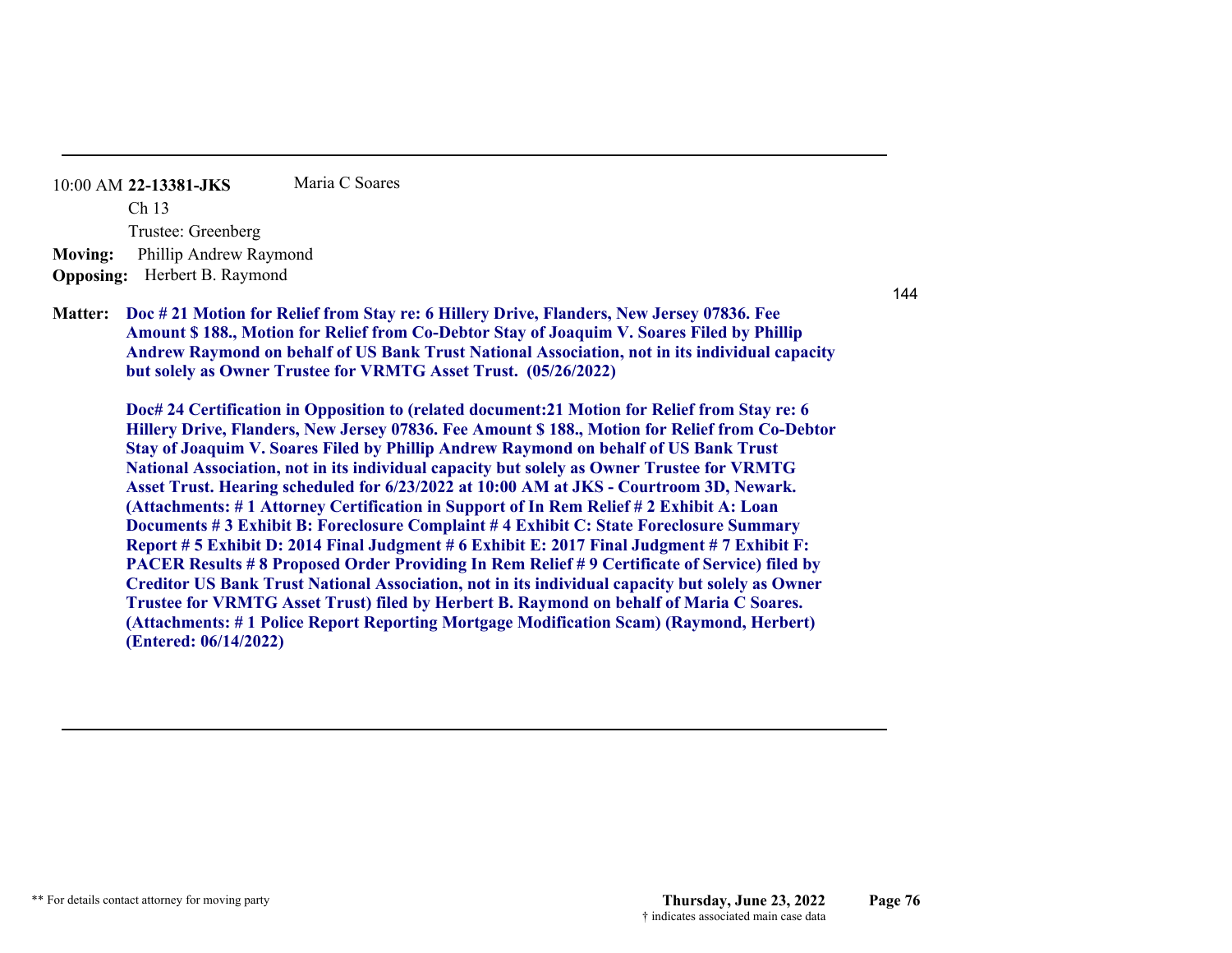10:00 AM **22-13392-JKS**  Ch 13 Trustee: Greenberg Sadian A Griffin**Moving:** Nicholas Fitzgerald **Opposing:** Karina Velter

**Doc # 13 Motion to Expunge Claims of LVNV Funding LLC Filed by Nicholas Fitzgerald on Matter: behalf of Sadian A Griffin. (05/17/2022)**

**Doc # 16 Objection to Debtor's Motion to Expunge Claim (related document:13 Motion to Expunge Claims of LVNV Funding LLC Filed by Nicholas Fitzgerald on behalf of Sadian A Griffin. Hearing scheduled for 6/9/2022 at 10:00 AM at JKS - Courtroom 3D, Newark. (Attachments: # 1 Debtor's Certification in Support # 2 Exhibit A # 3 Statement as to why no Brief is Necessary # 4 Certification of Service # 5 Proposed Order) filed by Debtor Sadian A Griffin) filed by Karina Velter on behalf of LVNV Funding, LLC. (Attachments: # 1 Exhibit A # 2 Exhibit B # 3 Certificate of Service) (Velter, Karina) (Entered: 05/25/2022)**

**Doc # 17 Certification In Response to (related document:16 Objection to Debtor's Motion to Expunge Claim (related document:13 Motion to Expunge Claims of LVNV Funding LLC Filed by Nicholas Fitzgerald on behalf of Sadian A Griffin. Hearing scheduled for 6/9/2022 at 10:00 AM at JKS - Courtroom 3D, Newark. (Attachments: # 1 Debtor's Certification in Support # 2 Exhibit A # 3 Statement as to why no Brief is Necessary # 4 Certification of Service # 5 Proposed Order) filed by Debtor Sadian A Griffin) filed by Karina Velter on behalf of LVNV Funding, LLC. (Attachments: # 1 Exhibit A # 2 Exhibit B # 3 Certificate of Service) filed by Creditor LVNV Funding, LLC) filed by Nicholas Fitzgerald on behalf of Sadian A Griffin. (Fitzgerald, Nicholas) (Entered: 05/26/2022)**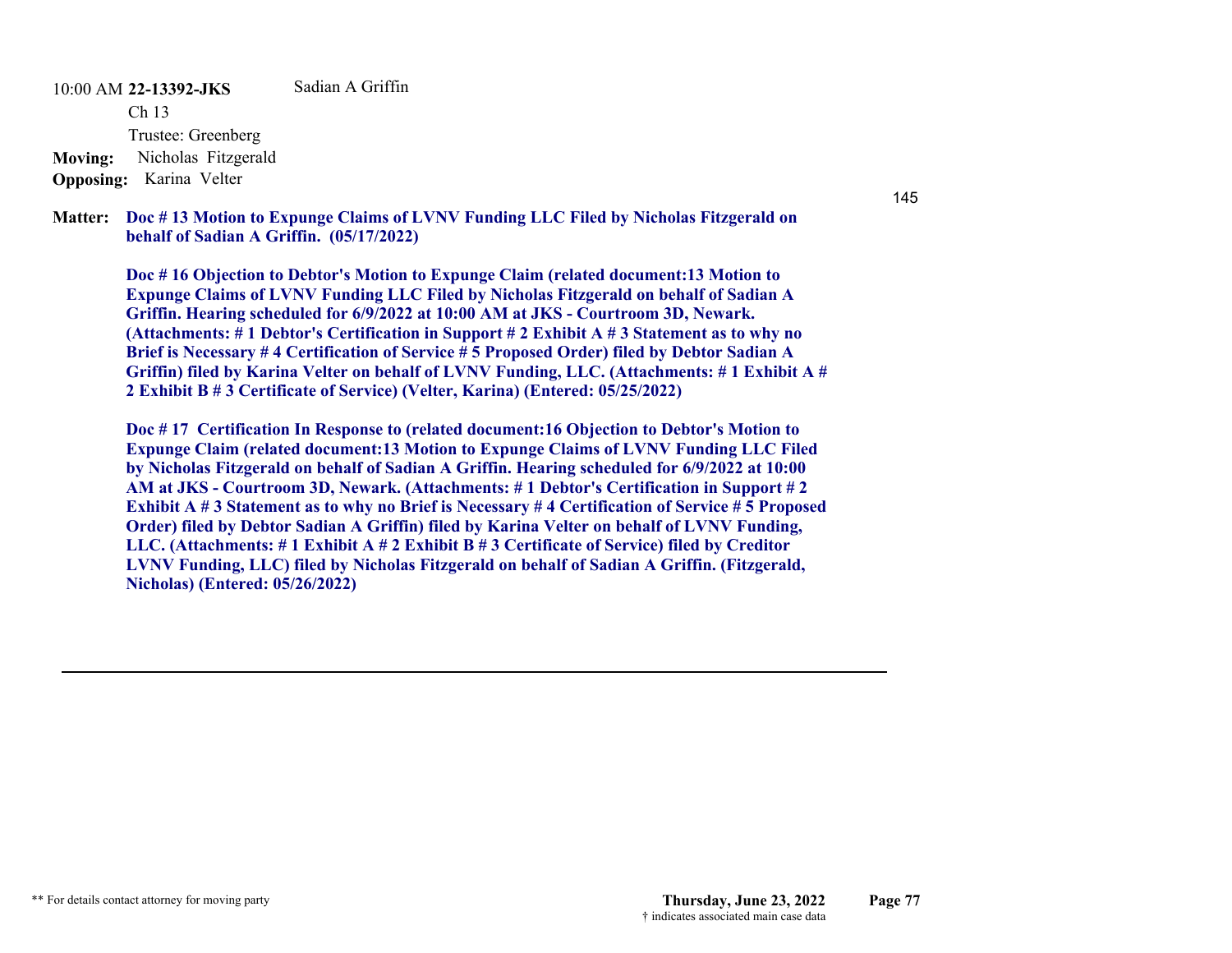10:00 AM **22-13439-JKS**  Ch 13 Trustee: Greenberg Biny A. Baig **Moving:** Ryan L. Gentile **Opposing:** Denise E. Carlon

146

**Doc # 32 Notice of Hearing for: Creditors Objection to Debtors Request for Loss Mitigation. Matter: (related document:28 Notice of Request for Loss Mitigation re:Select Portfolio Servicing, filed by Ryan L. Gentile on behalf of Debtor Biny A. Baig, 31 Objection filed by Denise E. Carlon on behalf of Creditor U.S. Bank NA). The following parties were served: Debtor, Debtors Attorney, Denise Carlon (US Bank), Trustee, and US Trustee. (05/31/2022)**

10:00 AM **22-13714-JKS**  Mirelli C. De La Torre

Ch 13

Trustee: Greenberg

## **Moving:**

### **Opposing:**

**Doc # 18 Order to Show Cause Why Case Should Not be Dismissed for re: Failure to Pay Matter: Installment or Miscellaneous Fees \$32.00. Service of notice of the entry of this order pursuant to Rule 9022 was made on the appropriate parties. See BNC Certificate of Notice. Signed on 5/25/2022. (05/25/2022)**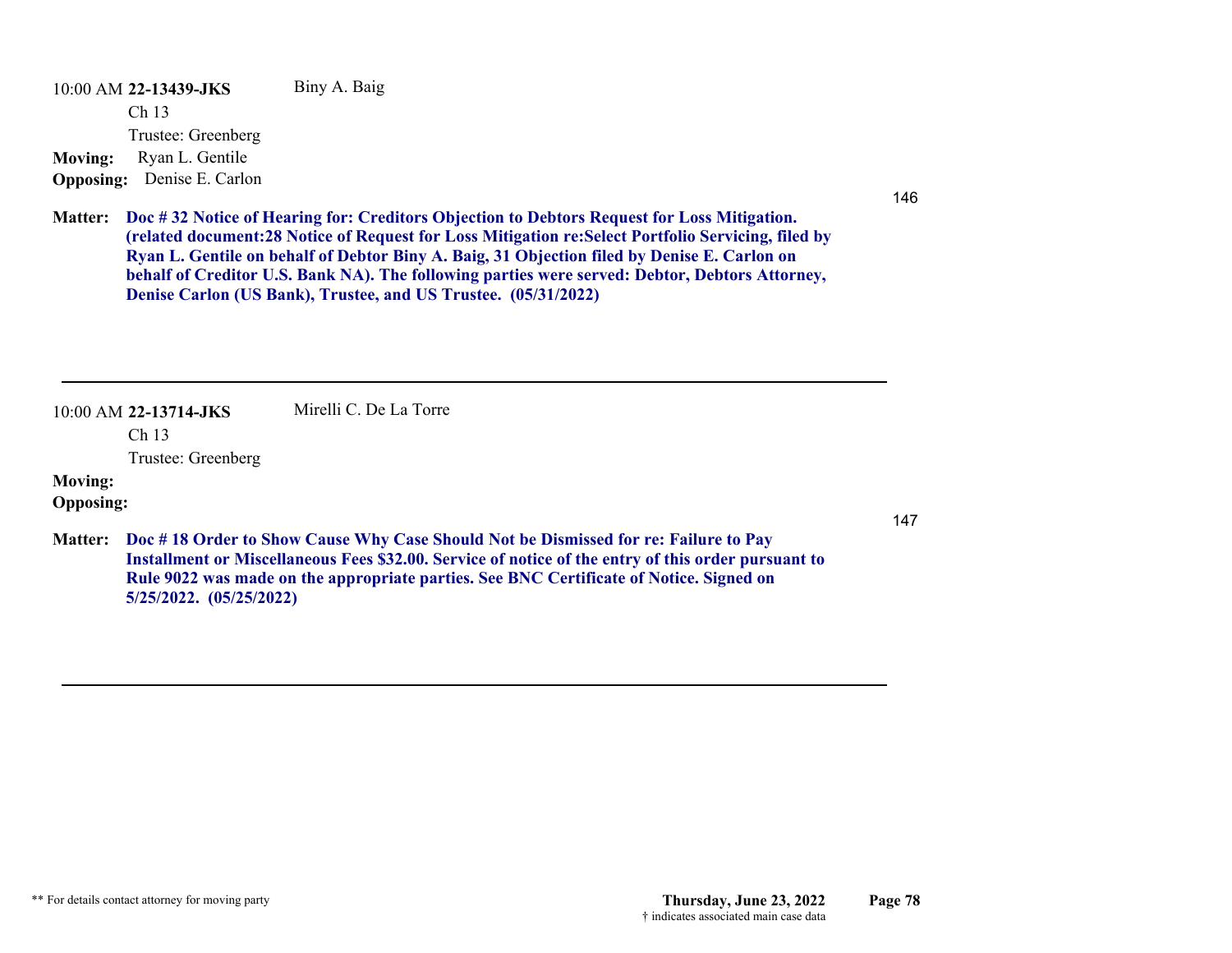10:00 AM **22-13993-JKS**  Ch 13 Oscar Baeza and Danely E. Baeza

Trustee: Greenberg

### **Moving:**

**Opposing:**

- 148
- **Doc # 5 Order to Show Cause Why Case Should Not be Dismissed for re: Failure to File Missing Matter: Documents. Missing Documents: Summary of Assets/Liabilities and Stat Info, Declaration About An Individuals Scheds, Statement of Financial Affairs For Individuals, Chapter 13 Disclosure of Attorney Compensation (LOCAL FORM), Statement of Your Current Monthly Income & Calc of Commitment Period(122C-1), Calculation of Your Disposable Income (122C-2) - If Applicable, Ch. 13 Plan and Motions (LOCAL FORM), Schedules A/B,C,D,E/F,G,H,I,J, Service of notice of the entry of this order pursuant to Rule 9022 was made on the appropriate parties. See BNC Certificate of Notice. Signed on 5/18/2022. (05/18/2022)**

10:00 AM **22-14123-JKS**  Ch 13 Trustee: Greenberg Jose Puno

## **Moving:**

**Opposing:**

- 149
- **Doc # 3 Order to Show Cause Why Case Should Not be Dismissed for re: Failure to File Missing Matter: Documents. Missing Documents: Summary of Assets/Liabilities and Stat Info, Declaration About An Individuals Scheds, Statement of Financial Affairs For Individuals, Chapter 13 Disclosure of Attorney Compensation (LOCAL FORM), Statement of Your Current Monthly Income & Calc of Commitment Period(122C-1), Calculation of Your Disposable Income (122C-2) - If Applicable, Ch. 13 Plan and Motions (LOCAL FORM), Schedules A/B,C,D,E/F,G,H,I,J, Service of notice of the entry of this order pursuant to Rule 9022 was made on the appropriate parties. See BNC Certificate of Notice. Signed on 5/23/2022. (05/23/2022)**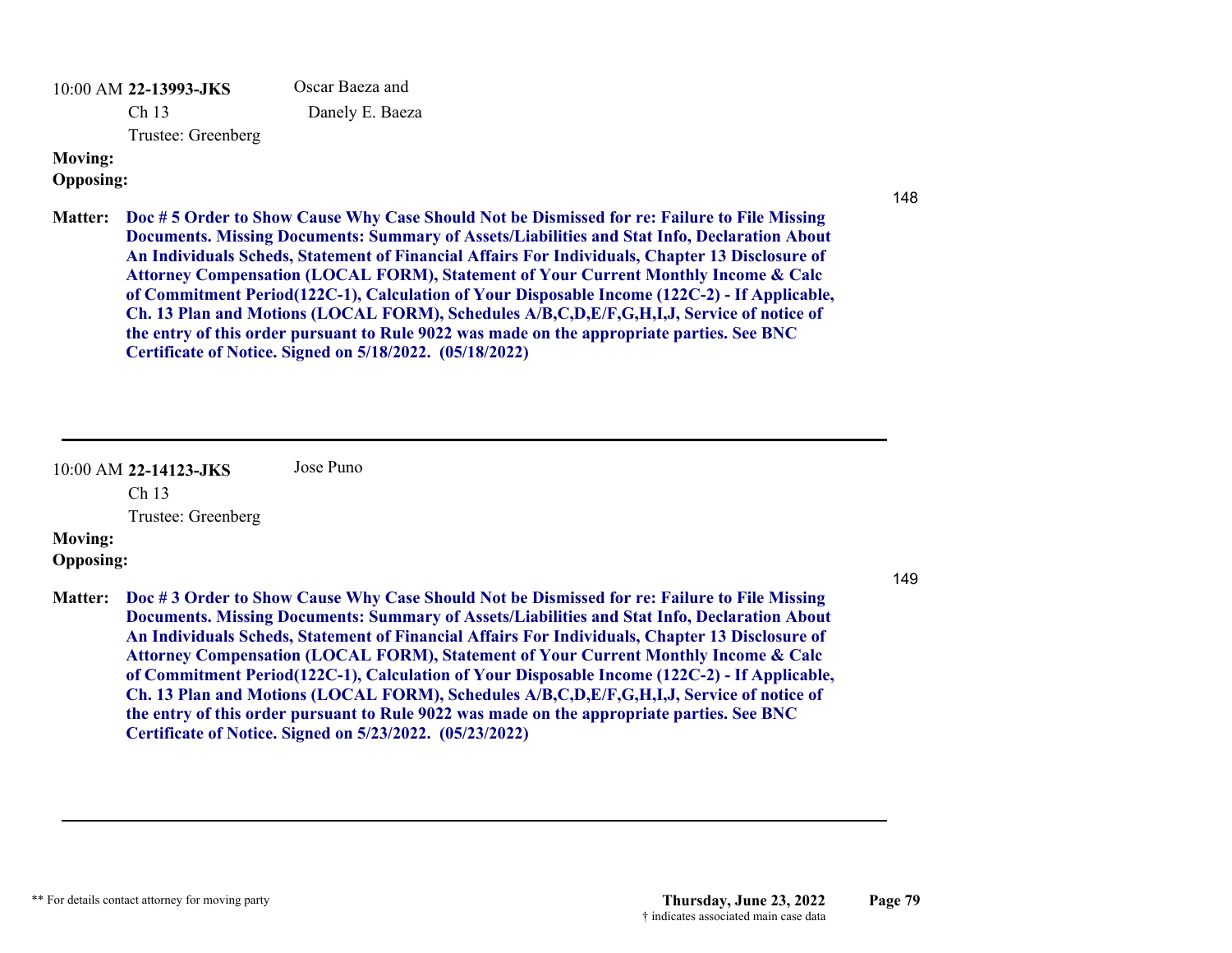10:00 AM **22-14143-JKS** 

Jennifer Christine Cicarini

Ch 13

Trustee: Greenberg

#### **Moving:**

**Opposing:**

150

**Doc # 6 Order to Show Cause Why Case Should Not be Dismissed for re: Failure to Meet Credit Matter: Counseling Requirements,Failure to Comply with Local Rule 1006,Failure to File Missing Documents. Missing Documents: Ch. 13 Plan and Motions (LOCAL FORM) . Service of notice of the entry of this order pursuant to Rule 9022 was made on the appropriate parties. See BNC Certificate of Notice. Signed on 5/24/2022. (05/24/2022)**

10:00 AM **22-14187-JKS**  Richard S Szostecki

Ch 13

Trustee: Greenberg

### **Moving:**

#### **Opposing:**

**Doc # 4 Order to Show Cause Why Case Should Not be Dismissed for re: Failure to File Missing Matter: Documents. Missing Documents: Summary of Assets/Liabilities and Stat Info, Declaration About An Individuals Scheds, Statement of Financial Affairs For Individuals, Chapter 13 Disclosure of Attorney Compensation (LOCAL FORM), Statement of Your Current Monthly Income & Calc of Commitment Period(122C-1), Calculation of Your Disposable Income (122C-2) - If Applicable, Ch. 13 Plan and Motions (LOCAL FORM), Schedules A/B,C,D,E/F,G,H,I,J, Service of notice of the entry of this order pursuant to Rule 9022 was made on the appropriate parties. See BNC Certificate of Notice. Signed on 5/24/2022. (05/24/2022)**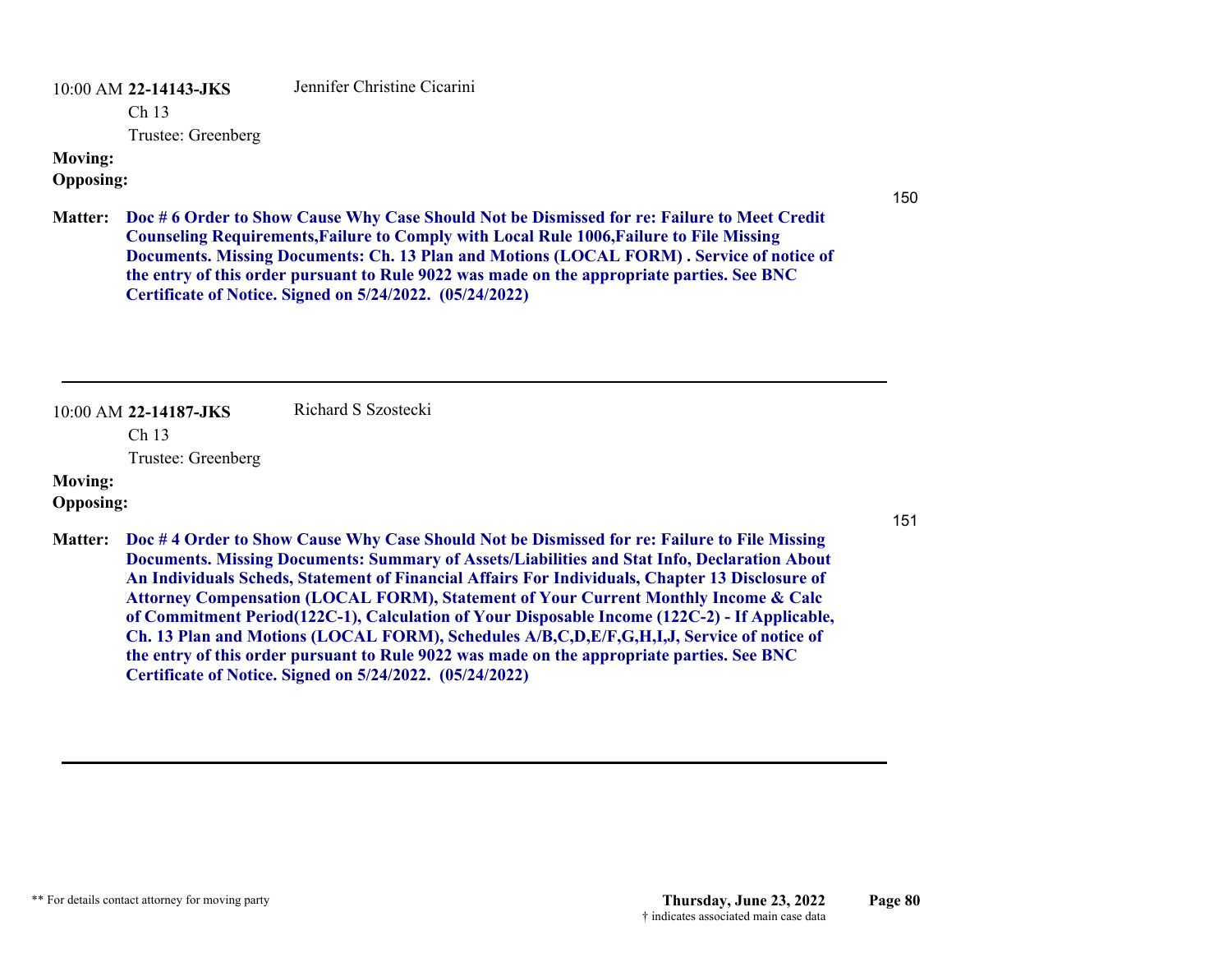10:00 AM **22-14228-JKS**  Howard Brathwaite

Ch 13

Trustee: Greenberg

#### **Moving:**

**Opposing:**

152

153

**Doc # 4 Order to Show Cause Why Case Should Not be Dismissed for re: Failure to File Missing Matter: Documents. Missing Documents: Summary of Assets/Liabilities and Stat Info, Declaration About An Individuals Scheds, Statement of Financial Affairs For Individuals, Chapter 13 Disclosure of Attorney Compensation (LOCAL FORM), Statement of Your Current Monthly Income & Calc of Commitment Period(122C-1), Calculation of Your Disposable Income (122C-2) - If Applicable, Ch. 13 Plan and Motions (LOCAL FORM), Schedules A/B,C,D,E/F,G,H,I,J, Service of notice of the entry of this order pursuant to Rule 9022 was made on the appropriate parties. See BNC Certificate of Notice. Signed on 5/25/2022. (05/25/2022)**

10:00 AM **22-14354-JKS**  Ch 13 Trustee: Greenberg Allen A. Dukat

# **Moving:**

**Opposing:**

**Doc # 5 Order to Show Cause Why Case Should Not be Dismissed for re: Failure to File Missing Matter: Documents. Missing Documents: Summary of Assets/Liabilities and Stat Info, Statement of Financial Affairs For Individuals, Statement of Your Current Monthly Income & Calc of Commitment Period(122C-1), Calculation of Your Disposable Income (122C-2) - If Applicable, Ch. 13 Plan and Motions (LOCAL FORM), Schedules A/B,C,G,H,I,J, Service of notice of the entry of this order pursuant to Rule 9022 was made on the appropriate parties. See BNC Certificate of Notice. Signed on 5/31/2022. (05/31/2022)**